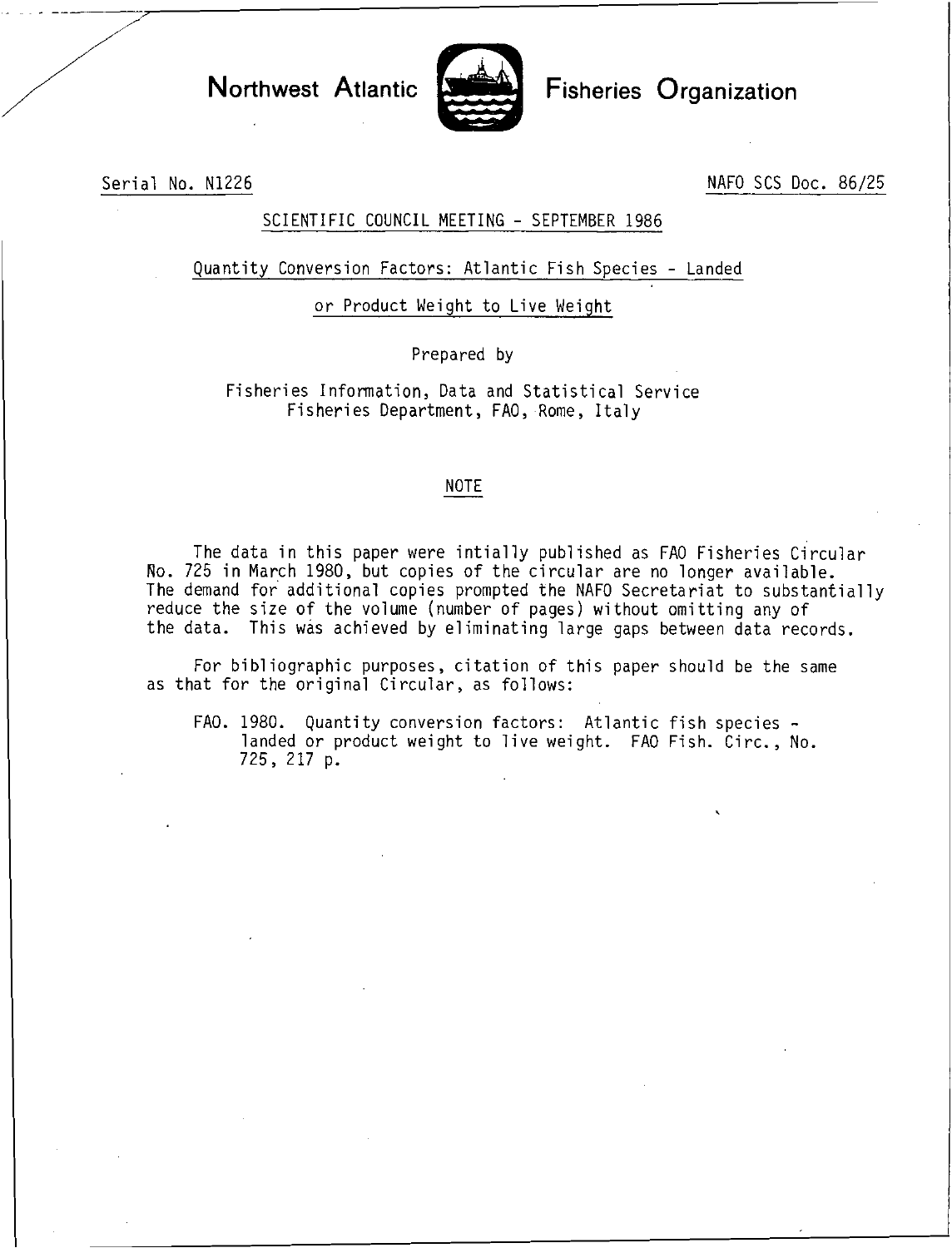TABLE OF CONTENTS

|                                                                                                                                                                                                                                                                                                                                                                                                                                                                                                                                          | Page -                                                                                                                                     |                                                                                                                                                                                                                                                                                                                                                                                                                                                                                                                                                                                                                                                                                                    | Page                                                                                                                                                           |
|------------------------------------------------------------------------------------------------------------------------------------------------------------------------------------------------------------------------------------------------------------------------------------------------------------------------------------------------------------------------------------------------------------------------------------------------------------------------------------------------------------------------------------------|--------------------------------------------------------------------------------------------------------------------------------------------|----------------------------------------------------------------------------------------------------------------------------------------------------------------------------------------------------------------------------------------------------------------------------------------------------------------------------------------------------------------------------------------------------------------------------------------------------------------------------------------------------------------------------------------------------------------------------------------------------------------------------------------------------------------------------------------------------|----------------------------------------------------------------------------------------------------------------------------------------------------------------|
| INTRODUCTION                                                                                                                                                                                                                                                                                                                                                                                                                                                                                                                             | 3                                                                                                                                          | ARGENTINES<br>.                                                                                                                                                                                                                                                                                                                                                                                                                                                                                                                                                                                                                                                                                    | 28                                                                                                                                                             |
| DIAGRAM                                                                                                                                                                                                                                                                                                                                                                                                                                                                                                                                  | 5                                                                                                                                          | EUROPEAN CONGER<br>. <i>. .</i><br>ATLANTIC JOHN DORY<br>.                                                                                                                                                                                                                                                                                                                                                                                                                                                                                                                                                                                                                                         | 28<br>28                                                                                                                                                       |
| EXAMPLES OF FISH DRESSING, PROCESSING<br>AND PRESERVING                                                                                                                                                                                                                                                                                                                                                                                                                                                                                  | 6                                                                                                                                          | GROUPERS NEI<br>TILEFISH<br>.<br>NORTHERN RED SNAPPER<br>.<br>ATLANTIC CROAKER<br>.                                                                                                                                                                                                                                                                                                                                                                                                                                                                                                                                                                                                                | 29<br>29<br>29<br>29                                                                                                                                           |
| STURGEONS NEI<br>EUROPEAN EEL<br>.<br>AMERICAN EEL<br>.<br>CISCO (=LAKE HERRING)<br>.<br>WHITEFISHES NEI<br>ATLANTIC SALMON<br>TROUTS NEI<br>EUROPEAN SMELT<br>AMERICAN SHAD<br>ALEWIFE<br>ALLIS SHAD AND TWAITE SHAD<br>ATLANTIC HALIBUT<br>.<br>EUROPEAN PLAICE<br>GREENLAND HALIBUT<br>.<br>WITCH FLOUNDER<br>AMERICAN PLAICE (=LONG ROUGH DAB)<br>$\ddotsc$<br>YELLOWTAIL FLOUNDER<br>. <i>.</i> .<br>COMMON DAB<br>LEMON SOLE<br>EUROPEAN FLOUNDER<br>.<br>COMMON SOLE<br>MEGRIM<br>BRILL<br>TURBOT<br>TUSK (≕CUSK)<br>ATLANTIC COD | 7<br>7<br>7<br>8<br>8<br>q<br>9<br>9<br>10<br>10<br>11<br>12<br>12<br>13<br>13<br>14<br>14<br>14<br>15<br>15<br>16<br>17<br>17<br>18<br>19 | CROAKERS, DRUMS, NEI<br>.<br>LARGEEYE DENTEX<br>RED MULLET<br>MARBLED NOTOTHENIA<br>. <i>.</i><br>BUMPHEAD NOTOTHENIA<br>. . <i>.</i> .<br>SCOTIA SEA ICEFISH<br>. <i>. . .</i><br>ANTARCTIC ICEFISH<br>.<br>SOUTH GEORGIA ICEFISH<br>. <i>. .</i><br>WOLFFISHES (=CATFISHES) NEI<br>KINGKLIP<br>SANDEELS (=SANDLANCES)<br>.<br>ATLANTIC REDFISHES<br>.<br>EAST ATLANTIC GURNARDS<br>.<br>LINGCOD<br>SABLEFISH<br>LUMPFISH<br>MONK (=ANGLERFISH)<br>.<br>CAPEL IN<br>BLUEFISH<br>ATLANTIC HORSE MACKEREL<br>ATLANTIC HERRING<br>.<br>SARDINELLAS NEI<br>GULF MENHADEN<br>. <i>.</i><br>EUROPEAN PILCHARD (=SARDINE)<br>.<br>SPRAT<br><u>.</u><br>EUROPEAN ANCHOVY<br>. <i>.</i><br>ATLANTIC BONITO | 29<br>30<br>30<br>30<br>30<br>30<br>31<br>31<br>31<br>32<br>32<br>33<br>34<br>34<br>34<br>34<br>35<br>35<br>35<br>36<br>36<br>38<br>39<br>39<br>39<br>40<br>40 |
| LING<br>BLUE LING<br>WHITE HAKE<br>HADDOCK<br>$\cdots$<br>ATLANTIC TOMCOD<br>$SAITHE$ (=POLLOCK)<br>POLLACK<br>.<br>BLUE WHITING (=POUTASSOU)<br>WHITING<br>EUROPEAN HAKE<br>.<br>SILVER HAKE<br>CAPE HAKES<br>.<br>ROUNDNOSE GRENADIER                                                                                                                                                                                                                                                                                                  | 21<br>21<br>22<br>22<br>23<br>24<br>25<br>25<br>26<br>26<br>27<br>27<br>28                                                                 | KING MACKERELS NEI<br>. <i>.</i><br>SKIPJACK TUNA<br>NORTHERN BLUEFIN TUNA<br>. <i>.</i><br>ALBACORE<br>YELLOWFIN TUNA<br>BIGEYE TUNA<br>SWORDFISH<br>CHUB MACKEREL<br>ATLANTIC MACKEREL<br>. . <i>.</i><br>PORBEAGLE<br>. <i>.</i><br>SKATES AND RAYS NEI<br>. <i>. .</i><br>PICKED (=SPINY) DOGFISH<br>. . <i>.</i><br>DOGFISH SHARKS NEI<br>.                                                                                                                                                                                                                                                                                                                                                   | 40<br>40<br>41<br>41<br>41<br>41<br>42<br>42<br>42<br>43<br>44<br>44<br>45                                                                                     |

 $\gamma_{\rm{in}}$ 

 $\sim 100$ 

| ge ·           |                                                                  | Page           |
|----------------|------------------------------------------------------------------|----------------|
| 3              | <b>ARGENTINES</b><br>EUROPEAN CONGER                             | 28<br>28       |
| 5              | ATLANTIC JOHN DORY<br>GROUPERS NEI<br>TILEFISH                   | 28<br>29<br>29 |
| 6              | NORTHERN RED SNAPPER<br>ATLANTIC CROAKER<br>CROAKERS, DRUMS, NEI | 29<br>29<br>29 |
| 7              | LARGEEYE DENTEX                                                  | 30             |
| 7              | RED MULLET                                                       | 30             |
| 7              | MARBLED NOTOTHENIA                                               | 30             |
| 7              | BUMPHEAD NOTOTHENIA                                              | 30             |
| 8              | SCOTIA SEA ICEFISH                                               | 30             |
| 8              | ANTARCTIC ICEFISH                                                | 31             |
| q              | SOUTH GEORGIA ICEFISH                                            | 31             |
| 9              | WOLFFISHES (=CATFISHES) NEI                                      | 31             |
| 9              | <b>KINGKLIP</b>                                                  | 32             |
| በ              | SANDEELS (=SANDLANCES)                                           | 32             |
| 0              | ATLANTIC REDFISHES                                               | 33             |
| 1              | EAST ATLANTIC GURNARDS                                           | 34             |
| $\overline{c}$ | LINGCOD                                                          | 34             |
| 2              | SABLEFISH                                                        | 34             |
| 3              | LUMPFISH                                                         | 34             |
| 3              | MONK (=ANGLERFISH)                                               | 35             |
| 4              | CAPELIN                                                          | 35             |
| 4              | BLUEFISH                                                         | 35             |
| 4              | ATLANTIC HORSE MACKEREL                                          | 36             |
| 5              | ATLANTIC HERRING                                                 | 36             |
| 5              | SARDINELLAS NEI                                                  | 38             |
| 6              | GULF MENHADEN                                                    | 39             |
| 7              | EUROPEAN PILCHARD (=SARDINE)                                     | 39             |
| 7<br>ä.        | SPRAT                                                            | 39             |
| 8<br>9         | EUROPEAN ANCHOVY                                                 | 40<br>40       |
| 1              | ATLANTIC BONITO<br>KING MACKERELS NEI                            | 40             |
| $\mathbf 1$    | SKIPJACK TUNA                                                    | 40             |
|                | NORTHERN BLUEFIN TUNA                                            | 41             |
| 2<br>2         | ALBACORE                                                         | 41             |
| 3              | YELLOWFIN TUNA                                                   | 41             |
| 4              | BIGEYE TUNA                                                      | 41             |
| 5              | SWORDFISH                                                        | 42             |
| 5              | CHUB MACKEREL                                                    | 42             |
| 6              | ATLANTIC MACKEREL                                                | -42            |
| 6              | PORBEAGLE                                                        | -43            |
| 7              | SKATES AND RAYS NEI                                              | 44             |
| 7              | $PICKED$ (=SPINY) $DOGFISH$                                      | 44             |
| 8              | DOGFISH SHARKS NEI                                               | 45             |
|                |                                                                  |                |

 $\bar{\mathcal{A}}$ 

 $-2-$ 

 $\overline{a}$ 

 $\bar{\beta}$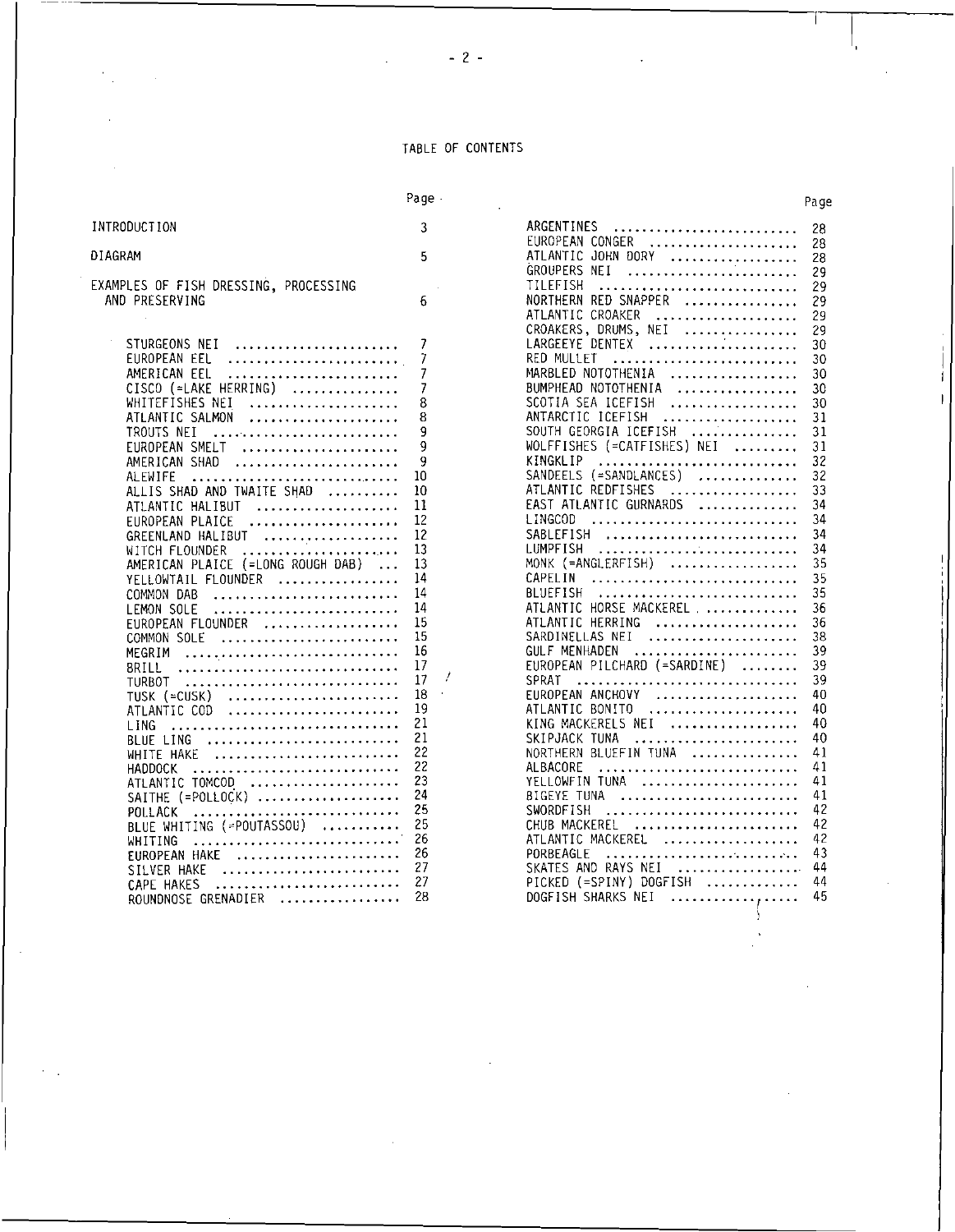## INTRODUCTION

The FAO Department of Fisheries published in 1971 Bulletin of Fishery Statistics No. 25 entitled "Conversion factors: North Atlantic Species, 1970". This Bulletin which followed Fisheries Circulars Nos.157 and 223 on the same subject, contained the conversion factors applied by national offices of countries fishing in the North Atlantic to calculate the live weight equivalent of the fish and fish products landed.

The Coordinating Morking Party on Atlantic Fishery Statistics (CWP) at its Seventh Session (Rome 1971) reviewed the Bulletin and stressed that, according to opinions already expressed at previous sessions, the work of compiling and publishing conversion factors was not intended to establish common international factors; the main aim being rather to stimulate national statistical offices to compare the factors they are using with those applied by other countries for the same species and the same type of product, so that significant discrepancies could be investigated and the accuracy of the conversion factors tested.

The CWP at its Seventh Session (Rome, November 1971) recommended that:

- (a) "conversion factors for processed products landed by factory vessels be included in future issues of the Bulletin;
- (b) the CWP Secretary distributes the Bulletin• to all countries fishing in the North Atlantic for examination, requesting them to report errors and explain apparent discrepancies;
- (c) FAO, through the CWP Secretary, in cooperation with ICNAF, ICES, ICCAT, OECD, SOEC, keep the Bulletin under continuous review in collaboration with national offices.

The CWP recognized that a close link exists between the conversion factors used in catch/ landing statistics and those reflecting extraction rates for processed commodities handled in shore-based establishments and markets and suggested that developments in these fields should be closely coordinated".

The problem of conversion factors was again reviewed by the Eighth Session of the CWP (Paris, September 1974) and the need for an updated and expanded version of Bulletin No. 25 was expressed, in view of the increased need to allocate catch quotas.

At its Ninth Session (Dartmouth, Canada, 1977) the CWP "recognized two types of conversion factors. The first consisted of those which are applied to convert landings to nominal catches. and which are vital for resource management purposes. The second type related landings to products processed ashore so that supply balance sheets may be established. These balance sheets are essential for commodity studies." It also recommended "that FAO undertake a review of conversion factors, and that EUROSTAT be requested to collect these factors from EEC member states".

In the light of these recommendations, the FAO Fisheries Department has approached national statistical offices asking for their cooperation in supplying up-to-date conversion factors used to convert (a) landings (landed weight) to nominal catches (live weight), (b) fishery products (net product weight) to the corresponding raw material utilized (live weight) and (c) selected volume and capacity units (crans, baskets, etc.) and non-metric mass units to metric mass (weight units) - metric tons, kilogrammes, etc.

The present document, confined to fish species caught in the Atlantic Ocean, presents for individual species, arranged within the groups of ISSCAAP (International Standard Statistical Classification of Aquatic Animals and Plants), the conversion factors applied to calculate the live weight of the fish both from the corresponding landed weight and from the net weight of the various fish products processed on board or in shore-based plants. The species items for which conversion factors were made available to FAO are arranged in the taxonomic order

 $\mathbf{I}$ 

 $\mathbf{I}$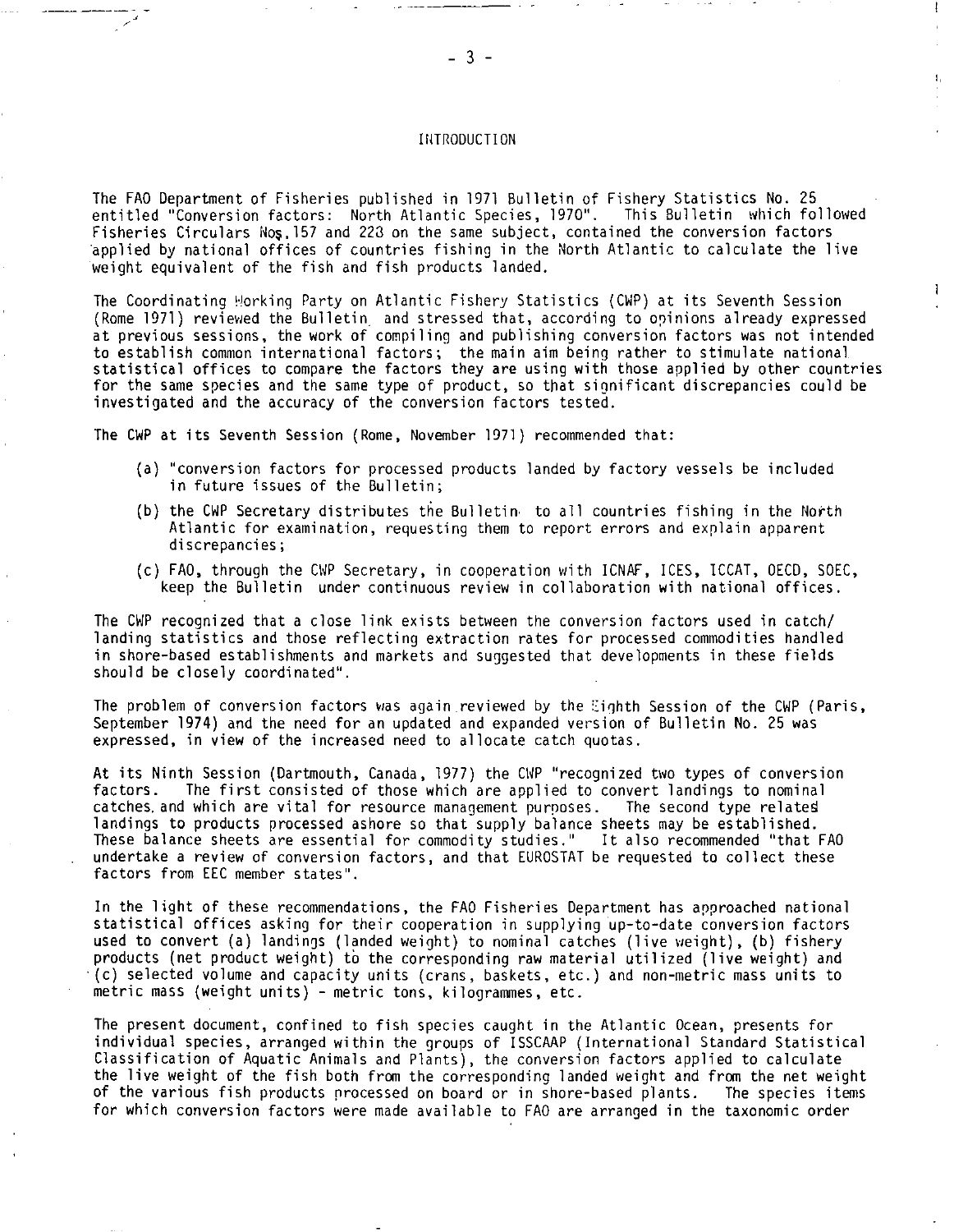followed in the FAO Yearbook of Fishery Statistics "Catches and landings" volumes. Each species item is identified by means of the following descriptor: (a) its FAO English name; (b) its FAO French name; (c) its FAO Spanish name; (d) its scientific name (at the species, genus or family level); (e) its taxonomic code and its inter-agency 3-alpha identifier. The two-digit code indicating the inland or marine fishing area in which the species is caught, appears in a column to the right of the descriptor which identifies each species.

The diagram appearing on the following page illustrates various concepts commonly used in fishery statistics; the attention of the reader is drawn to the rectangles shown at the bottom of the diagram, i.e. "Landings" and "Nominal catch". The latter represents the weight basis which is obtained by applying to "landings" the appropriate conversion factors.

In all tables country names are designated by a multilingual code of not more than twelve characters (for additional information the reader may consult the "List of Countries" appearing on page 361 of Volume 46 of the FAO Yearbook of Fishery Statistics, "Catches and Landings, 1978").

The information appearing in this document was obtained from (a) data submitted by national offices in reply to FAO's request, (b) Document D/FI/50 prepared by the Working Group on "Fishery Statistics" of the Statistical Office of the European Communities, (c) data previously published in FAO Bulletin of Fishery Statistics No. 25 and (d) national statistical publications. •

This document will be circulated to the national statistical offices with a request to compare their national factors with those of other countries so that discrepancies could, if necessary, be investigated, and possibly corrected. Countries which have not yet supplied this information will be invited to provide FAO with such quantity conversion factors to make possible in the future the publication of a more comprehensive document.

STANDARD SYMBOLS

Information not available

NEI Not elsewhere included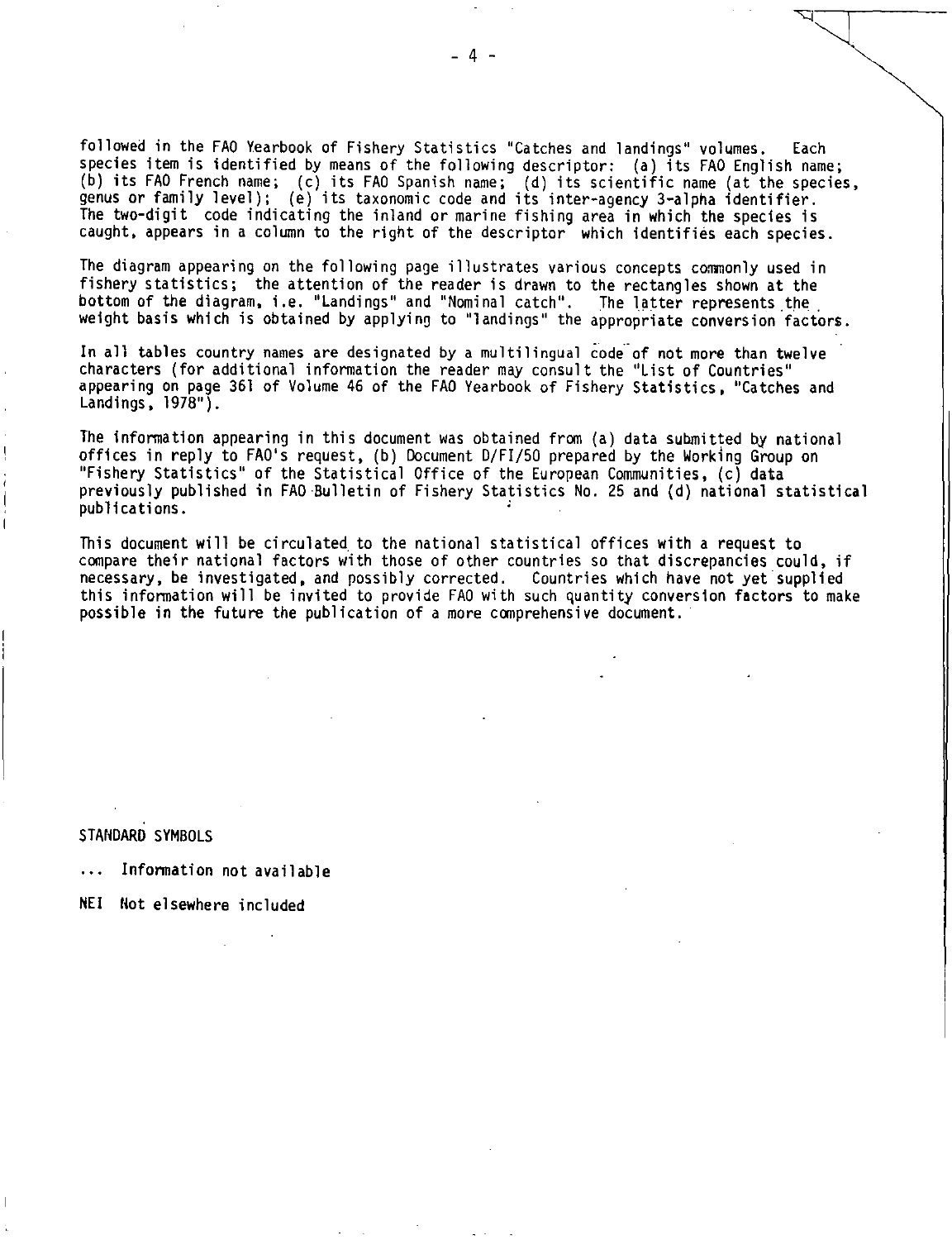$\mathbb{R}^2$ 

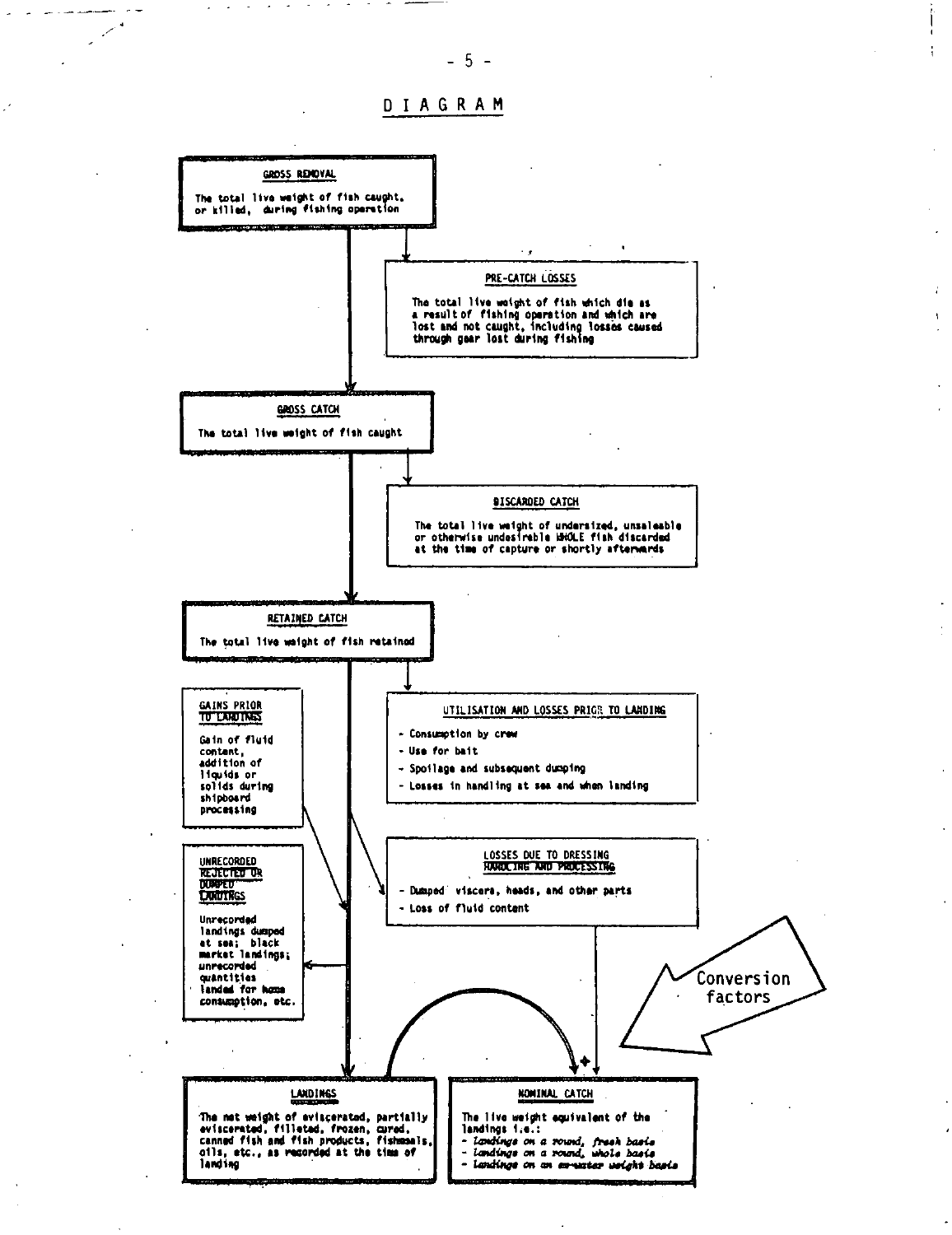## EXAMPLES OF FISH DRESSING, PROCESSING AND PRESERVING

## Fish, fresh, chilled, iced

Whole, not dressed Whole, head on Dressed, head on Gutted, head on, tail on Gutted, head on, tail off Gutted, head off, tail on Gutted, head off, tail off Fillets Fillets, skin on Fillets, skinless (=skin off) Fillets, skinless, boneless

Fish frozen Whole Gutted, head on Gutted, head on, tail on Gutted, head on, tail off Nobbed Gutted, head off Gutted, head off, tail on Gutted, head off, tail off Nobbed, tail off Fillets Fillets, skin on Fillets, skinless (=skin off) Fillets, skinless, boneless Fillets and blocks Steaks

Fish, dried, salted, smoked Gutted, head off - Dried Gutted, head off - Dried-salted Whole- Salted Head on, full shotten - Salted Ungutted - Light-salted Gutted, head on - Salted

Gutted, head on, boneless - Salted Gutted, head off - Salted Gutted, head off, split - Salted Gutted, head off, boneless - Salted Nobbed  $\div$  Salted Gutted, head off - Green-salted Gutted, head off - Light-salted, dried Gutted, gills off - Salted Nobbed - Spice-salted Gutted, head off - Wet-cured Round - Pickled Dressed, head on (split) - Pickled Dressed or split - Pickled Dressed, head off - Pickled Whole, round - Smoked Dressed - Smoked Gutted or split - Smoked Boneless - Salted and smoked

Fish canned Marinated Fillets Kippers

 $-6 -$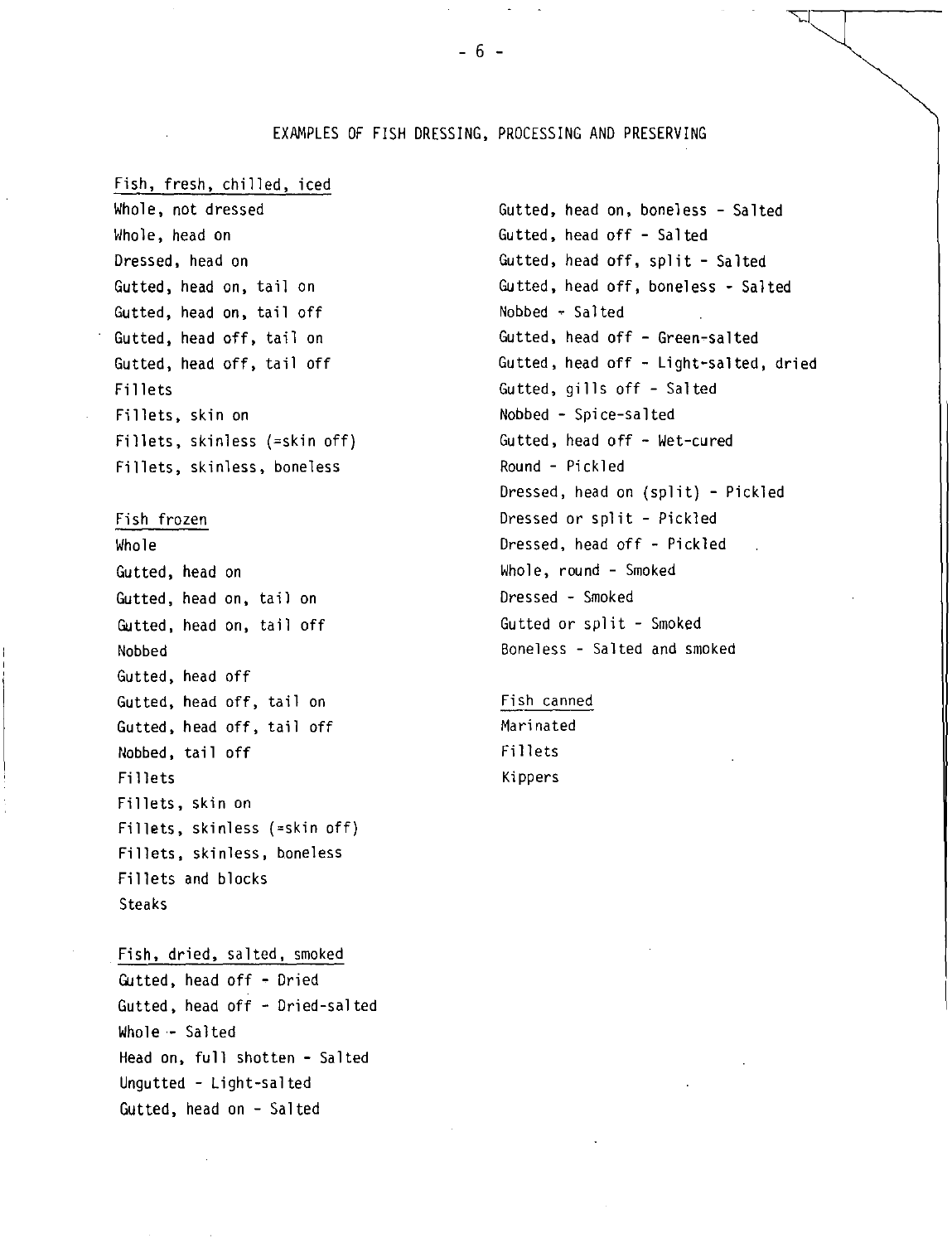| <b>STURGEONS NET</b><br><b>ESTURGEONS NCA</b><br><b>ESTURICNES NEP</b><br><b>ACTPENSERIDAE</b><br>STU 21 1,17(01)XXX,XX-   |      | 02<br>04<br>G 5<br>07<br>21<br>27<br>37<br>61<br>67 | STURGEONS NEI                                    |      | STURGEONS NEI                                     |      |
|----------------------------------------------------------------------------------------------------------------------------|------|-----------------------------------------------------|--------------------------------------------------|------|---------------------------------------------------|------|
| Whole, not dressed<br>Fresh, chilled, iced                                                                                 |      |                                                     | Gutted, head on, tail on<br>Fresh, chilled, iced |      | Gutted, head off<br>Fresh, chilled, iced          |      |
| <b>BELGIUM</b>                                                                                                             | 1.00 |                                                     | <b>CANADA</b>                                    | 1.20 | CANADA                                            | 1.25 |
| GERMANY FR                                                                                                                 | 1.00 |                                                     | <b>DENMARK</b>                                   | 1.00 |                                                   |      |
|                                                                                                                            |      |                                                     | FRANCE                                           | 1.10 |                                                   |      |
| Dressed                                                                                                                    |      |                                                     | .<br>Canned, smoked                              |      |                                                   |      |
| Smoked<br><b>USA</b>                                                                                                       | 2,50 |                                                     | <b>USA</b>                                       | 1.67 |                                                   |      |
| <b>EURCPEAN EEL</b><br><b>ANGUILLE D'EUROPE</b><br>ANGUILA EUROPEA<br>ANGUILLA ANGUILLA<br>22 1,43(02)002,01-<br>EL E.     |      | 01<br>04<br>05<br>07<br>27<br>34<br>37              | EUROPEAN EEL                                     |      | $\cdot$<br>EUROPEAN EEL                           |      |
| Whole, not dressed<br>Fresh, chilled, iced                                                                                 |      |                                                     | Gutted, head on, tail on<br>Fresh, chilled, iced |      | Gutted, head off, tail on<br>Fresh, chilled, iced |      |
| <b>GERMANY FR</b>                                                                                                          | 1.00 |                                                     | <b>FRANCE</b>                                    | 1.10 | <b>NORWAY</b>                                     | 1 10 |
| <b>NETHERLANDS</b>                                                                                                         | 1.04 |                                                     | DENMARK                                          | 1,00 |                                                   |      |
| UK ENGLD WAL                                                                                                               | 1.00 |                                                     | <b>NORWAY</b>                                    | 1.10 |                                                   |      |
| UK NO IRELD                                                                                                                | 1.00 |                                                     |                                                  |      |                                                   |      |
| <b>ITALY</b>                                                                                                               | 1.00 |                                                     |                                                  |      |                                                   |      |
| AMERICAN EEL<br>ANGUILLE D'AMERIQUE<br>ANGUILA AMERICANA<br>ANGUILLA ROSTRATA<br>ELA 22 1,43(02)002,06-<br>-               |      | 02<br>21                                            |                                                  |      |                                                   |      |
| Gutted, head on<br>Fresh, chilled, iced                                                                                    |      |                                                     |                                                  |      |                                                   |      |
| <b>CANADA</b>                                                                                                              | 1.10 |                                                     |                                                  |      |                                                   |      |
| CISCO (=LAKE HERRING)<br><b>CISCC DE LAC</b><br><b>COREGONC DE ARTEDI</b><br>COREGONUS ARTEDII<br>$C15$ 23 1,23(01)001,13- |      | $C2 -$                                              | CISCO (=LAKE HERRING)                            |      |                                                   |      |
| Dressed, head off<br>Salted                                                                                                |      |                                                     | Dressed, head off<br>Snoked                      |      |                                                   |      |
| USA                                                                                                                        | 2,22 |                                                     | USA                                              | 2,00 |                                                   |      |

 $-7 -$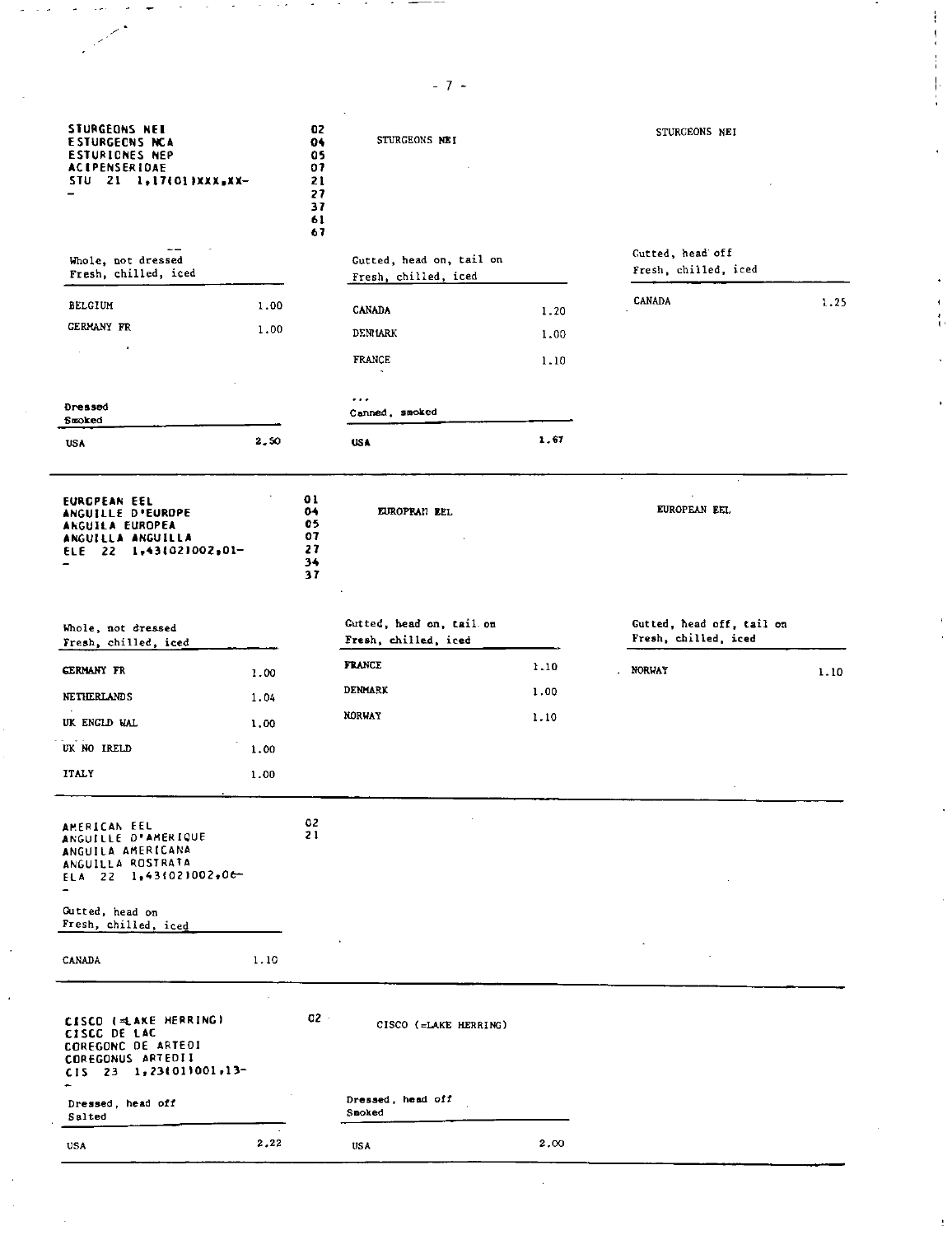| WHITEFISHES NEI<br><b>COREGONES NCA</b><br><b>COREGONUS NEP</b><br><b>COREGONUS SPP</b><br>WHE $23 - 1, 23 (01)001, 100$ |      | 02<br>$0+$<br>05<br>07<br>27<br>61 | WHITEFISHES NEI                                   |      |                              |      |
|--------------------------------------------------------------------------------------------------------------------------|------|------------------------------------|---------------------------------------------------|------|------------------------------|------|
| Dressed, head off<br>Smoked<br>e a ca                                                                                    |      |                                    | Fillets, boneless<br>$\cdots$                     |      |                              |      |
| <b>USA</b>                                                                                                               | 1.79 |                                    | <b>USA</b>                                        | 1,82 |                              |      |
| ATLANTIC SALMON<br>SAUMON DE L'ATLANTIQUE<br><b>SALMON DEL ATLANTICO</b><br><b>SALMO SALAR</b><br>SAL 23 1,23(01)004,01- |      | 05<br>21<br>27                     | ATLANTIC SALMON                                   |      | ATLANTIC SALMON              |      |
| Gutted, head on, tail on<br>Fresh, chilled, iced                                                                         |      |                                    | Gutted, head off, tail on<br>Fresh, chilled, iced |      | Pillets and blocks<br>Prozen |      |
| <b>GERMANY FR</b>                                                                                                        | 1.15 |                                    | <b>CANADA</b>                                     | 1.25 | CANADA MAR                   | 1.50 |
| <b>CANADA</b>                                                                                                            | 1.20 |                                    | <b>GREENLAND</b>                                  | 1.43 | CANADA QUE                   | 1.55 |
| <b>NETHERLANDS</b>                                                                                                       | 1.15 |                                    | <b>NORWAY</b>                                     | 1.40 | CANADA NFL                   | 1.50 |
| <b>FAEROE IS</b>                                                                                                         | 1.15 |                                    |                                                   |      |                              |      |
| <b>PRANCE</b>                                                                                                            | 1.15 |                                    |                                                   |      |                              |      |
| <b>GREENLAND</b>                                                                                                         | 1.11 |                                    |                                                   |      |                              |      |
| <b>SWEDEN</b>                                                                                                            | 1.15 |                                    |                                                   |      |                              |      |
| <b>DENMARK</b>                                                                                                           | 1.10 |                                    |                                                   |      |                              |      |
| <b>DENMARK</b>                                                                                                           | 1.13 |                                    |                                                   |      |                              |      |
| <b>NORWAY</b>                                                                                                            | 1.20 |                                    |                                                   |      |                              |      |
| Round, dressed or split<br>Pickled                                                                                       |      |                                    | Round or dressed<br>Smoked                        |      | Fillets<br>Smoked            |      |
| CANADA MAR                                                                                                               | 1.50 |                                    | CANADA                                            | 2.00 | CANADA                       | 2.00 |
| CANADA QUE                                                                                                               | 1.50 |                                    |                                                   |      |                              |      |
| CANADA NFL                                                                                                               | 1.25 |                                    |                                                   |      |                              |      |
| Split                                                                                                                    |      |                                    | $\ddotsc$                                         |      |                              |      |
| Smoked                                                                                                                   |      |                                    | Canned meat                                       |      |                              |      |
| CANADA                                                                                                                   | 1.33 |                                    | CANADA                                            | 1.46 |                              |      |

 $-8-$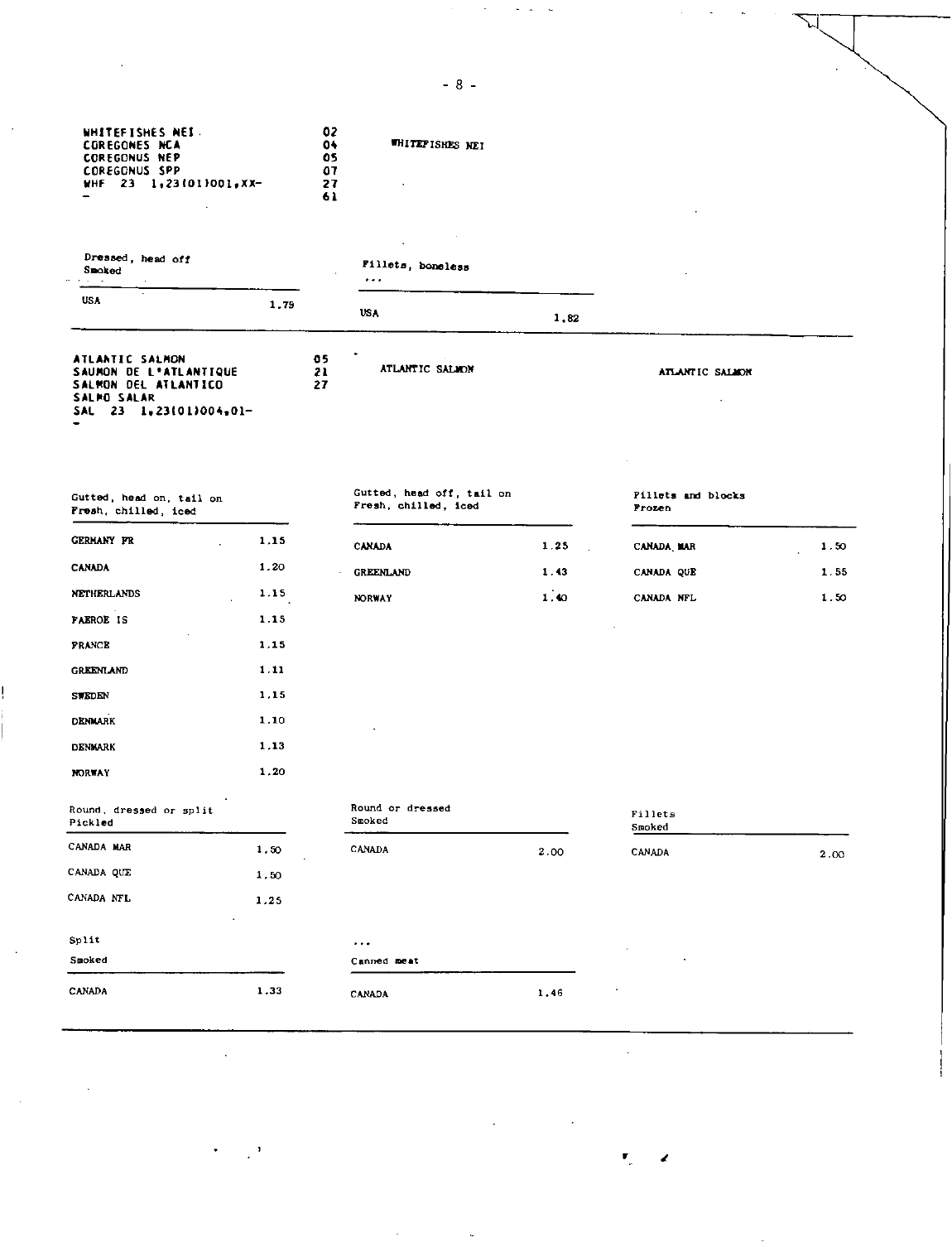TROUTS NEI TROUTS NEI **TRCUTS NEI TRUITESNCA TRUCHAS** *NEP*  **Sian SPP TRC 23 1.23 1011004 <sup>e</sup> XA-**

 $\mathbb{R}^2$ 

- 2

 $\Delta$ 

 $\ddot{\phantom{1}}$ 

# Whole, not dressed **Jutted, head on, tail on** Gutted, head off, tail on Fresh, chilled, iced **Fresh, chilled, iced** Fresh, chilled, iced Fresh, chilled, iced Fresh, chilled, iced **Fresh**, chilled, iced **Fresh**, chilled, ic

**05 27** 

| Fresh, chilled, iced               |      | Fresh, chilled, iced |      |  |
|------------------------------------|------|----------------------|------|--|
| <b>ITALY</b>                       | 1.00 | <b>CERMANY FR</b>    | 1,15 |  |
| UK SCOTLAND                        | 1.00 | <b>NETHERLANDS</b>   | 1.15 |  |
| $\cdots$                           |      | <b>DENMARK</b>       | 1.00 |  |
|                                    |      | <b>GREENLAND</b>     | 1.11 |  |
|                                    |      | <b>CANADA</b>        | 1.20 |  |
|                                    |      | <b>NORWAY</b>        | 1.20 |  |
| ٠                                  |      | Fillets              |      |  |
| <b>Dressed or split</b><br>Pickled |      |                      |      |  |
| CANADA                             | 1.68 | CANADA MAR           | 2.35 |  |

| ___, _   -<br>Fresh chilled iced |  |  |  |      |  |  |  |
|----------------------------------|--|--|--|------|--|--|--|
|                                  |  |  |  |      |  |  |  |
| <b>GREENLAND</b>                 |  |  |  | 1.43 |  |  |  |

| <b>NORWAY</b> |   | ٠           | 1.40 |
|---------------|---|-------------|------|
|               | ٠ | ٠<br>٠<br>٠ |      |
|               |   |             | ٠    |
|               |   |             |      |

CANADA 1.56

| Dressed or split<br>Pickled                  |         | <b>Fillets</b><br>$\begin{array}{cccccccccccccc} \bullet & \bullet & \bullet & \bullet & \bullet \end{array}$ |                | $\cdots$<br>Canned meat  |
|----------------------------------------------|---------|---------------------------------------------------------------------------------------------------------------|----------------|--------------------------|
| <b>CANADA</b>                                | 1.68    | CANADA MAR                                                                                                    | 2.35           | $\cdot$<br><b>CANADA</b> |
|                                              |         | CANADA QUE<br>$\sim$                                                                                          | 1.60           |                          |
| $\overline{\phantom{a}}$<br>$\sim$<br>$\sim$ | $\cdot$ | CANADA NFL                                                                                                    | 2,38<br>$\sim$ |                          |

# EURCPEAN SMELT<br>EPFRLAN EUROPEEN<br>EPERLANC EUROPEO<br>OSMERUS EPERLANUS<br>SME 23 1,23(04)003,01-

| Whole, not dressed |  |
|--------------------|--|
| Fresh chilled iced |  |

| <b>GERMANY FR</b>  | ٠ | 1.00 |
|--------------------|---|------|
| <b>NETHERLANDS</b> |   | 1.04 |

| AMERICAN SHAD          | 02 |
|------------------------|----|
| ALOSE SAVOUREUSE       | 21 |
| SABALO AMERICANO       | 31 |
| ALOSA SAPIDISSIMA      | 67 |
| SHA 24 1.21(05)011.03- |    |

AMERICAN SHAD AMERICAN SHAD

 $\lambda$ 

| Dressed, head on<br>Fresh chilled iced |                   | <b>Fillets</b><br>$\cdots$      |              | Round<br>Pickled |      |
|----------------------------------------|-------------------|---------------------------------|--------------|------------------|------|
| <b>CANADA</b>                          | 1.20              | <b>CANADA</b><br>USA (Boneless) | 3,00<br>3,03 | CANADA           | 1.88 |
| Dressed<br>Pickled                     |                   | $\cdots$<br>Canned              |              |                  |      |
| $\sim$<br><b>CANADA</b>                | 2.26<br>$\bullet$ | <b>USA</b>                      | 1.84         |                  |      |

 $\epsilon$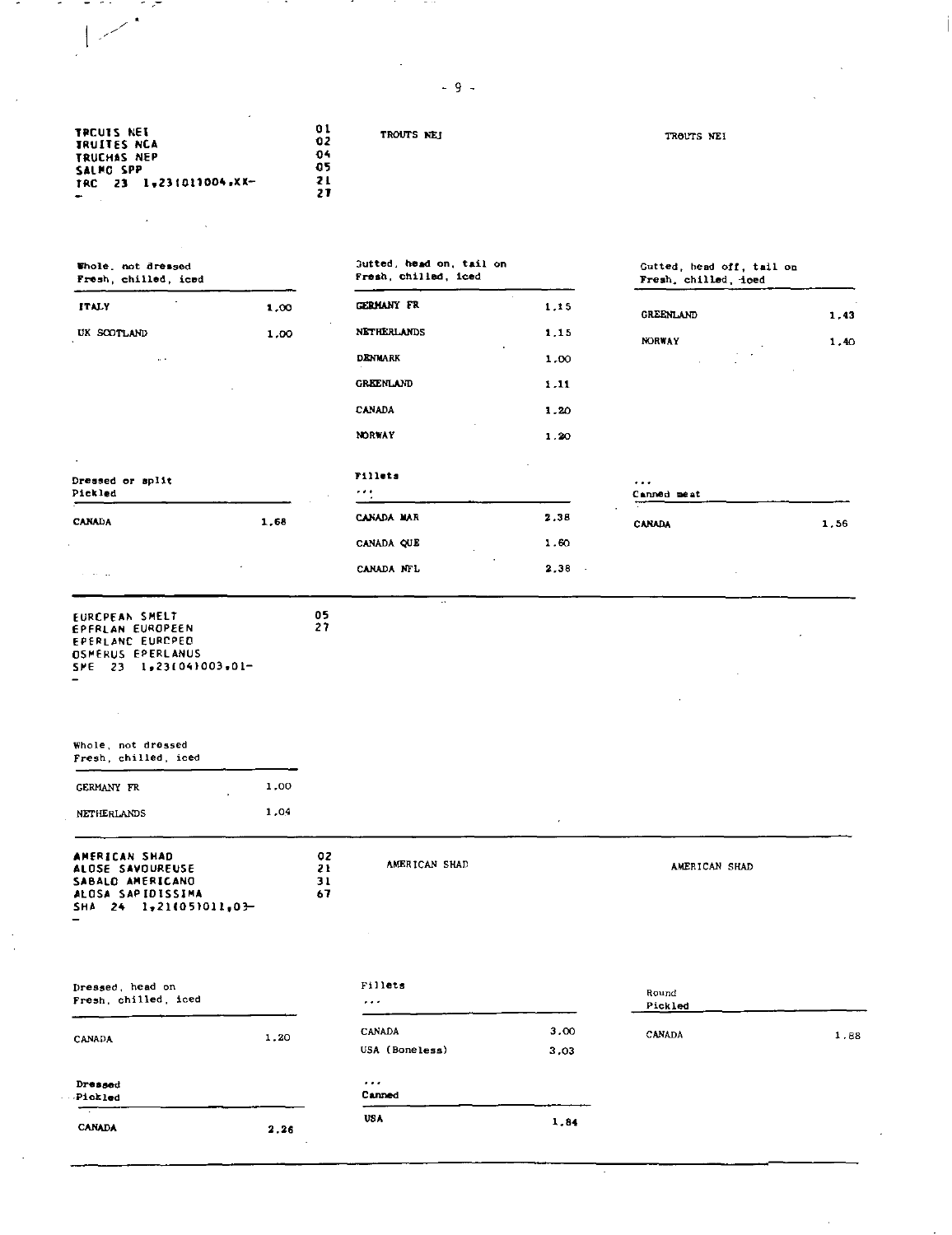- 10-

| ALEWIFE<br>GASPAREAU<br>PINCHAGUA<br>ALOSA PSEUDOHARENGUS<br>ALE 24 1,21(05)011,06-       |      | 02<br>21<br>31       | <b>ALEWIFE</b>                                   |      | 1<br><b>ALEWIFE</b>          |                              |
|-------------------------------------------------------------------------------------------|------|----------------------|--------------------------------------------------|------|------------------------------|------------------------------|
| Dressed, head on<br>Fresh, chilled, iced                                                  |      |                      | Fillets, skin on<br>Frozen                       |      | Fillets and blocks<br>Prozen |                              |
| <b>CANADA</b>                                                                             | 1.20 |                      | POLAND                                           | 2.00 | <b>CANADA</b>                | 3.10<br>$\sim$ $\sim$ $\sim$ |
| Whole<br>Salted                                                                           |      |                      | Head off<br>Spice-salted                         |      | Nobbed<br>Salted             |                              |
| <b>POLAND</b>                                                                             | 1.16 |                      | POLAND                                           | 1,45 | POLAND                       | 1.49                         |
| Round<br>Pickled                                                                          |      |                      | Dressed<br>Pickled                               |      | Fillets<br>Pickled           |                              |
| CANADA                                                                                    | 1,30 |                      | CANADA                                           | 1.56 | CANADA                       | 2.25                         |
| <br>Kippered                                                                              |      |                      | $\cdots$<br>Canned meat                          |      |                              |                              |
| CANADA                                                                                    | 2.00 |                      | <b>CANADA</b>                                    | 1 43 |                              |                              |
| ALLIS SHAD AND TWAITE SHAD<br>GRANDE ALOSE ET ALOSE FEINTE<br>SABALG Y ALOSA<br>ALGSA SPP |      | 01<br>27<br>34<br>37 | ALLIS SHAD AND TWAITE SHAD                       |      | ALLIS SHAD AND TWAITE SHAD   |                              |
| 24 1,21(05)011,XX-<br><b>SHD</b>                                                          |      |                      |                                                  |      |                              |                              |
| Whole, not dressed<br>Fresh, chilled, iced                                                |      |                      | Gutted, head on, tail on<br>Fresh, chilled, iced |      | Fillets<br>Frozen            |                              |
| GERMANY FR                                                                                | 1.04 |                      | <b>FRANCE</b>                                    | 1,10 | GERMANY FR                   | 2,00                         |
| <b>NETHERLANDS</b>                                                                        | 1,04 |                      |                                                  |      |                              |                              |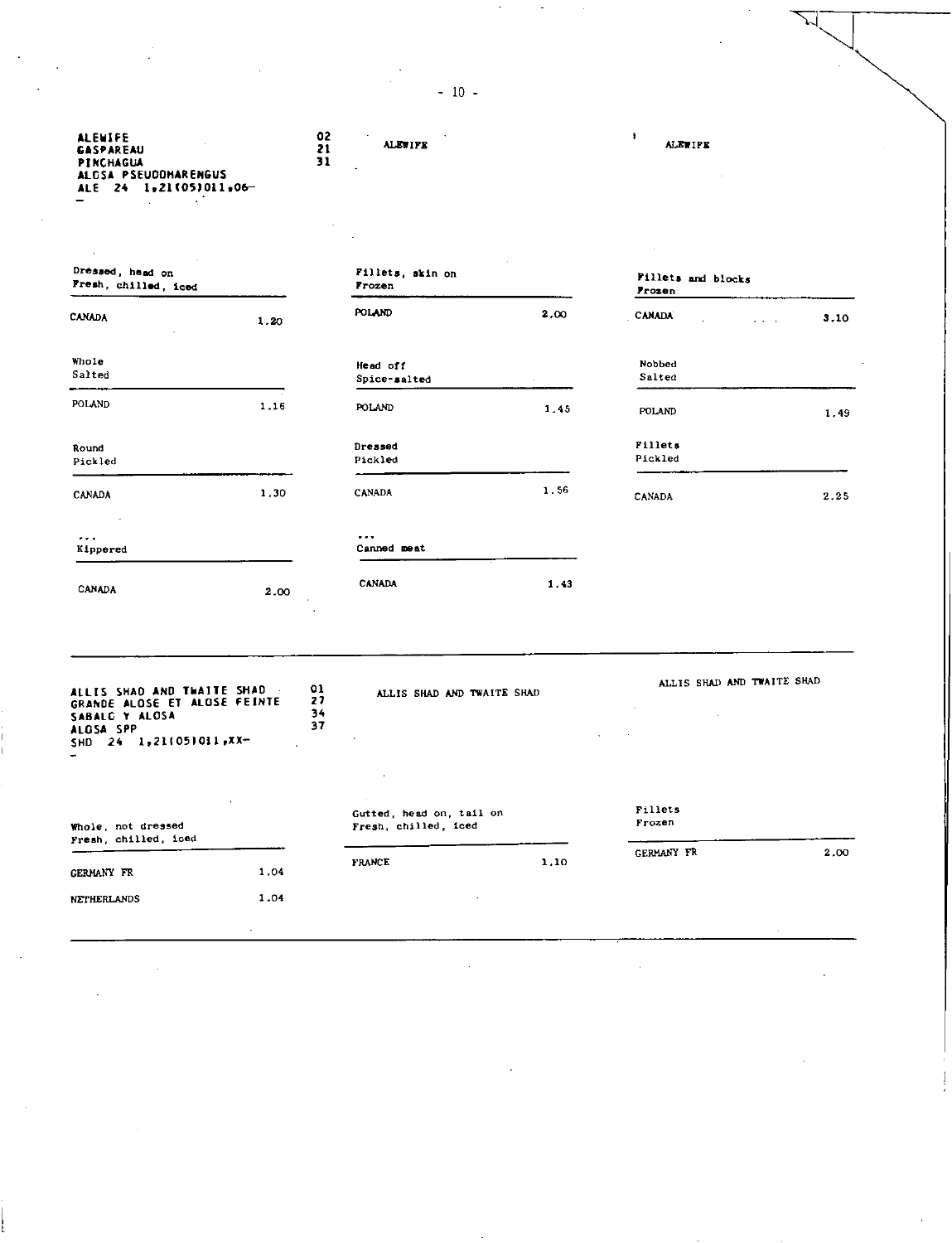## **ATLANTIC HALIBUT FLETAN DE L'ATLANTIOUE HALIBUT (•FLETAN) HIPAGGLOSSUS HIPPUGLOSSUS HAL 31 1031021002901-**

| Gutted, head on, tail on |  |  |
|--------------------------|--|--|
| Fresh, chilled, iced     |  |  |

| Whole<br>Frozen                |                 | Gutted, head on, tail on<br>Frozen |           | Gutted, head on, tail off<br>Frozen |
|--------------------------------|-----------------|------------------------------------|-----------|-------------------------------------|
| <b>FRANCE</b><br>$\sim$ $\sim$ | 1.11            |                                    | $\bullet$ |                                     |
| <b>USA</b>                     | 1.15            |                                    |           |                                     |
| UK SCOTLAND                    | 1.125           |                                    |           |                                     |
| UK ENGLD WAL                   | 1.125           |                                    |           |                                     |
| POLAND                         | 1.15            |                                    |           |                                     |
| <b>NORWAY</b>                  | 1.10            |                                    |           |                                     |
| <b>NETHERLANDS</b>             | 1.11            |                                    |           |                                     |
| ICELAND                        | 1.09            |                                    |           |                                     |
| GREENLAND                      | 1.05            |                                    |           |                                     |
| <b>GERMANY FR</b>              | 1.11<br>$\sim$  | <b>NORWAY</b>                      | 1.35      |                                     |
| FAEROE IS                      | 1.11            | <b>BELGIUM</b>                     | 1.50      | ٠                                   |
| DENMARK                        | 1 05            | POLAND                             | 1.33      |                                     |
| CANADA                         | 1.15<br>$\cdot$ | GREENLAND                          | 1.35      |                                     |
| <b>BELGIUM</b>                 | 1.08            | <b>CANADA</b>                      | 1.35      | NETHERLANDS                         |

 $\sim$ 

Gutted, head off, tail on Gutted, head off, tail off Fillets, skin on Gutted, head off, tail off Frozen Frozen - $\texttt{USSR} \quad \texttt{1.29} \quad \texttt{1.81}$ NORWAY (from Greenland) 1.40 POLAND 1,33 Fillets, skinless Fillets, skinless, boneless Fillets and blocks<br>Frozen <u>Frozen</u> Frozen Frozen Frozen Frozen Frozen Frozen Frozen Frozen Frozen Frozen Frozen Frozen Frozen Frozen (h. 1888). Gutted, head on Gutted, head off Salted Salted

| USSR | (lightly salted)              | 1.31 |
|------|-------------------------------|------|
| USSR | (medium and heavy-<br>salted) | 1.39 |

**271ANTIC HALIBUT ATLANTIC HALIBUT** 

| Gutted, head on, tail on<br>Fresh, chilled, iced |      | Gutted, head off, tail on<br>Fresh, chilled, iced |      | Fillets, skinless, boneless<br>Fresh, chilled, iced |      |
|--------------------------------------------------|------|---------------------------------------------------|------|-----------------------------------------------------|------|
| BELGIUM                                          | 1.08 | <b>CANADA</b>                                     | 1.35 | <b>NETHERLANDS</b>                                  | 2.60 |
| CANADA                                           | 1.15 | GREENLAND                                         | 1.35 |                                                     |      |
| DENMARK                                          | 1.05 | POLAND                                            | 1.33 |                                                     |      |
| FAEROE IS                                        | 1.11 | <b>BELGIUM</b>                                    | 1.50 |                                                     |      |
| GERMANY FR                                       | 1.11 | <b>NORWAY</b>                                     | 1.35 |                                                     |      |
|                                                  |      |                                                   |      |                                                     |      |

| Gutted, head on, tail on<br>Frozen |       |
|------------------------------------|-------|
| CERMANY FR                         | 1.11  |
| BELGIUM                            | 1.08  |
| UK ENGLD WAL                       | 1.125 |
| USSR                               | 1.08  |

| .                 |      | .              |      |                   |           |
|-------------------|------|----------------|------|-------------------|-----------|
| <b>CERMANY FR</b> | 1.39 | CERMANY FR     | 1.44 | <b>GERMANY FR</b> | 2.31      |
| BELGIUM           | 1.50 | <b>BELGIUM</b> | 1.52 | POLAND            | 1.82      |
|                   |      |                |      |                   | _________ |

| Fillets, skinless, boneless |  |
|-----------------------------|--|
|                             |  |

| <b>GERMANY FR</b> | 2.59 | NETHERLANDS | 2.60 | CANADA MAR | $\sim$ | 2.03    |
|-------------------|------|-------------|------|------------|--------|---------|
| POLAND            | 2.04 | USA         | 2,38 | CANADA QUE |        | $-2.65$ |

## Salted

| USSR | (lightly salted)              | 131   | USSR | (lightly salted)                     | 1.60 |
|------|-------------------------------|-------|------|--------------------------------------|------|
| USSR | (medium and heavy-<br>salted) | -1.39 | USSR | (medium and heavy- $1.72$<br>salted) |      |

| Fillets, skinless, boneless |  |
|-----------------------------|--|
| Fresh, chilled, iced        |  |

| NETHERLANDS | 2.6 |
|-------------|-----|
|             |     |
|             |     |

| Gutted, head on, tail off |  |  |  |
|---------------------------|--|--|--|
| Frozen                    |  |  |  |
|                           |  |  |  |

| USSR | 1.00<br>---- | <b>GERMANY FR</b> | .    | <b>GERMANY FR</b> | $\rightarrow$ |
|------|--------------|-------------------|------|-------------------|---------------|
|      |              | <b>BELGIUM</b>    | 1.08 | r v               | .             |

## Frozen

|             | .    |
|-------------|------|
| POLAND      | 1.82 |
| <b>USSR</b> | 1.81 |

| ٠<br>CANADA MAR | . . |             |  | 2.03          |
|-----------------|-----|-------------|--|---------------|
| CANADA OUE      | ٠   | $\cdot$ $-$ |  | $\cdots$ 3.65 |
| CANADA NFL      |     |             |  | 2.03          |

 $-11 -$ 

**21**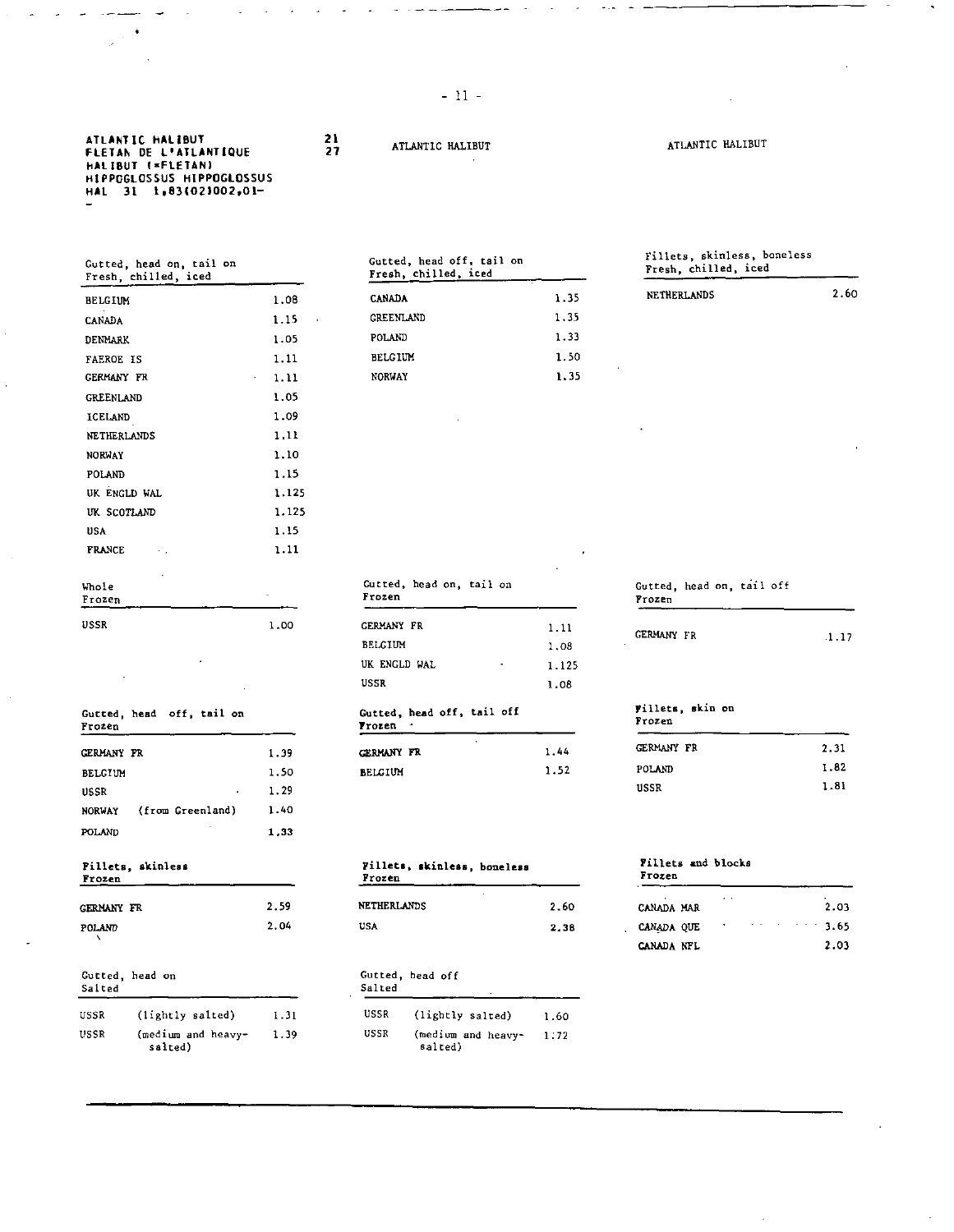- 12-

| EURCPEAN PLAICE<br>PLIE O°EUROPE |  |
|----------------------------------|--|
| <b>SOLLA EUROPEA</b>             |  |
| <b>PLEURONECTES PLATESSA</b>     |  |
| PLE 31 1,83(02)004,05-           |  |

## **EUROPEAN PLAICE** EUROPEAN PLAICE

Fresh, chilled, iced

**27** 

Fillets, skinless, boneless Fresh, chilled, iced

Gutted, head on, tail on Fresh, chilled, iced on Gutted, head off, tail on GERMANY FR NORWAY SWEDEN BELGIUM DENMARK FRANCE ICELAND IRELAND UK ENGLD WAL UK SCOTLAND UK NO IRELD NETHERLANDS 1.11 1.10 1.04 1.08 1.05 1.11 1.09 1.05 1.125 1.125 1.12 1.11

Frozen

| <b>GERMANY FR</b>                                                                                                             | 1.11                       | <b>NORWAY</b>                                     | 1.20 | NETHERLANDS                           | 2.60  |
|-------------------------------------------------------------------------------------------------------------------------------|----------------------------|---------------------------------------------------|------|---------------------------------------|-------|
| <b>NORWAY</b>                                                                                                                 | 1.10                       | <b>BELGIUM</b>                                    | 1.50 |                                       |       |
| SWEDEN                                                                                                                        | 1.04                       |                                                   |      |                                       |       |
| <b>BELGIUM</b>                                                                                                                | 1.08                       |                                                   |      |                                       |       |
| DENMARK                                                                                                                       | 1.05                       |                                                   |      |                                       |       |
| <b>FRANCE</b>                                                                                                                 | 1.11                       |                                                   |      |                                       |       |
| ICELAND                                                                                                                       | 1.09                       |                                                   |      |                                       |       |
| IRELAND                                                                                                                       | 1.05                       |                                                   |      |                                       |       |
| UK ENGLD WAL                                                                                                                  | 1,125                      |                                                   |      |                                       |       |
| UK SCOTLAND                                                                                                                   | 1.125                      |                                                   |      |                                       |       |
| UK NO IRELD                                                                                                                   | 1.12                       |                                                   |      |                                       |       |
| NETHERLANDS                                                                                                                   | 1.11                       |                                                   |      |                                       |       |
| Gutted, head on, tail on<br>Frozen                                                                                            |                            | Gutted, head off, tail on<br>Frozen               |      | Gutted, head off, tail off<br>Frozen  |       |
| <b>CERMANY FR</b>                                                                                                             | 1.11                       | <b>GERMANY FR</b>                                 | 1.39 | GERMANY FR                            | 1,44  |
| <b>BELGIUM</b>                                                                                                                | 1.08                       | <b>BELGIUM</b>                                    | 1.50 | <b>BELGIUM</b>                        | 1.52  |
| UK ENGLD WAL                                                                                                                  | 1.125                      |                                                   |      |                                       |       |
| Fillets, skin on<br>Frozen                                                                                                    |                            | Fillets, skinless<br>Frozen                       |      | Fillets, skinless, boneless<br>Frozen |       |
| <b>BELCIUM</b>                                                                                                                | 2.25                       | <b>BELGIUM</b>                                    | 2.45 | NETHERLANDS                           | 2.60  |
| GREENLAND HALIBUT<br>FLETAN NOIR<br><b>HALIBUT NEGRO</b><br>REINHARDTIUS HIPPOGLOSSOIDES<br>$31 \quad 1,83(02)005,01$<br>GHL. | 18<br>21<br>27<br>61<br>67 | GREENLAND HALIBUT                                 |      | <b>CREENLAND HALIBUT</b>              |       |
| Gutted, head on, tail on<br>Fresh, chilled, iced                                                                              |                            | Gutted, head off, tail on<br>Fresh, chilled, iced |      | Gutted, head on, tail on<br>Frozen    |       |
| CANADA                                                                                                                        | 1.10                       | CANADA                                            | 1.15 | <b>GERMANY FR</b>                     | 1.11  |
| GERMANY FR                                                                                                                    | 1.11                       | GREENLAND                                         | 1.35 | UK ENGLD WAL                          | 1.125 |
| GREENLAND                                                                                                                     | 1.05                       | <b>NORWAY</b>                                     | 1.20 |                                       |       |
| UK ENGLD WAL                                                                                                                  | 1.125                      | POLAND                                            | 1.43 |                                       |       |
| NORWAY                                                                                                                        | 1.10                       |                                                   |      |                                       |       |
| Gutted, head on, tail off<br>Frozen                                                                                           |                            | Gutted, head off, tail on<br>Frozen               |      | Gutted, head off, tail off<br>Frozen  |       |
|                                                                                                                               |                            | <b>GERMANY FR</b>                                 | 1.39 | GERMANY FR                            | 1.44  |

1.43

1.44 GERMANY FR 1.17 1.39 GERMANY FR Gutted, head on, tail off Frozen

POLAND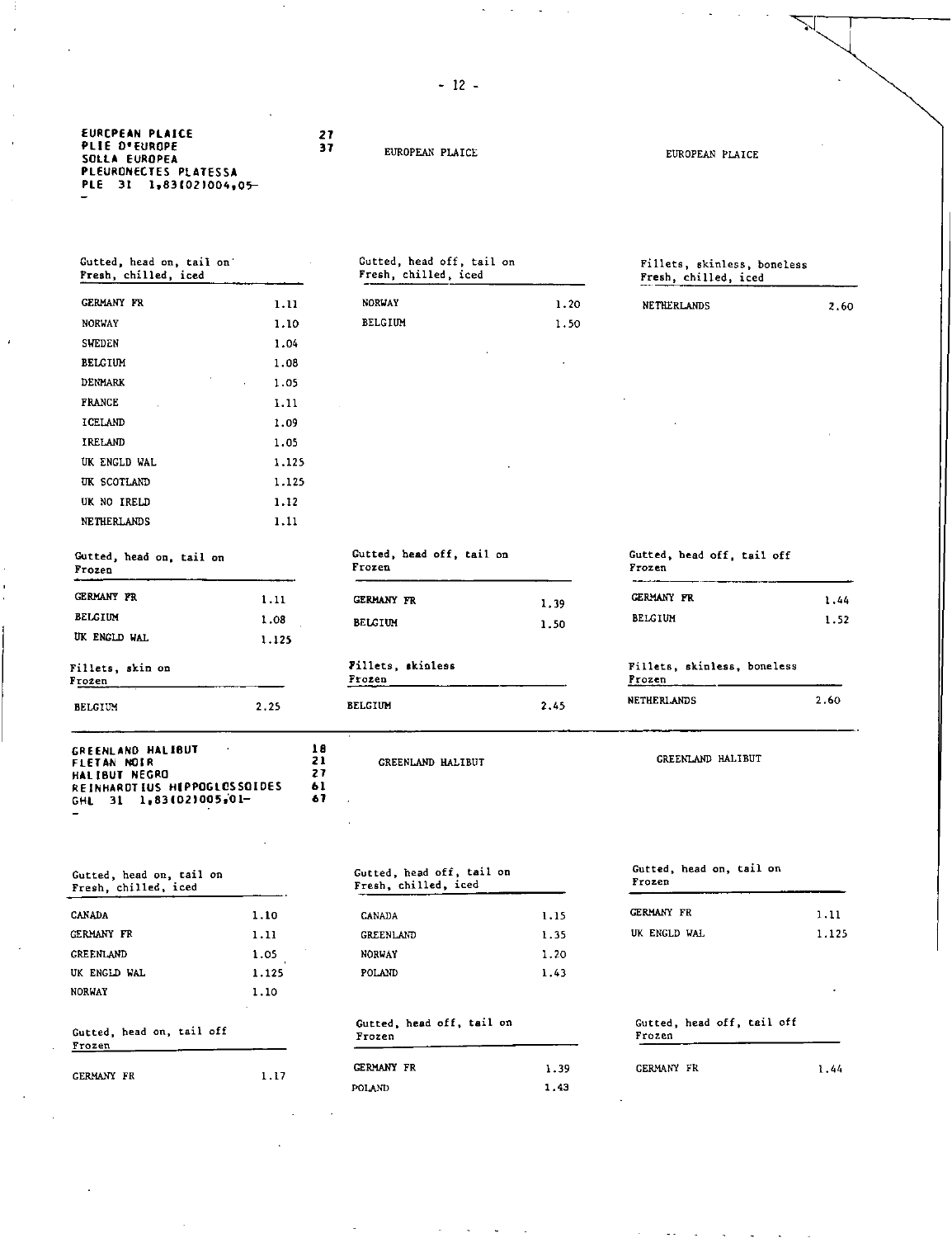| GREENLAND HALIBUT                                                                                                                          |              |          | GREENLAND HALIBUT                        |       | GREENLAND HALIBUT                   |       |
|--------------------------------------------------------------------------------------------------------------------------------------------|--------------|----------|------------------------------------------|-------|-------------------------------------|-------|
| Fillets, skin on<br>Frozen                                                                                                                 |              |          | Fillets, skinless<br>Frozen              |       | Fillets and blocks<br>Prozen        |       |
| <b>GERMANY FR</b>                                                                                                                          | 2.31         |          | GERMANY FR                               | 2.59  | CANADA MAR                          | 3.60  |
| POLAND                                                                                                                                     | 2.00         |          | POLAND                                   | 2.63  | CANADA QUE                          | 2.50  |
|                                                                                                                                            |              |          | UK ENGLD WAL                             | 2.70  | CANADA NFL                          | 3.60  |
| $\cdots$<br>Green-salted                                                                                                                   |              |          | Round<br>Pickled                         |       | Dressed, head on (split)<br>Pickled |       |
| CANADA                                                                                                                                     | 2.38         |          | <b>CANADA</b>                            | 1.38  | <b>CANADA</b>                       | 1.65  |
| Dressed, head off<br>Pickled                                                                                                               |              |          |                                          |       |                                     |       |
| CANADA                                                                                                                                     | 1.73         |          |                                          |       |                                     |       |
| <b>WITCH FLOUNDER</b><br>PLIE CYNOGLOSSE<br>MENDO<br><b>GLYPTOCEPHALUS CYNOGLOSSUS</b><br>31 1,63(02)011,02-<br>81 T                       |              | 21<br>27 | <b>WITCH FLOUNDER</b>                    |       | WITCH FLOUNDER                      |       |
| Gutted, head on, tail on<br>Fresh, chilled, iced                                                                                           |              |          | Fillets, skin on<br>Fresh, chilled, iced |       | Gutted, head on, tail on<br>Frozen  |       |
| <b>BELCIUM</b>                                                                                                                             | 1.08         |          | <b>POLAND</b>                            | 1.92  | GERMANY FR                          | 1.11  |
| CANADA                                                                                                                                     | 1.10         |          |                                          |       | UK ENGLD WAL                        | 1,125 |
| DENMARK                                                                                                                                    | 1.05         |          |                                          |       |                                     |       |
| GERMANY FR                                                                                                                                 | 1.11         |          |                                          |       |                                     |       |
| POLAND                                                                                                                                     | 1.09         |          |                                          |       |                                     |       |
| UK ENGLD WAL                                                                                                                               | 1.125        |          |                                          |       |                                     |       |
| UK SCOTLAND                                                                                                                                | 1.125        |          |                                          |       |                                     |       |
| UK NO IRELD                                                                                                                                | 1.12         |          |                                          |       |                                     |       |
|                                                                                                                                            |              |          |                                          |       |                                     |       |
| Gutted, head off, tail on.<br>Frozen                                                                                                       |              |          | Fillets, skinless<br>frozen              |       |                                     |       |
| <b>GERMANY FR</b>                                                                                                                          | 1.39         |          | POLAND                                   | 3.71  |                                     |       |
| POLAND                                                                                                                                     | 1,31         |          |                                          |       |                                     |       |
| AMER. PLAICE (=LONG ROUGH DAB)<br>BALAI (=PLIE CANADIENNE)<br>PLATIJA CANADIENSE<br>HIPPOGLOSSOIDES PLATESSOIDES<br>PLA 31 1,83(02)014,01- |              | 21<br>27 | AMERICAN PLAICE                          |       | AMERICAN PLAICE                     |       |
| Gutted, head on, tail on<br>Fresh, chilled, iced                                                                                           |              |          | Gutted, head on, tail on<br>Frozen       |       | Gutted, head off<br>Frozen          |       |
| CANADA<br>POLAND                                                                                                                           | 1.10<br>1.18 |          | UK ENGLD WAL                             | 1,125 | POLAND                              | 1,43  |
| Fillets, skin on<br>Frozen                                                                                                                 |              |          | Fillets, skinless<br>Frozen              |       | Fillets and blocks<br>Frozen        |       |
| POLAND                                                                                                                                     | 2.32         |          |                                          |       | CANADA MAR                          | 3.75  |
|                                                                                                                                            |              |          | POLAND                                   | 2.94  | CANADA QUE                          | 4.00  |
|                                                                                                                                            |              |          |                                          |       | CANADA NFL                          | 4.65  |

 $\sim$ 

 $\ddot{\phantom{0}}$ 

ă.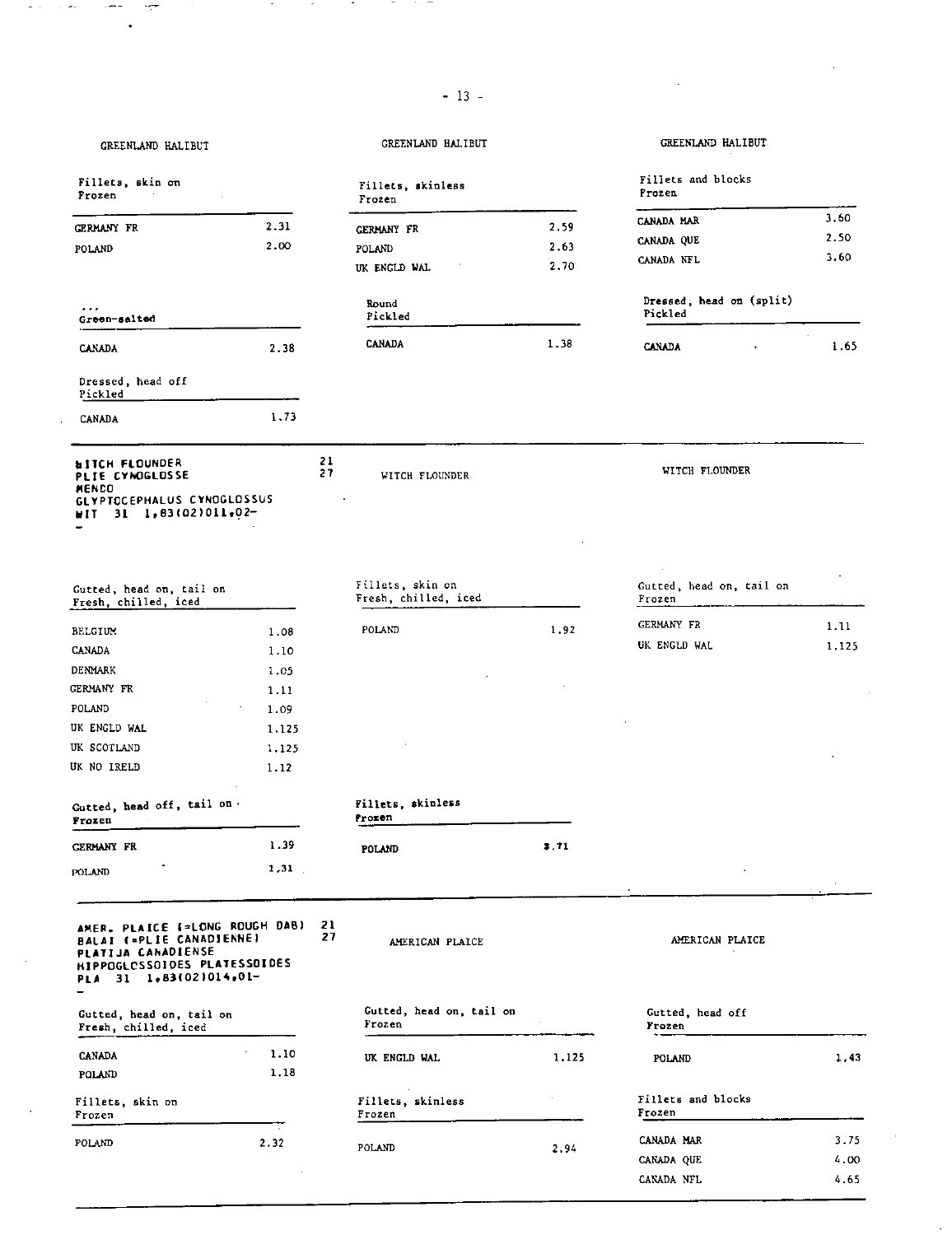YELLCWTAIL FLOUNDER **21**  LIMANDE A QUEUE JAUNE LIMANDA NOROICA LIMANCA FERRUGINEA YEL 31 1,831021024.04—

| Fillets, boneless |  |
|-------------------|--|
|                   |  |
|                   |  |

USA 2.78

**COMMON DAB LIMANDE LIMANDA LIMANDA LIMANDA**  DAB 31 1.831021024.05-**27 37** COMMON DAB

Gutted, head on, tail on Fresh, chilled, iced

|                   |       |                |      | NETHERLANDS | 2.60 |
|-------------------|-------|----------------|------|-------------|------|
| <b>BELGIUM</b>    | 1.08  | <b>BELCIUM</b> | 1.50 |             |      |
| <b>DENMARK</b>    | 1.05  |                |      | $\cdot$     |      |
| <b>FRANCE</b>     | 1.11  |                |      |             |      |
| <b>GERMANY FR</b> | 1.11  |                |      |             |      |
| IRELAND<br>$\sim$ | 1.05  |                |      |             |      |
| NETHERLANDS       | 1.11  |                |      |             |      |
| UK ENGLD WAL      | 1.125 |                |      |             |      |
| UK SCOTLAND       | 1.125 |                |      |             |      |
| UK NO IRELD       | 1.12  |                |      |             |      |

| Gutted, head on, tail on<br>Frozen |  |  |  |
|------------------------------------|--|--|--|
| <b>BELGIUM</b>                     |  |  |  |

| <b>RETCTIN</b>    |         | n ne  | $n_{\rm{H}}$ $n_{\rm{H}}$ | - - - |
|-------------------|---------|-------|---------------------------|-------|
| Frozen            |         |       | Frozen                    |       |
| Fillets, skin on  |         |       | Fillets, skinless         |       |
|                   |         | ٠     |                           |       |
| UK ENGLD WAL      | $\cdot$ | 1.125 | $\cdot$                   |       |
| <b>GERMANY FR</b> |         | 1.11  | <b>BELGIUM</b>            | 1.50  |

LEMON SOLE<br>LIMANDE SOLE<br>FALSA LIMANDA MICROSTCMUS KITT LEM 31 1,831021045,04—

Gutted, head on, Gutted, head on, tail on<br>Fresh, chilled, iced

| <b>BELGIUM</b> | 1.08  |
|----------------|-------|
| <b>DENMARK</b> | 1.05  |
| GERMANY FR     | 1.11  |
| NETHERLANDS    | 1.11  |
| UK ENGLD WAL   | 1.125 |
| UK SCOTIAND    | 1.125 |
| <b>IRELAND</b> | 1.12  |

LEMON SOLE LEMON SOLE

Gutted, head off, tail on Fresh, chilled, *iced* 

| BELGIUM | 1.50 | NETHERLANDS | 2.60 |
|---------|------|-------------|------|
|         |      |             |      |
|         |      |             |      |

Fillets, skinless, boneless Fresh, chilled, iced

Gutted, head off, tail off Frozen BELGIUM 1.08 GERMANY PR 1.39 BELGIUM 1.52 Fillets, skinless, boneless

CANNON DAB

Fillets, skinless, boneless Fresh, chilled, iced

Frozen BELGIUM 2.25 BELGIUM 2.45 NETHERLANDS 2.60

 $-14-$ 

Gutted, head off, tail on Fresh, chilled, iced

Gutted, head off, tail on

Frozen

*2?* 

 $\sim$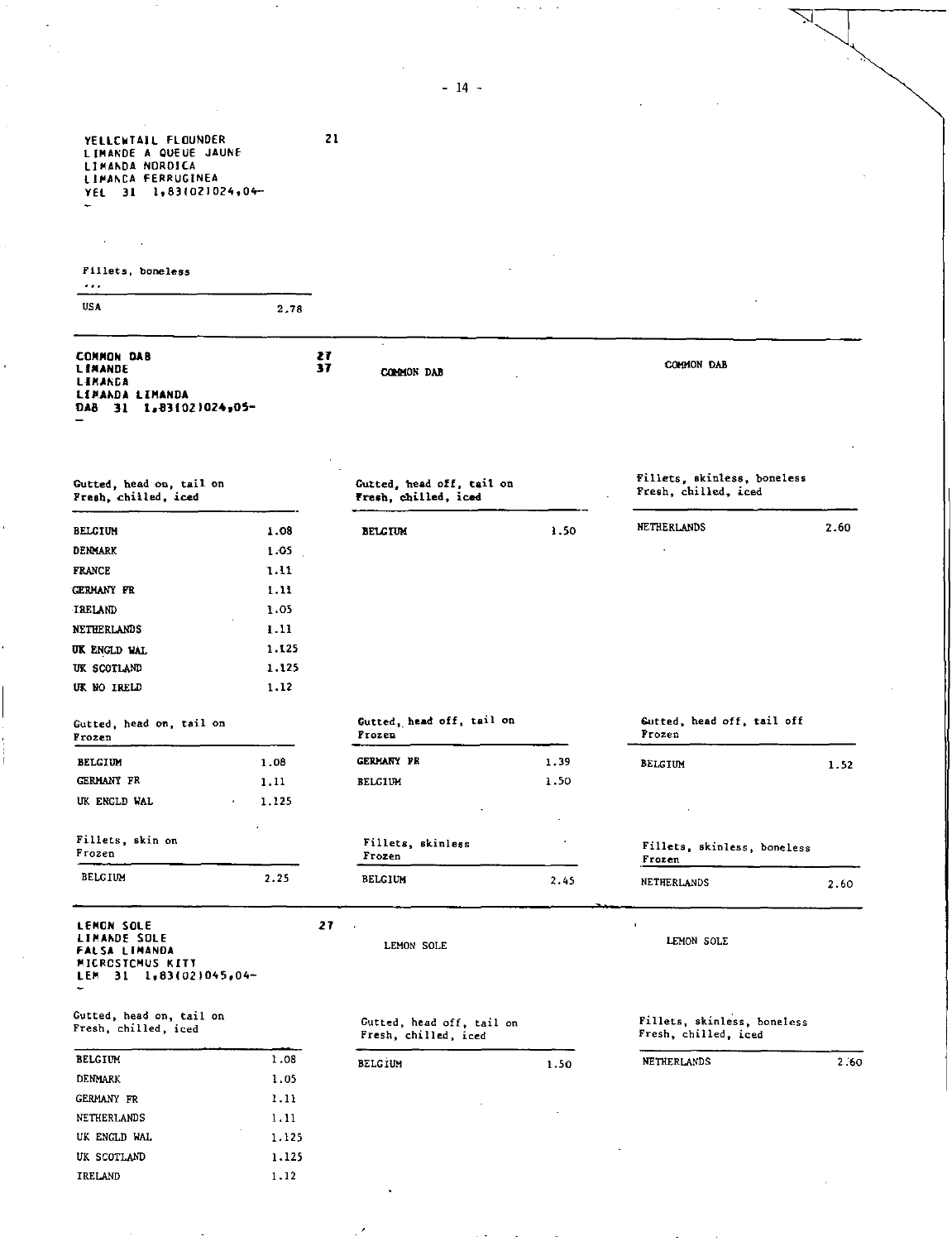|                                                                                                                            |          |                | $-15 -$                                           |      |                                                     |                |
|----------------------------------------------------------------------------------------------------------------------------|----------|----------------|---------------------------------------------------|------|-----------------------------------------------------|----------------|
| LEMON SOLE                                                                                                                 |          |                | LEMON SOLE                                        |      | LEMON SOLE                                          |                |
| Gutted, head on, tail on<br><b>Frozen</b>                                                                                  |          |                | Gutted, head off, tail on<br>Frozen               |      | Gutted, head off, tail off<br>Frozen                |                |
| <b>BELGIUM</b>                                                                                                             | 1.08     |                | <b>GERMANY FR</b>                                 | 1.39 | <b>BELGIUM</b>                                      | 1.52           |
| <b>GERMANY FR</b>                                                                                                          | 1.11     |                | <b>BELGIUM</b>                                    | 1.50 |                                                     |                |
| UK ENGLD WAL                                                                                                               | 1.125    |                |                                                   |      |                                                     |                |
| Fillets, skin on :<br>Frozen                                                                                               |          |                | Fillets, skinless<br>Frozen                       |      | Fillets, skinless, boneless<br>Frozen               |                |
| <b>BELGIUM</b>                                                                                                             | 2.25     |                | <b>BELGIUM</b>                                    | 2.45 | NETHERLANDS                                         | 2.60           |
| <b>EUROPEAN FLOUNDER</b><br><b>FLET D'EUROPE</b><br><b>PLATIJA EUROPEA</b><br>PLATICHINYS FLESUS<br>FLE 31 1,83(02)048,02- |          | 05<br>27<br>37 | EUROPEAN FLOUNDER                                 |      | EUROPEAN FLOUNDER                                   |                |
| Gutted, head on, tail on<br>Fresh, chilled, iced                                                                           |          |                | Gutted, head off, tail on<br>Fresh, chilled, iced |      | Fillets, skinless, boneless<br>Fresh, chilled, iced |                |
| BELGIUM                                                                                                                    | 1.08     |                | BELGIUM                                           | 1.50 | NETHERLANDS                                         | 2.60           |
| DENMARK                                                                                                                    | $1.05$ . |                |                                                   |      |                                                     |                |
| CERMANY FR                                                                                                                 | 1.11     |                |                                                   |      |                                                     |                |
| NETHERLANDS                                                                                                                | 1.11     |                |                                                   |      |                                                     |                |
| UK ENGLD WAL                                                                                                               | 1.125    |                |                                                   |      |                                                     |                |
| UK SCOTLAND                                                                                                                | 1.125    |                |                                                   |      |                                                     |                |
| IRELAND                                                                                                                    | 1.12     |                |                                                   |      |                                                     |                |
| Gutted, head on, tail on<br>Frozen                                                                                         |          |                | Gutted, head off, tail on<br>Frozen               |      | Gutted, head off, tail off<br><u>Frozen</u>         |                |
| <b>BELGIUM</b>                                                                                                             | 1.08     |                |                                                   |      | <b>BELGIUM</b>                                      | 0.52           |
| UK ENGLD WAL                                                                                                               | 1.125    |                | <b>BELGIUM</b>                                    | 1.50 |                                                     |                |
| Fillets, skin on<br>Frozen                                                                                                 |          |                | Fillets, skinless<br>Frozen                       | ò.   | Fillets, skinless, boneless<br>Frozen               |                |
| <b>BELGIUM</b>                                                                                                             | 2.25     |                | <b>BELGIUM</b>                                    | 2.45 | <b>NETHERLANDS</b>                                  | $\sim$<br>2.60 |
| COMMON SOLE<br><b>SELE COMMUNE</b><br>LENGUADO COMUN<br><b>SOLEA SOLEA</b>                                                 |          | 27<br>34<br>37 | COMMON SOLE                                       |      | COMMON SOLE                                         |                |
| SCL 31 1,83(03)007,01-                                                                                                     |          |                |                                                   |      |                                                     |                |
| Gutted, head on, tail on<br>Fresh, chilled, iced                                                                           |          |                | Gutted, head off, tail on<br>Fresh, chilled, iced |      | Fillets, skinless, boneless<br>Fresh, chilled, iced |                |

**BELGIUM 1.08 DENMARK** 1.05 FRANCE 1.11 GERMANY FR 1.11 **IRELAND 1.05**  NETHERLANDS 1.11 UK ENGLD WAL **1.125 UK NO IRELD** 1.125

 $\mathbb{R}^n \times \mathbb{R}^n$ 

 $\sim$ 

 $\sim$ 

- 11

 $\sim$ 

 $\sim$   $-$ 

**BELGIUM 1.50** NETHERLANDS 2.50  $\alpha\neq 0$  .  $\gamma$ **11**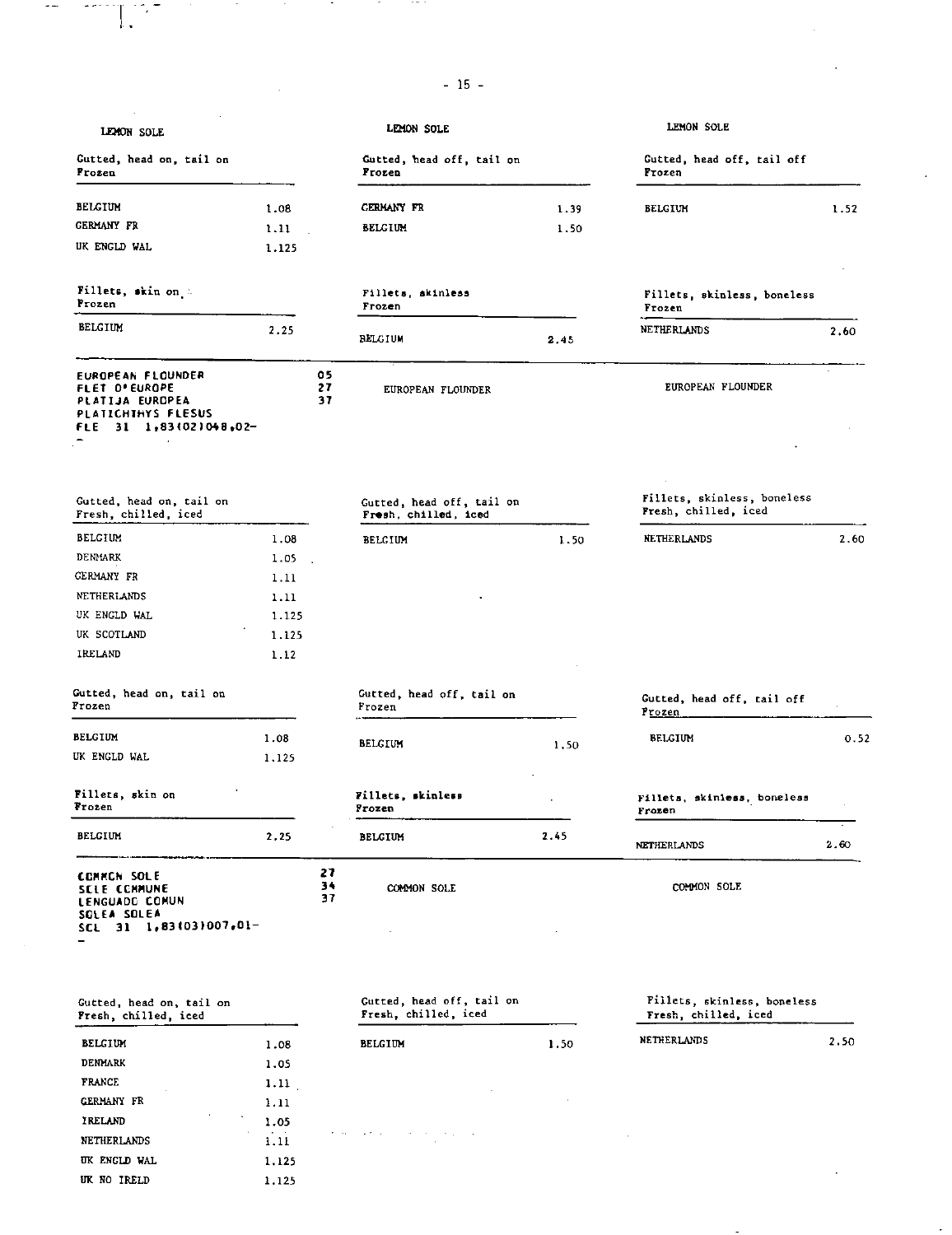| COMMON SOLE                                                                                           |          |                | COMMON SOLE                                       |      | COMMON SOLE                                         |      |
|-------------------------------------------------------------------------------------------------------|----------|----------------|---------------------------------------------------|------|-----------------------------------------------------|------|
| Gutted, head on, tail on<br>Frozen                                                                    |          |                | Gutted, head off, tail on<br>Frozen               |      | Gutted, head off, tail off<br>Frozen                |      |
| <b>BELGIUM</b>                                                                                        | 1.08     |                | <b>BELGIUM</b>                                    | 1.50 | <b>BELGIUM</b>                                      | 1.52 |
| GERMANY FR                                                                                            | $1.11 -$ |                |                                                   |      |                                                     |      |
| UK ENGLD WAL                                                                                          | 1.125    |                |                                                   |      |                                                     |      |
| Fillets, skinless<br>Frozen                                                                           |          |                | Fillets, skinless, boneless<br>Frozen             |      |                                                     |      |
| <b>BELGIUM</b>                                                                                        | 2.12     |                | <b>NETHERLANDS</b>                                | 2.50 |                                                     |      |
| MEGRIM<br><b>CARCINE FRANCHE</b><br>GALLC<br>LEPIOORHOMBUS WHIFFIAGONIS<br>MEG.<br>31 1,83(05)003,01- |          | 27<br>34<br>37 | MEGRIM                                            |      | <b>MEGRIM</b>                                       |      |
| Gutted, head on, tail on<br>Fresh, chilled, iced                                                      |          |                | Gutted, head off, tail on<br>Fresh, chilled, iced |      | Fillets, skinless, boneless<br>Fresh, chilled, iced |      |
| <b>BELGIUM</b>                                                                                        | 1.08     |                | <b>BELCIUM</b>                                    | 1.50 | <b>NETHERLANDS</b>                                  | 2.60 |
| <b>FRANCE</b>                                                                                         | 1.11     |                |                                                   |      |                                                     |      |
| <b>GERMANY FR</b>                                                                                     | 1.11     |                |                                                   |      |                                                     |      |
| IRELAND                                                                                               | 1.12     |                |                                                   |      |                                                     |      |
| NETHERLANDS                                                                                           | 1.11     |                |                                                   |      |                                                     |      |
| UK ENGLD WAL                                                                                          | 1.125    |                |                                                   |      |                                                     |      |
| UK SCOTLAND                                                                                           | 1.125    |                |                                                   |      |                                                     |      |
| UK NO IRELD                                                                                           | 1.12     |                |                                                   |      |                                                     |      |
|                                                                                                       |          |                |                                                   |      |                                                     |      |
| Gutted, head on, tail on<br>Frozen                                                                    |          |                | Gutted, head off, tail on<br>Frozen               |      | Gutted, head off, tail off<br>Frozen                |      |
| <b>BELCIUM</b>                                                                                        | 1.08     |                | <b>BELGIUM</b>                                    | 1.50 | <b>BELGIUM</b>                                      | 1.52 |
| UK ENGLD WAL                                                                                          | 1.125    |                |                                                   |      |                                                     |      |
| Fillets, skinless<br>Frozen                                                                           |          |                | Fillets, skinless, boneless<br>Frozen             |      |                                                     |      |
|                                                                                                       |          |                |                                                   |      |                                                     |      |

- 16-

J,

 $\gamma \rightarrow$ 

 $\checkmark$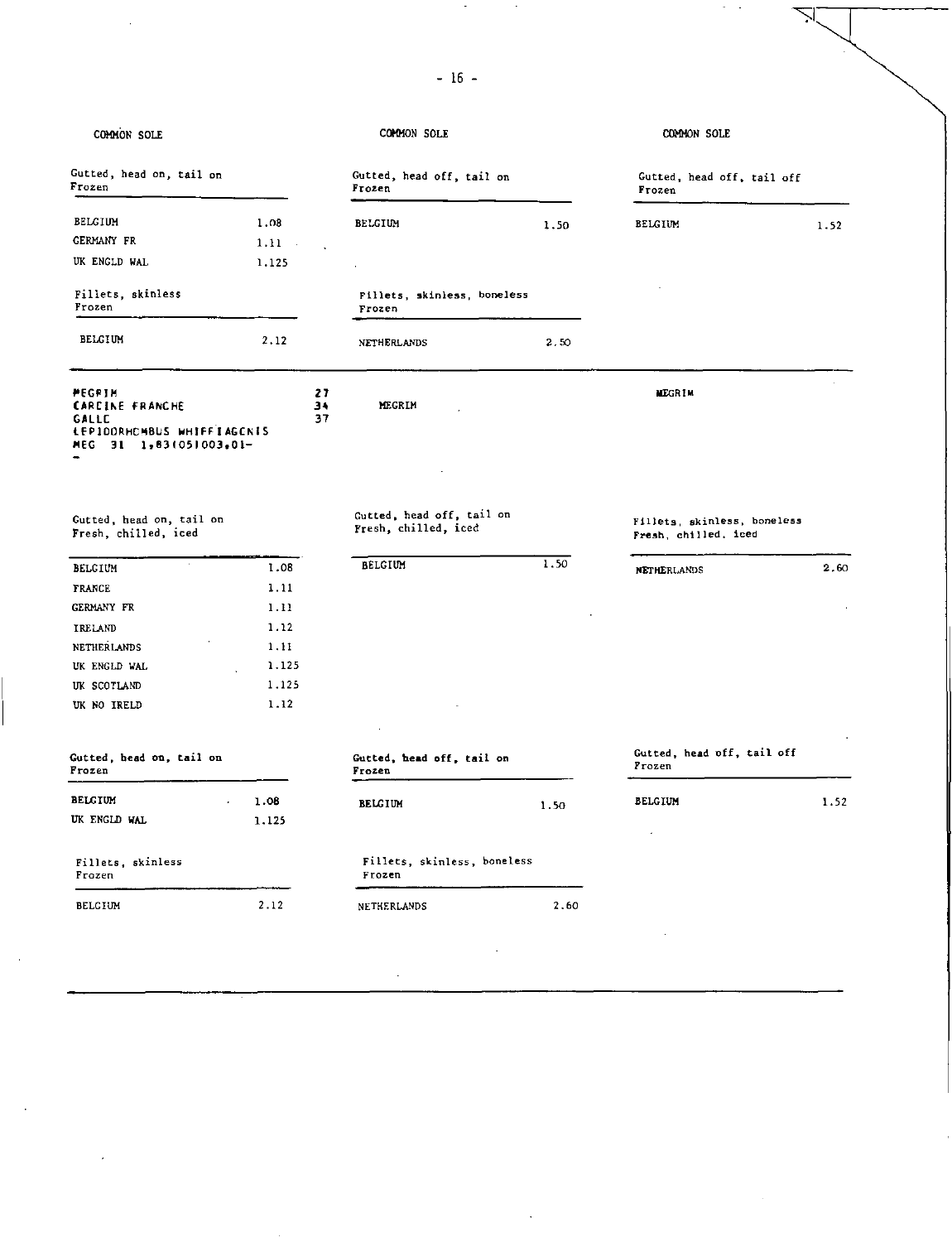| <b>BRILL</b><br><b>BARBUE</b><br>REMOL<br>SCOPHTHALMUS RHOMBUS<br>BLL 31 1,83(05)064,01-           |       | 27<br>37 | BRILL                                             |      | <b>BRILL</b>                                        |      |
|----------------------------------------------------------------------------------------------------|-------|----------|---------------------------------------------------|------|-----------------------------------------------------|------|
| Gutted, head on, tail on<br>Fresh, chilled, iced                                                   |       |          | Gutted, head off, tail on<br>Fresh, chilled, iced |      | Fillets, skinless, boneless<br>Fresh, chilled, iced |      |
| <b>BELGIUM</b>                                                                                     | 1.08  |          | <b>BELGIUM</b>                                    | 1.50 |                                                     |      |
| DENMARK                                                                                            | 1.05  |          |                                                   |      | NETHERLANDS                                         | 2.60 |
| <b>FRANCE</b>                                                                                      | 1.11  |          |                                                   |      |                                                     |      |
| GERMANY FR                                                                                         | 1.11  |          |                                                   |      |                                                     |      |
| IRELAND                                                                                            | 1.05  |          |                                                   |      |                                                     |      |
| NETHERLANDS                                                                                        | 1.11  |          |                                                   |      |                                                     |      |
| UK ENGLD WAL                                                                                       | 1.125 |          |                                                   |      |                                                     |      |
| UK SCOTLAND                                                                                        | 1.125 |          |                                                   |      |                                                     |      |
| UK NO IRELD                                                                                        | 1.12  |          |                                                   |      |                                                     |      |
| Gutted, head on, tail on<br>Frozen                                                                 |       |          | Gutted, head off, tail on<br>Frozen               |      | Gutted, head off, tail off<br>Frozen                |      |
| <b>BELGIUM</b>                                                                                     | 1.08  |          | <b>BELGIUM</b>                                    | 1.50 |                                                     |      |
| UK ENGLD WAL                                                                                       | 1.125 |          |                                                   |      | BELGIUM                                             | 1.52 |
| Fillets, skinless<br>Frozen                                                                        |       |          |                                                   |      |                                                     |      |
| <b>BELGIUM</b>                                                                                     | 2.12  |          |                                                   |      |                                                     |      |
| <b>TLPPCT</b><br><b>TURECT</b><br>RCCABALLC<br>PSETTA MAXIMA<br>$21 \quad 1.831051092.01-$<br>TURI |       | 27<br>37 | TURBOT                                            |      | TURBOT                                              |      |
| Gutted, head on, tail on<br>Fresh, chilled, iced                                                   |       |          | Gutted, head off, tail on<br>Fresh, chilled, iced |      | Fillets, skinless, boneless<br>Fresh, chilled, iced |      |
| <b>BELGIUM</b>                                                                                     | 1.08  |          | BELGIUM                                           | 1.50 | NETHERLANDS                                         | 2,60 |
| DENMARK                                                                                            | 1.05  |          |                                                   |      |                                                     |      |
| FRANCE                                                                                             | 1.11  |          |                                                   |      |                                                     |      |
| <b>GERMANY FR</b>                                                                                  | 1.11  |          |                                                   |      |                                                     |      |
| IRELAND                                                                                            | 1.05  |          |                                                   |      |                                                     |      |
| NETHERLANDS                                                                                        | 1.11  |          |                                                   |      |                                                     |      |
| UK ENGLD WAL                                                                                       | 1.125 |          |                                                   |      |                                                     |      |
| UK SCOTLAND                                                                                        | 1.125 |          |                                                   |      |                                                     |      |
| Gutted, head on, tail on<br>Frozen                                                                 |       |          | Gutted, head off, tail on<br>Frozen               |      | Gutted, head off, tail off<br>Frozen                |      |
| <b>BELGIUM</b>                                                                                     | 1.08  |          | BELGIUM                                           |      |                                                     |      |
| UK ENGLD WAL                                                                                       | 1.125 |          |                                                   | 1.50 | <b>BELGIUM</b>                                      | 1.52 |
| Fillets, skinless, boneless<br>Frozen                                                              |       |          |                                                   |      |                                                     |      |
| NETHERLANDS                                                                                        | 2.60  |          |                                                   |      |                                                     |      |

- 17-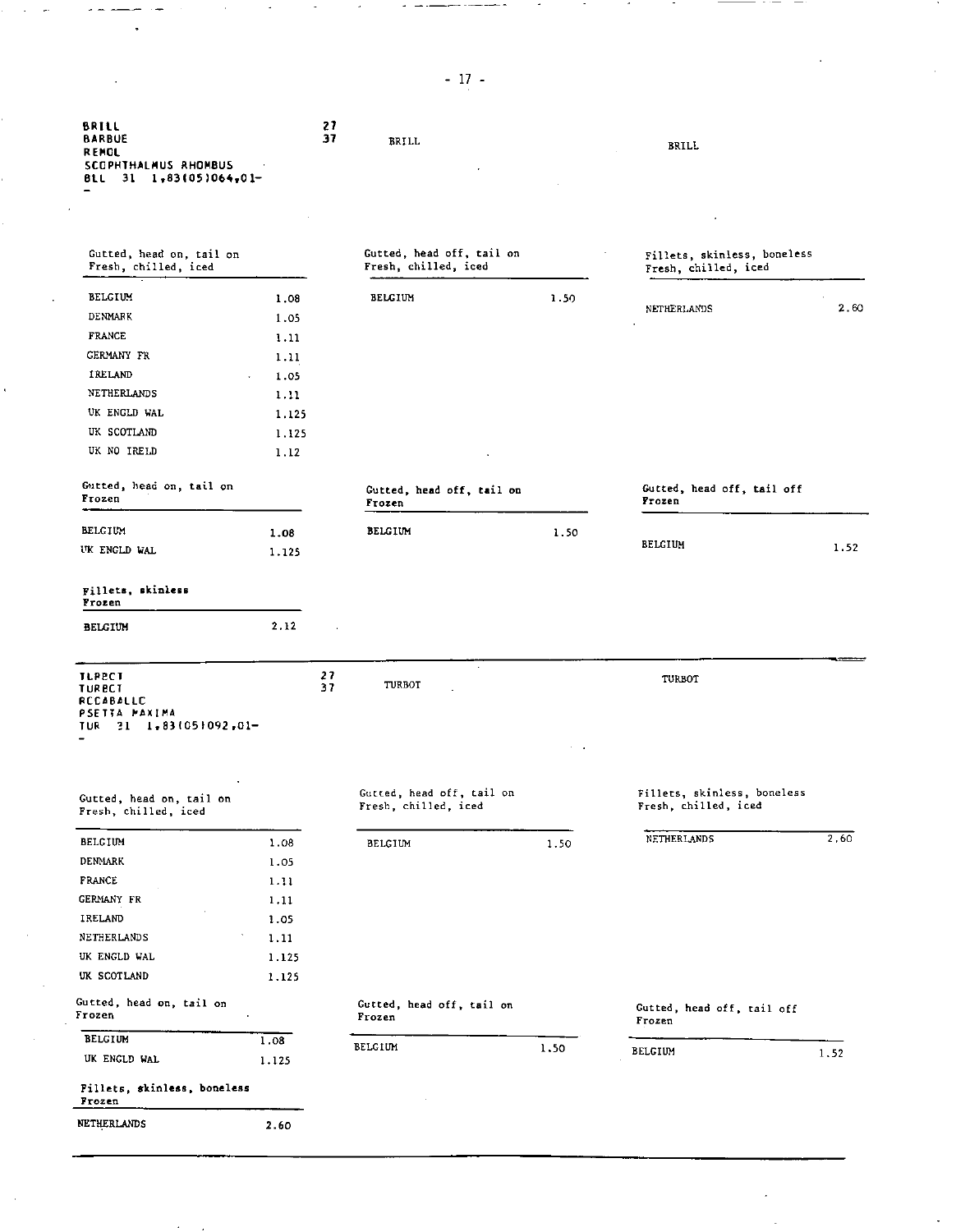- 18-

**TUSK (=CUSK) 21<br>BROSHE 27 TUSK (-CUSK)** TUSK (=CUSK) **BRCSMIO BROSME BROSME USK 32 1,481041001,01-**  Gutted, head off, tail on tail on Gutted, head on, tail on Gutted, head ro, Fresh, chilled, iced Frozen iced Fresh, chilled, **SELGIUM** BELGIUM 1.18 **BELGIUM** 1.64 **GERMANY FR** 1.11 CANADA 1.20 CANADA 1.38 BELGIUM 1.18 FAEROE IS 1.11 NORWAY 1.40 UK ENGLD WAL 1.125 GERMANY FR 1.17 ICELAND 1.11 NETHERLANDS 1.24 SWEDEN 1.18 UK ENGLD WAL 1.125 UK SCOTLAND 1.20 USA 1.13 Gutted, head off, tail off Gutted, head off, tail on Fillets, skin on Frozen Frozen Frozen GERMANY FR 1.40 BELGIUM RELGIUM 1.66 BELGIUM 2.03 BELGIUM 1.64 FAEROE IS 1.50 Fillets, skinless Fillets and blocks<br>Frozen Frozen Frozen Frozen Green salted BELGIUM 2.10 CANADA MAR 3.18 NORWAY 2.41 GERMANY FR 2.30 CANADA QUE 3.60 CANADA MAR 2.34<br>CANADA NET 3.72 CANADA QUE 2.59 CANADA NFL 3.72 CANADA QUE 2.59 CANADA NFL 2.34 Boneless<br>Salted . • • Dried salted Salted Wet-salted FAEROE IS 2.50 CANADA MAR 3.96 CANADA 4.32 CANADA QUE 4.44 CANADA NFL 3.96 Round **Dressed or split** Fillets<br>Smoked Smoked Smoked Fillets Smoked Smoked Smoked CANADA 1.70 CANADA 2.04 CANADA 2.04 CANADA 3.60  $\ddotsc$ 

Canned

CANADA 3.86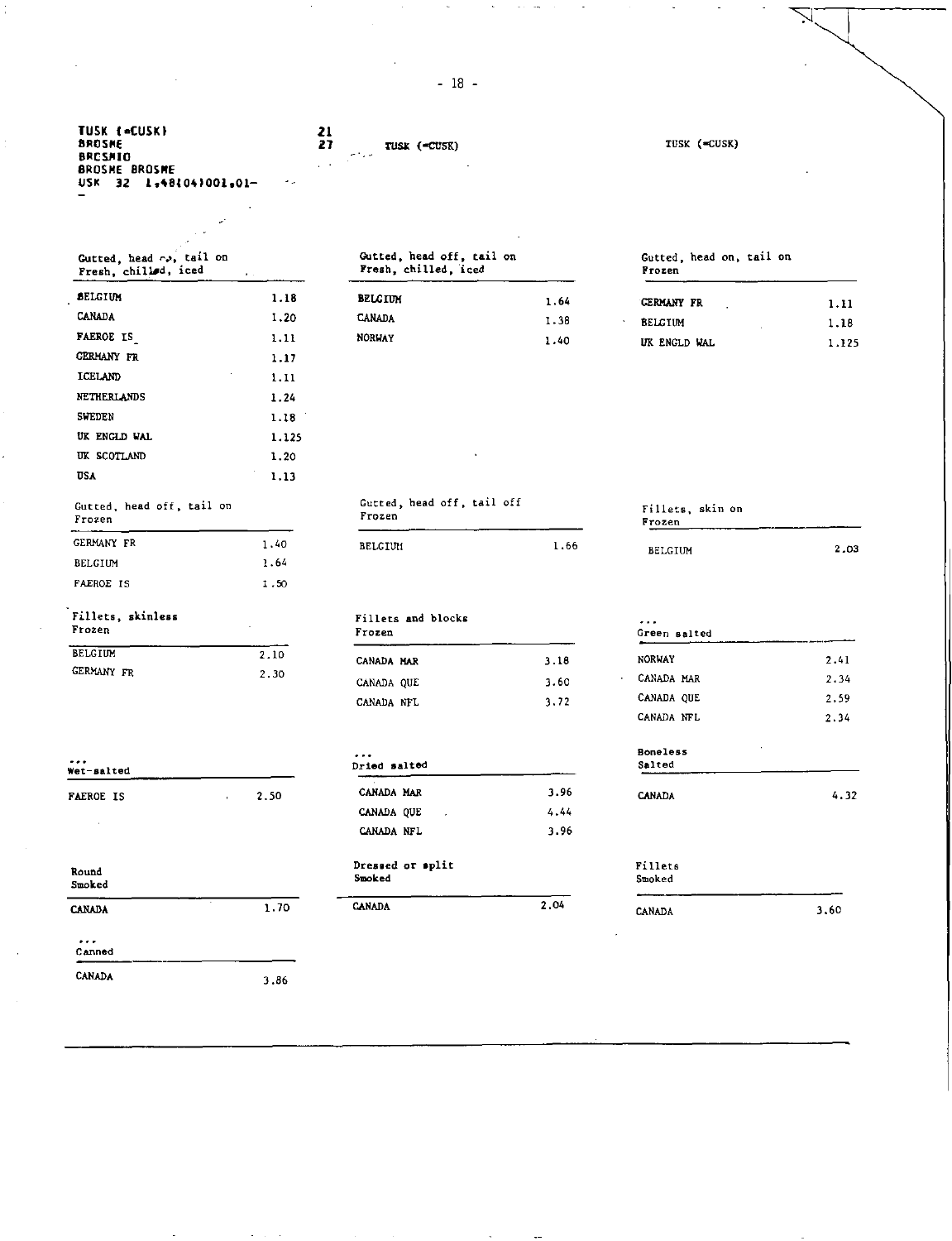| ATLANTIC COD        |                              |
|---------------------|------------------------------|
|                     | <b>MORUE DE L'ATLANTIQUE</b> |
|                     | <b>BACALAC DEL ATLANTICC</b> |
| <b>GADUS MORHUA</b> |                              |
|                     | COD 32 1,48(04)002,02-       |
|                     |                              |

# Gutted, head on, tail on Fresh, chilled, iced

| UK ENGLD WAL                | 1.20     | POLAND (Baltic Sea)         | 1.68 |
|-----------------------------|----------|-----------------------------|------|
| UK SCOTLAND                 | 1.20     | POLAND (Northwest Atlantic) | 1.78 |
| UK NO IRELD                 | 1.20     | <b>BELGIUM</b>              | 1.64 |
| USA                         | $1.17 -$ | <b>SWEDEN</b>               | 1.40 |
| POLAND (BALTIC SEA)         | 1.17     | <b>CANADA</b>               | 1.38 |
| POLAND (NORTHWEST ATLANTIC) | 1.19     | DENMARK                     | 1.60 |
| <b>SWEDEN</b>               | 1.15     | <b>CREENLAND</b>            | 1.52 |
| <b>BELGIUM</b>              | 1.18     | NORWAY (Spawning cod)       | 1.60 |
| <b>CANADA</b>               | 1.20     | NORWAY (Cod, other)         | 1.40 |
| <b>DENMARK</b>              | 1.18     | NORWAY (Cod, other landed   | 1.54 |
| <b>FAEROE IS</b>            | 1.11     | from West Greenland)        |      |
| FRANCE.                     | 1.24     | UK ENGLD WAL                | 1.50 |
| <b>GREENLAND</b>            | 1.22     |                             |      |
| <b>ICELAND</b>              | 1.25     |                             |      |
| IRELAND                     | 1.18     |                             |      |
| <b>NETHERLANDS</b>          | 1.24     |                             |      |
| <b>SPAIN</b>                | 1.33     |                             |      |
| <b>GERMANY FR</b>           | 1.24     |                             |      |
| <b>NORWAY</b>               | 1.20     |                             |      |
|                             |          |                             |      |

### Fillets, skinless, boneless Fresh, chilled, iced

| NETHERLANDS | 2.81 |
|-------------|------|
| USA         | 3.08 |

Gutted, head on, tail off Frozen

| GERMANY FR | 1.24 |
|------------|------|
|            |      |

## Fillets, skin on Frozen

| <b>GERMANY FR</b>           | 2.64 |
|-----------------------------|------|
| POLAND (Northwest Atlantic) | 2.78 |
| <b>BELGIUM</b>              | 2.46 |
| USSR (hand processing)      | 2.11 |
| USSR (automatic processing) | 2.26 |
| <b>FAEROE IS</b>            | 2.60 |

21 27 34

ATLANTIC COD ATLANTIC COD

## Gutted, head off,tail on Fresh, chilled, iced

| POLAND (Baltic Sea)                               | 1.68 |
|---------------------------------------------------|------|
| POLAND (Northwest Atlantic)                       | 1.78 |
| <b>BELGTUM</b>                                    | 1.64 |
| <b>SWEDEN</b>                                     | 1.40 |
| CANADA                                            | 1.38 |
| <b>DENMARK</b>                                    | 1.60 |
| <b>CREENLAND</b>                                  | 1.52 |
| NORWAY (Spawning cod)                             | 1.60 |
| NORWAY (Cod. other)                               | 1.40 |
| NORWAY (Cod, other landed<br>from West Greenland) | 1.54 |
| UK ENGLD WAL                                      | 1.50 |

## Fillets, skin on Fresh, chilled, iced POLAND (Baltic Sea) 2.56

### Gutted, **head on, tall on**  Frozen GERMANY FR **BELGIUM** UK ENGLD WAL POLAND 1.18 1.18 1.20 1.22

### Gutted, head off, tail off Frozen

| CERMANY FR | ٠ | 1.77 |
|------------|---|------|
| BELGIUM    |   | 1.66 |
|            | ٠ |      |

### Fillets, skinless Frozen

| <b>GERMANY FR</b>           | 2.95 |
|-----------------------------|------|
| <b>NORWAY</b>               | 3.50 |
| POLAND (Northwest Atlantic) | 3.12 |
| <b>BELCIUM</b>              | 2.81 |
| UK ENGLD WAL                | 2.88 |
| USSR (hand processing)      | 2.23 |
| USSR (automatic processing) | 2.39 |
| <b>FAEROE IS</b>            | 3.00 |

### Gutted, head off, tail on Frozen GERMANY FR NORWAY USSR BELGIUM. UK ENGLD WAL POLAND FAEROE IS Fillets Frozen 1.71 1.54 1.56 1.64 1.50 1.64 1.50

| $\cdot$ |
|---------|
|         |
|         |

## Fillets, skinless, boneless Frozen

| 3.48 |
|------|
| 2.81 |
| 4.00 |
|      |

- 19 -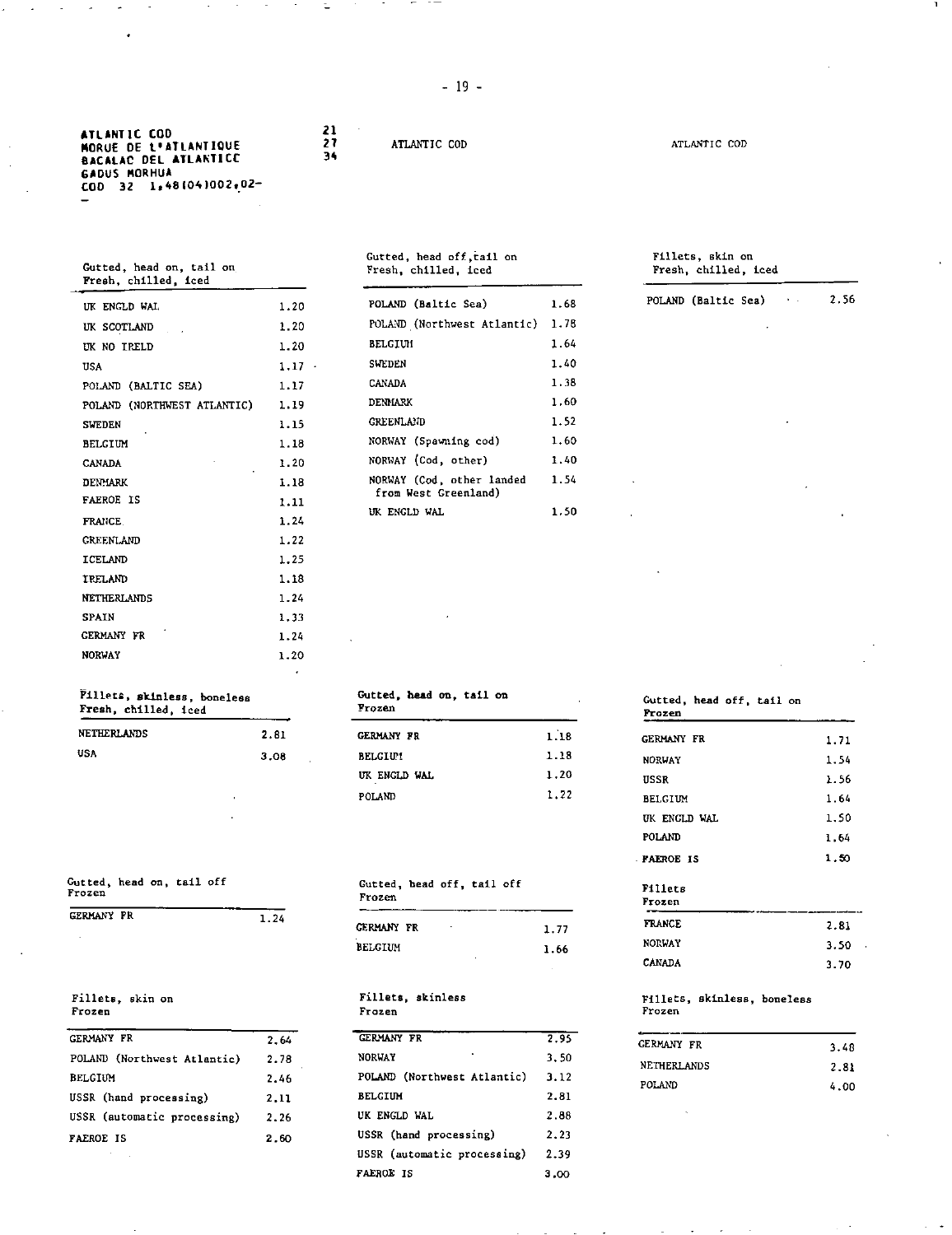## -20-

## Fillets 8 blocks Frozen

| CANADA MAR                     | 3.18 |
|--------------------------------|------|
| CANADA OUE                     | 3.60 |
| CANADA NFL                     | 3.18 |
| Dressed, head off<br>Sun-dried |      |

## $\ddotsc$

| NORWAY (West Greenland)                                   | 2.99 | USSR (light)                       | 1.8  |
|-----------------------------------------------------------|------|------------------------------------|------|
| <b>FRANCE</b>                                             | 3.50 | USSR (medium)                      | 1.9  |
| ICELAND (landed in domestic                               | 2.28 | USSR (heavy)                       | 1.9  |
| ports)                                                    |      | POLAND                             | 1.2  |
| ICELAND (landed in domestic<br>ports and/or abroad)       | 2.50 | <b>NORWAY</b>                      | 2.4  |
| FAEROE IS (landed indomestic 2.50<br>ports and/or abroad) |      |                                    |      |
| <b>GERMANY FR</b>                                         | 2.74 |                                    |      |
| Gutted, head off, boneless<br>Salted                      |      | (Gutted, head off)<br>Green salted |      |
| CANADA                                                    | 4.32 | CANADA MAR                         | 2.34 |
|                                                           |      |                                    |      |

| (Gutted, head off)<br>Wet-cured |      | (Gutted, head off)<br>Dried-salted |
|---------------------------------|------|------------------------------------|
|                                 | 2.77 |                                    |
| ICELAND                         |      | CANADA MAR                         |

| Whole<br>Snoked   |      |
|-------------------|------|
| CANADA<br>٠       | 1.70 |
| Fillets<br>Smoked | ٠    |
| <b>CANADA</b>     | 3.60 |

 $\hat{\mathcal{L}}$ 

## ATLANTIC COD ATLANTIC COD ATLANTIC COD

| ٠ |  |       |  |
|---|--|-------|--|
|   |  | Dried |  |

•

| CANADA MAR                                          | 3.18 | <b>PORTUGAL</b>              | 4.29 | <b>NORWAY</b>       |
|-----------------------------------------------------|------|------------------------------|------|---------------------|
| CANADA QUE                                          | 3.60 | NORWAY (to gutted, head off) | 2.32 |                     |
| CANADA NFL                                          | 3.18 | PORTUCAL (to green salted)   | 1.43 |                     |
| Dressed, head off<br>Sun-dried                      |      | Fillets, skin on<br>Salted   |      | Fillets<br>Salted   |
| <b>USA</b>                                          | 4.88 | GERMANY FR                   | 4.31 | <b>GERMANY</b>      |
|                                                     |      | POLAND                       | 3:12 |                     |
| $\cdots$<br>Salted                                  |      | Gutted, head off<br>Salted   |      | Gutted, h<br>Salted |
| NORWAY<br>(West Greenland)                          | 2.99 | USSR (light)                 | 1.85 | GERMANY             |
| <b>FRANCE</b>                                       | 3.50 | USSR (medium)                | 1.92 | <b>BELGIUM</b>      |
| ICELAND (landed in domestic                         | 2.28 | USSR (heavy)                 | 1.96 |                     |
| ports)                                              |      | POLAND                       | 1.27 |                     |
| ICELAND (landed in domestic<br>ports and/or abroad) | 2.50 | <b>NORWAY</b>                | 2.41 |                     |

|      | (Gutted, head off)<br>Green salted |      | (Gutted, head off)<br>Light-salted, dried       |      |
|------|------------------------------------|------|-------------------------------------------------|------|
| 4.32 | CANADA MAR                         | 2.34 | CANADA NFL                                      | 4.80 |
|      | CANADA QUE                         | 2.59 |                                                 |      |
|      | CANADA NFL                         | 2.34 |                                                 |      |
|      | <b>FRANCE</b>                      | 3.00 |                                                 |      |
|      | <b>PORTUGAL</b>                    | 3.00 |                                                 |      |
|      | SPAIN                              | 3.00 |                                                 |      |
|      | (Gutted, head off)<br>Dried-salted |      | Dressed (skinned or boned)<br>Salted or pickled |      |
| 2.77 | CANADA MAR                         | 3.96 | <b>USA</b>                                      | 4.50 |
|      | CANADA QUE                         | 4.44 |                                                 |      |
|      | CANADA NFL                         | 3.96 |                                                 |      |
|      | Gutted or split<br>Smoked          |      | Head off<br>Smoked                              |      |
| 1.70 | <b>CANADA</b>                      | 2.04 | <b>USA</b>                                      | 1.50 |
|      | $\cdots$<br>Canned                 |      |                                                 |      |
| 3.60 | <b>CANADA</b>                      | 3.86 |                                                 |      |

## NORWAY (to gutted, head off) 4.50 Fillets, skinless Salted GERMANY FR 4.80 Gutted, head off, split<br>Salted GERMANY FR 2.74 3.54 Stockfish Dried, unsalted

# - Head **off Smoked**  USA 4.50 CANADA NFL 4.80 Dressed (skinned or boned) Salted or pickled

| ٠ | $\sim$ $\sim$ |  |
|---|---------------|--|
|   |               |  |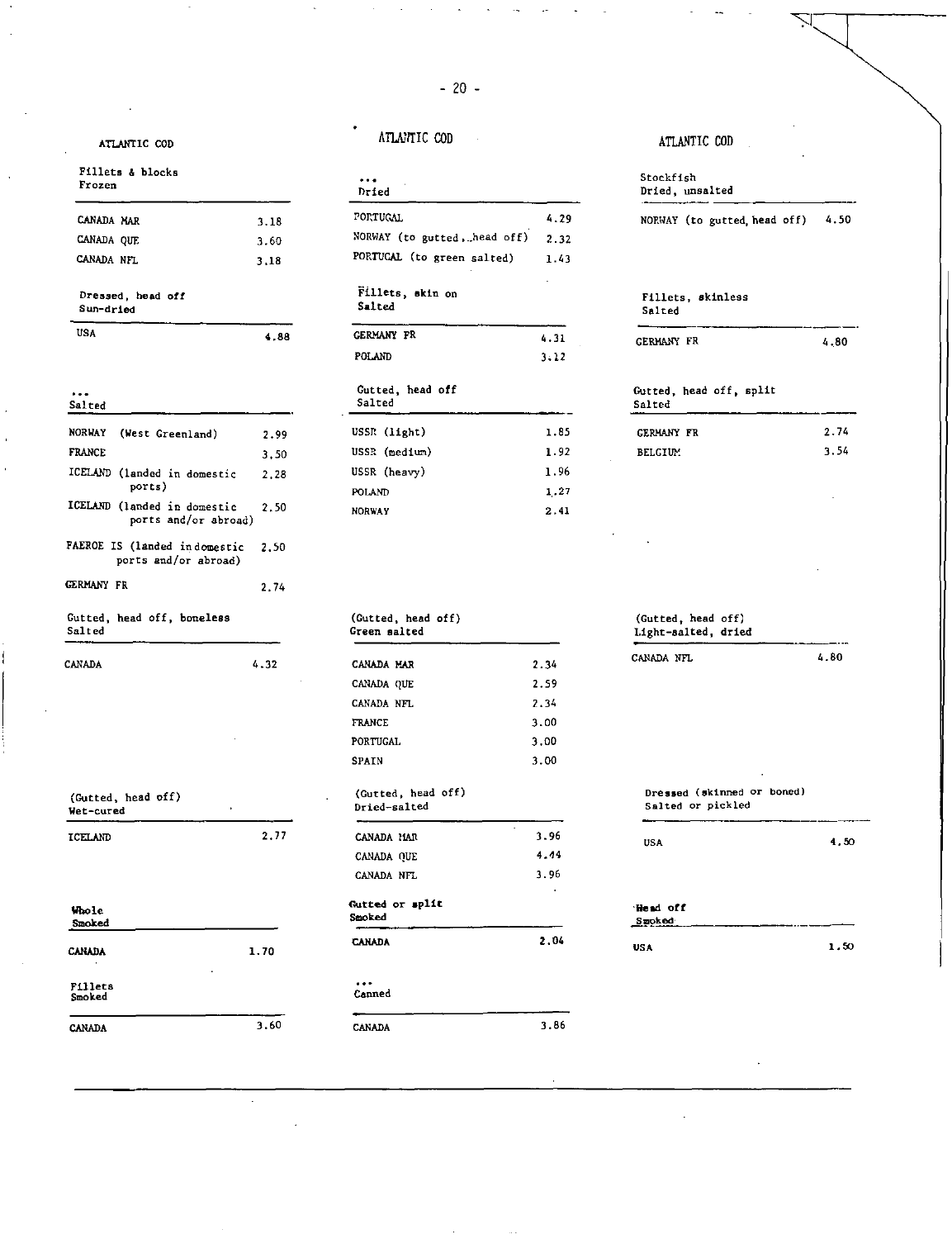-21-

LING 21<br>LINGUE 27 LINGUE 27 LING LING LING LING MARUCA MOLVA MCLVA<br>LIN 32 l,481041005,01-

| Gutted, head on, tail on<br>Fresh, chilled, iced |      | Gutted, head off, tail on<br>Fresh, chilled, iced |      | Gutted, head on, tail on<br>Frozen |       |
|--------------------------------------------------|------|---------------------------------------------------|------|------------------------------------|-------|
| <b>GERMANY FR</b>                                | 1.19 |                                                   | 1.64 |                                    |       |
| <b>BELGIUM</b>                                   | 1,18 | <b>BELGIUN</b>                                    |      | <b>BELGIUM</b>                     | 1.18  |
| <b>DENMARK</b>                                   | 1.18 | <b>NORWAY</b>                                     | 1.40 | <b>GERMANY FR</b>                  | 1.12  |
| <b>FAEROE IS</b>                                 | 1.11 |                                                   |      | UK ENGLD WAL                       | 1,12. |
| <b>FRANCE</b>                                    | 1.18 |                                                   |      |                                    |       |
| ICELAND                                          | 1.25 |                                                   |      |                                    |       |
| <b>NETHERLANDS</b>                               | 1.18 |                                                   |      |                                    |       |
| SWEDEN (Deep-sea f.)                             | 1.10 |                                                   |      |                                    |       |
| <b>SWEDEN</b>                                    | 1.18 |                                                   |      |                                    |       |
| UK ENGLD WAL                                     | 1.12 |                                                   |      |                                    |       |
| UK SCOTLAND                                      | 1.20 |                                                   |      |                                    |       |
| <b>NORWAY</b>                                    | 1.20 |                                                   |      |                                    |       |

| Gutted, head off, tail on<br>Frozen |      | Gutted, head off, tail off<br>Frozen | Fillet:<br>Frozen |               |
|-------------------------------------|------|--------------------------------------|-------------------|---------------|
| <b>GERMANY FR</b>                   | 1.40 | <b>BELGIUM</b>                       | 1.66              | <b>BELGII</b> |
| <b>NORWAY</b>                       | 1.40 |                                      |                   |               |
| <b>BELGIUM</b>                      | 1.64 |                                      |                   |               |
| <b>SWEDEN</b><br>$(Deep-sea f.)$    | 1.34 |                                      |                   |               |
| <b>FAEROE IS</b>                    | 1.50 |                                      |                   |               |
| Fillets, skinless                   |      | Pillets, skinless, boneless          |                   | .             |

| TITTEFO' GYTHTEOD |  |
|-------------------|--|
| Frozen            |  |

| <b>GERMANY FR</b> | 2.30 |
|-------------------|------|
| <b>BELGIUM</b>    | 2.10 |
| UK ENGLD WAL      | 2.70 |

| Wet-salted (at sea) |      | Dry-salted      |
|---------------------|------|-----------------|
| <b>FAEROE IS</b>    | 2.50 | <b>SUPPLIED</b> |

BLUE LING L1NGUE BLEUE MARUCA AZUL MCLVA DYFIERYGIA laBYRKELANGEI BLI 32 1.481041005.0227

. . .

Gutted, head on, tail Fresh, iced, chilled

| ---------                   | <b>L.LO</b> |              | _______ | <b>CONTRACT LE</b> | 1.40 |
|-----------------------------|-------------|--------------|---------|--------------------|------|
| <b>FRANCE</b>               | 1,18        | UK ENGLD WAL | 1.125   | <b>FAEROE IS</b>   | 1.50 |
| ICELAND                     | 1.25        |              |         |                    |      |
| <b>NORVAY</b>               | 1.20        |              |         |                    |      |
| UK ENGLD WAL                | 1.125       |              |         |                    |      |
| <b>FAEROE IS</b>            | 1,11        |              |         |                    |      |
| Fillets, skinless<br>Frozen |             |              |         |                    |      |
| <b>GERMANY FR</b>           | 2.30        | $\sim$       |         |                    |      |

| Gutted, head off, tail on |
|---------------------------|
| Fresh, chilled, iced      |
|                           |

# NORWAY 1.40 GERMANY FR 1,12

## Gutted, head on, tail on Frozen

 $\sim$   $\sim$ 

٦

| Gutted, head off, tail on<br>Frozen |      | Gutted, head off, tail off<br>Frozen | Fillets, skin on<br>Frozen |  |
|-------------------------------------|------|--------------------------------------|----------------------------|--|
| <b>JORWAY</b>                       | 1.20 |                                      |                            |  |
| <b>JK SCOTLAND</b>                  | 1.20 |                                      |                            |  |
| <b>JK ENGLD WAL</b>                 | 1.12 |                                      |                            |  |
| <b>WEDEN</b>                        | 1.18 |                                      |                            |  |
| SWEDEN<br>$(Deep-sea f.)$           | 1.10 |                                      |                            |  |

| .               |            | -------        |      | ------         |      |
|-----------------|------------|----------------|------|----------------|------|
|                 |            |                |      |                |      |
| GERMANY FR      | 1.40       | <b>BELGIUM</b> | 1.66 | <b>BELGIUM</b> | 2.03 |
| NORWAY          | 1.40       |                |      |                |      |
| <b>BELGTIPI</b> | $\epsilon$ |                |      |                |      |

| Fillets, skinless<br>Frozen<br>_______ |      | Frozen            | Pillets, skinless, boneless |                | Gutted, head off, split<br>Salted |  |
|----------------------------------------|------|-------------------|-----------------------------|----------------|-----------------------------------|--|
| <b>GERMANY FR</b>                      | 2.30 | <b>GERMANY FR</b> | 2.71                        |                | 3.54                              |  |
| REI CIIDE                              | חו ר |                   |                             | <b>BELCIUM</b> |                                   |  |

# Gutted, head off, split Salted

SWEDEN 7.14

 $\bar{z}$ 

BLUE LING BLUE LING

| Gutted, head on, tail on<br>Fresh, iced, chilled |      | Gutted, head on, tail on<br>Frozen |       | Gutted, head off, tail on<br>Frozen |      |
|--------------------------------------------------|------|------------------------------------|-------|-------------------------------------|------|
| <b>CERMANY FR</b>                                | 1.18 | <b>GERMANY FR</b>                  | 1.12  | <b>GERMANY FR</b>                   | 1.40 |
| FRANCE                                           | 1.18 | UK ENGLD WAL                       | 1.125 | <b>FAEROE IS</b>                    | 1.50 |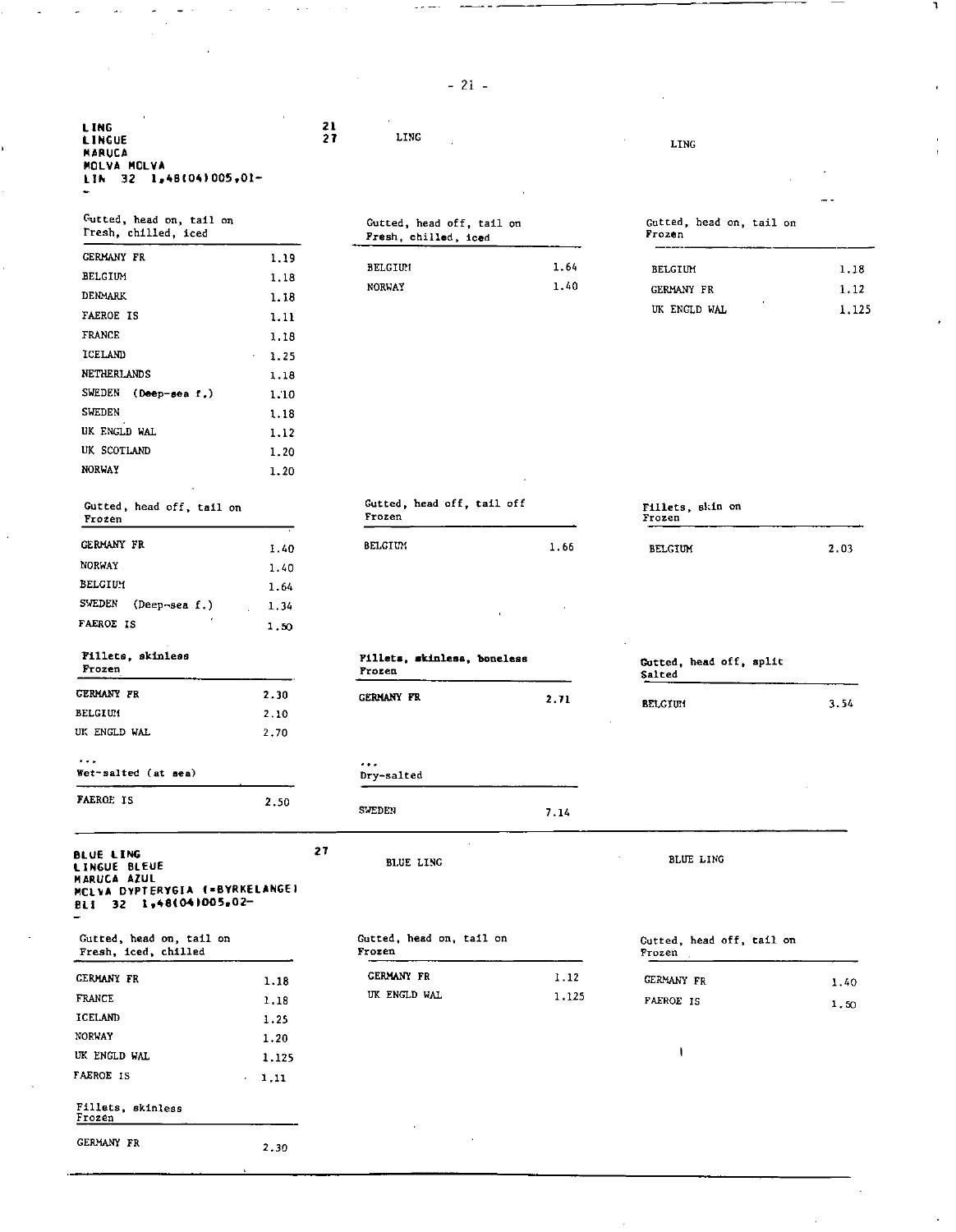| $\mathcal{L}$<br><b>WHITE HAKE</b><br><b>PERLUCHE BLANCHE</b><br>LCCHA BLANCA<br>URCPHYCIS TENUIS<br>HKh 32 1,48(04)008,03-<br>$\overline{\phantom{0}}$ | 21   | WHITE HAKE                                        |      | WHITE HAKE                   |      |
|---------------------------------------------------------------------------------------------------------------------------------------------------------|------|---------------------------------------------------|------|------------------------------|------|
| Gutted, head on, tail on<br>Fish, chilled, iced                                                                                                         |      | Gutted, head off, tail on<br>Fresh, chilled, iced |      | Fillets and blocks<br>Frozen |      |
| CANADA                                                                                                                                                  | 1.20 | <b>CANADA</b>                                     | 1.38 | CANADA MAR                   | 3.16 |
|                                                                                                                                                         |      | USA.                                              | 1.34 | CANADA QUE                   | 3.60 |
|                                                                                                                                                         |      |                                                   |      | CANADA NFL                   | 3.72 |
| Boneless<br>Salted                                                                                                                                      |      | .<br>Dried-salted                                 |      | $\cdots$<br>Green-salted     |      |
| CANADA                                                                                                                                                  | 4.32 | CANADA MAR                                        | 3.96 | CANADA MAR                   | 2.34 |
|                                                                                                                                                         |      | CANADA QUE                                        | 4.44 | CANADA QUE                   | 2.59 |
|                                                                                                                                                         |      | CANADA NFL                                        | 3.96 | CANADA NFL                   | 2.34 |
| Round<br>Smoked                                                                                                                                         |      | Dressed or split<br>Smoked                        |      | Fillets<br>Smoked            |      |
| CANADA                                                                                                                                                  | 1.70 | CANADA                                            | 2.04 | CANADA                       | 3.60 |

-22-

| Gutted, head on, tail on |  |  |  |
|--------------------------|--|--|--|

3.86

HADDCCK<br>EGLEFING<br>EGLEFING<br>PELANOGRAMMUS AEGLEFINUS<br>MAD 32 1,481041010,01-

 $\ddot{\phantom{a}}$ 

Canned CANADA

 $\ldots$ 

 $\sim$ 

Ì,

 $\bar{ }$ 

| Fresh, chilled, iced |       | Fresh, chilled, iced | $\sim$ | Fresh, chilled, iced |      |
|----------------------|-------|----------------------|--------|----------------------|------|
| <b>BELGIUM</b>       | 1.18  | <b>CANADA</b>        | 1.38   | <b>NETHERLANDS</b>   | 3.00 |
| <b>CANADA</b>        | 1.20  | <b>NORUAY</b>        | 1.40   |                      |      |
| <b>DENMARK</b>       | 1.18  | POLAND               | 1.64   |                      |      |
| FAEROE IS            | 1.11  | <b>BELGIUM</b>       | 1.64   |                      |      |
| <b>FRANCE</b>        | 1.17  |                      |        |                      |      |
| GERMANY FR           | 1.20  |                      |        |                      |      |
| ICELAND              | 1.25  |                      |        |                      |      |
| IPELAND              | 1.18  |                      |        |                      |      |
| NETHERLAND           | 1.24  |                      |        |                      |      |
| <b>NORWAY</b>        | 1.20  |                      |        |                      | ٠    |
| <b>POLAND</b>        | 1.16  |                      |        |                      |      |
| <b>SWEDEN</b>        | 1.15  |                      |        |                      |      |
| UK ENGLD WAL         | 1.20  |                      |        |                      |      |
| UK SCOTLAND          | 1.125 |                      |        |                      |      |
| UK NO IRELD          | 1.12  |                      |        |                      |      |
| <b>USA</b>           | 1.14  |                      |        |                      |      |
|                      |       |                      |        |                      |      |

## Gutted, head off, tail Fresh, chilled,iced

 $\ddot{\phantom{a}}$ 

 $\mathcal{L}$ 

| <b>CANADA</b>  | 1.38 |
|----------------|------|
| NORUAY         | 1.40 |
| POLAND         | 1.64 |
| <b>BELGIUM</b> | 1.64 |

 $\sim 100$ 

-

### on Fillets, skinless, boneless Fresh, chilled, iced

HADDOCK

 $\mathcal{A}$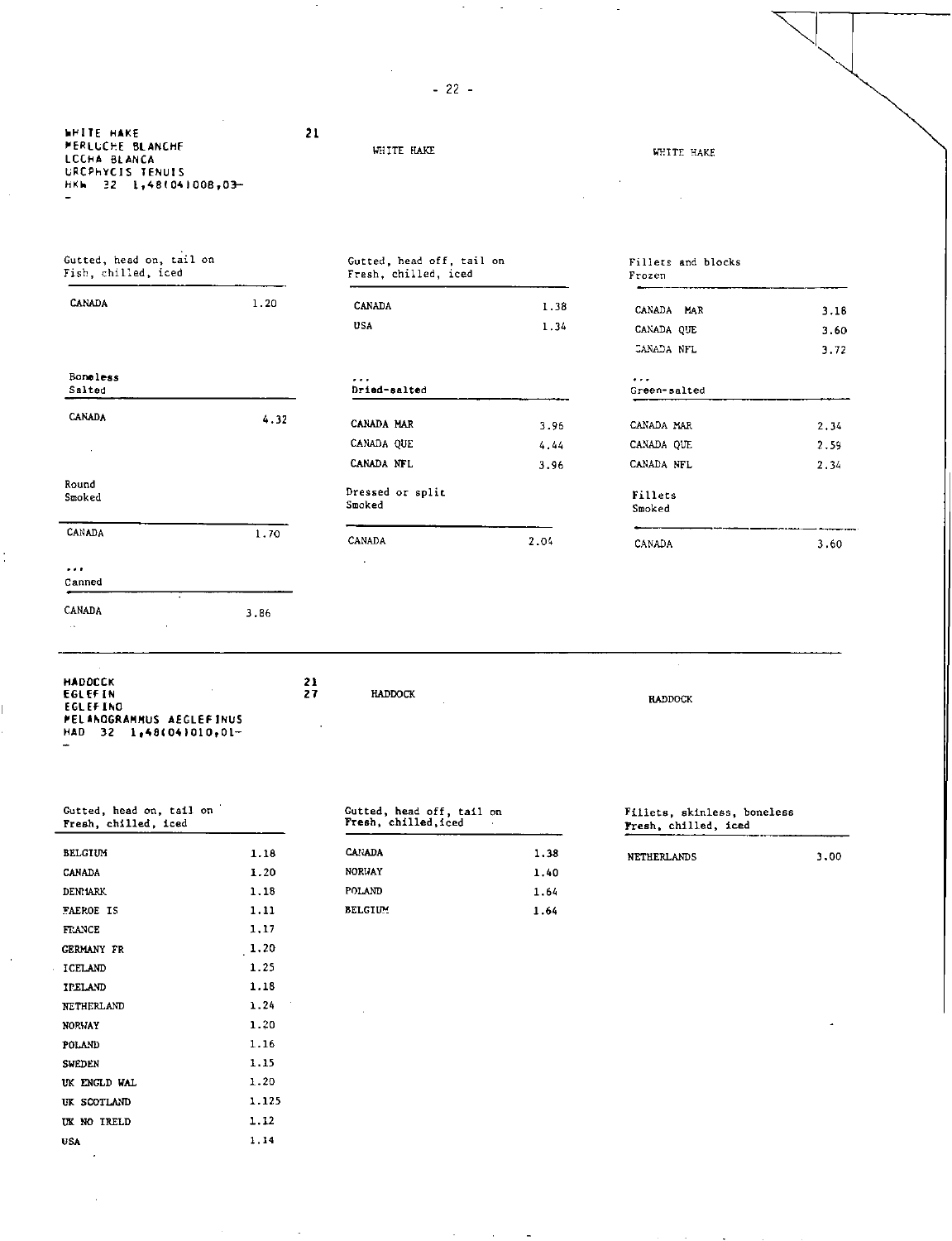### HADDOCK

| Gutted, head on, tail on<br>Frozen |      | Gutted, head off, tail on<br>Frozen |      | Gutted, head on, tall off<br>Frozen |      |  |
|------------------------------------|------|-------------------------------------|------|-------------------------------------|------|--|
| <b>CERMANY FR</b>                  | 1.14 | GERMANY FR                          | 1.54 | <b>GERMANY FR</b>                   | 1.20 |  |
| <b>BELGIUM</b>                     | 1.18 | <b>BELGIUM</b>                      | 1.64 |                                     |      |  |
| POLAND                             | 1.21 | <b>USSR</b>                         | 1.56 |                                     |      |  |
| UK ENGLD WAL                       | 1.20 | FAEROE IS                           | 1.50 |                                     |      |  |

## Gutted, head off, tail off Fillets, skin on Fillets, skinless<br>Frozen Frozen Frozen Frozen Frozen en Frozen Frozen Frozen e Broadwerk e Broadwerk e Broadwerk e Broadwerk e Broadwerk e Broadwerk e Broadwerk e<br>Frozen

|                | .    | <b>PLATTA</b>  |               | 2.IU | <b>BELGIUM</b> | n s<br>. <i>.</i> |
|----------------|------|----------------|---------------|------|----------------|-------------------|
| <b>BELGIUM</b> | - 66 | <b>BELCIUM</b> |               | 2.46 | GERMANY FR     | 3.00              |
|                |      | <b>HCCD</b>    | $(1 - 1 - 0)$ |      |                |                   |

| Fillets skinless, boneless<br>Frozen |       | Fillets and blocks<br>Frozen |      |  |  |
|--------------------------------------|-------|------------------------------|------|--|--|
| <b>GERMANY FR</b>                    | 3.37  | CANADA MAR                   | 3.18 |  |  |
| <b>NETHERLANDS</b>                   | 3.00  | CANADA QUE                   | 3.60 |  |  |
| <b>USA</b>                           | 2.85  | CANADA NIL                   | 3.72 |  |  |
| Gutted, boneless<br>Salted           |       | Gutted, head off<br>Salted   |      |  |  |
| <b>CANADA</b>                        | .4.32 | (L1ght)<br>USSR              | 1.85 |  |  |

| ٠<br>$\cdots$<br>Green-salted<br>$\cdots$<br>٠ |      | Round<br>Smoked | Dressed<br>Spoked |               |
|------------------------------------------------|------|-----------------|-------------------|---------------|
| CANADA MAR                                     | 2.34 | <b>CANADA</b>   | 1.70              | <b>CANADA</b> |
| CANADA QUE                                     | 2.59 |                 |                   |               |
| CANADA NFL                                     | 2.34 |                 |                   |               |
| <b>NORWAY</b>                                  | 2.24 |                 |                   |               |
| <b>PORTUGAL</b>                                | 3.00 |                 |                   |               |
| Fillets                                        |      | $\bullet$       | $\cdot$           |               |
| Smoked                                         |      | Canned          |                   |               |
|                                                |      |                 |                   |               |

## CANADA 3.60 CANADA 3.86

ATLANTIC TEME00 21 POULAMON AILANT &OWE C MICPCGACUS TOMCOD TLM 32 1.481041013.02-

## Gutted, head on, tail on Fresh, chilled, iced

CANADA 1.20

## HADDOCK

| Gutted, head off, tail on<br>Frozen |      |
|-------------------------------------|------|
| GERMANY FR                          | 1.54 |
| <b>BELGIUM</b>                      | 1.64 |
| USSR                                | 1.56 |
| FALROE IS                           | 1.50 |
|                                     |      |

| GERMANY FR       |              | 2.70 |
|------------------|--------------|------|
| <b>BELCIU:</b>   | ٠            | 2.46 |
| <b>USSR</b>      | (hand proc)  | 2.11 |
| USSP.            | (autom.proc) | 2.26 |
| POLAND           |              | 2.38 |
| <b>USA</b>       |              | 2.38 |
| <b>FAEROE IS</b> |              | 2.60 |

## Fillets and blocks<br>Frozen  $GANADA$  MAR  $3.18$

| ------------- |  | ---- |  |
|---------------|--|------|--|
| CANADA QUE    |  | 3.60 |  |
| CANADA NFL    |  | 3.72 |  |

### Gutted, head off Salted

|        |       | -----       |           |      | parteo         |      |
|--------|-------|-------------|-----------|------|----------------|------|
| CANADA | .4.32 | USSR        | (L1ght)   | 1.85 | <b>BELCIUI</b> | 3.54 |
|        |       | <b>USSR</b> | (:ledium) | 1.92 |                |      |
|        |       | USSR        | (Keavy)   | 1.96 |                |      |
|        |       |             |           |      |                |      |

| <b>NADA</b> |  |  |  |
|-------------|--|--|--|
|             |  |  |  |
|             |  |  |  |

### HADDOCK

 $\hat{\mathcal{L}}$ 

| Gutted, head on, tail off |   |  |  |
|---------------------------|---|--|--|
| Frozen                    |   |  |  |
|                           | ٠ |  |  |
| <b>CERMANY FR</b>         |   |  |  |

| GERMANY FR<br>BELGIUM | 1.60<br>1.66 | GERMANY FR<br><b>BELCIU:</b> |              | 2.70<br>2.46     | <b>BELGIUM</b><br><b>GERMANY FR</b> | 2.95<br>3.00 |
|-----------------------|--------------|------------------------------|--------------|------------------|-------------------------------------|--------------|
|                       |              | <b>USSR</b>                  | (hand proc)  | 2.11             | POLAND                              | ٠<br>2.70    |
|                       |              | USSP.                        | (autom.proc) | 2.26             | <b>USSP</b><br>(hand proc.)         | 2.23         |
|                       |              | POLAND                       |              | 2.38             | USSR<br>(autom.proc.)               | 2.39         |
| $\cdot$               |              | USA                          |              | 2,38             | . UK ENGLD WAL                      | 2.88         |
| $\cdot$               | $\cdot$      | <b>FAEROE IS</b>             |              | 2.60<br>$\Delta$ | <b>FRANCE</b>                       | 3.00         |
|                       |              |                              |              |                  | GERMAN DM RP                        | 2.95         |
|                       |              |                              |              |                  | FAEROE IS                           | 3.00<br>٠    |
|                       |              |                              |              |                  |                                     |              |

### ...  $Dried-salted$

| 3.96 |
|------|
| 4.44 |
| 3.96 |
|      |

## Gutted, head off, split Salted

| LCIU I | 3.5 |
|--------|-----|
|        |     |

| $\cdots$<br>Green-salted<br>$\cdots$ |      | Round<br>Smoked |      |               | Dressed or split<br>Spoked |  |
|--------------------------------------|------|-----------------|------|---------------|----------------------------|--|
| CANADA MAR                           | 2.34 | <b>CANADA</b>   | 1.70 | <b>CANADA</b> | 2.04                       |  |

Canned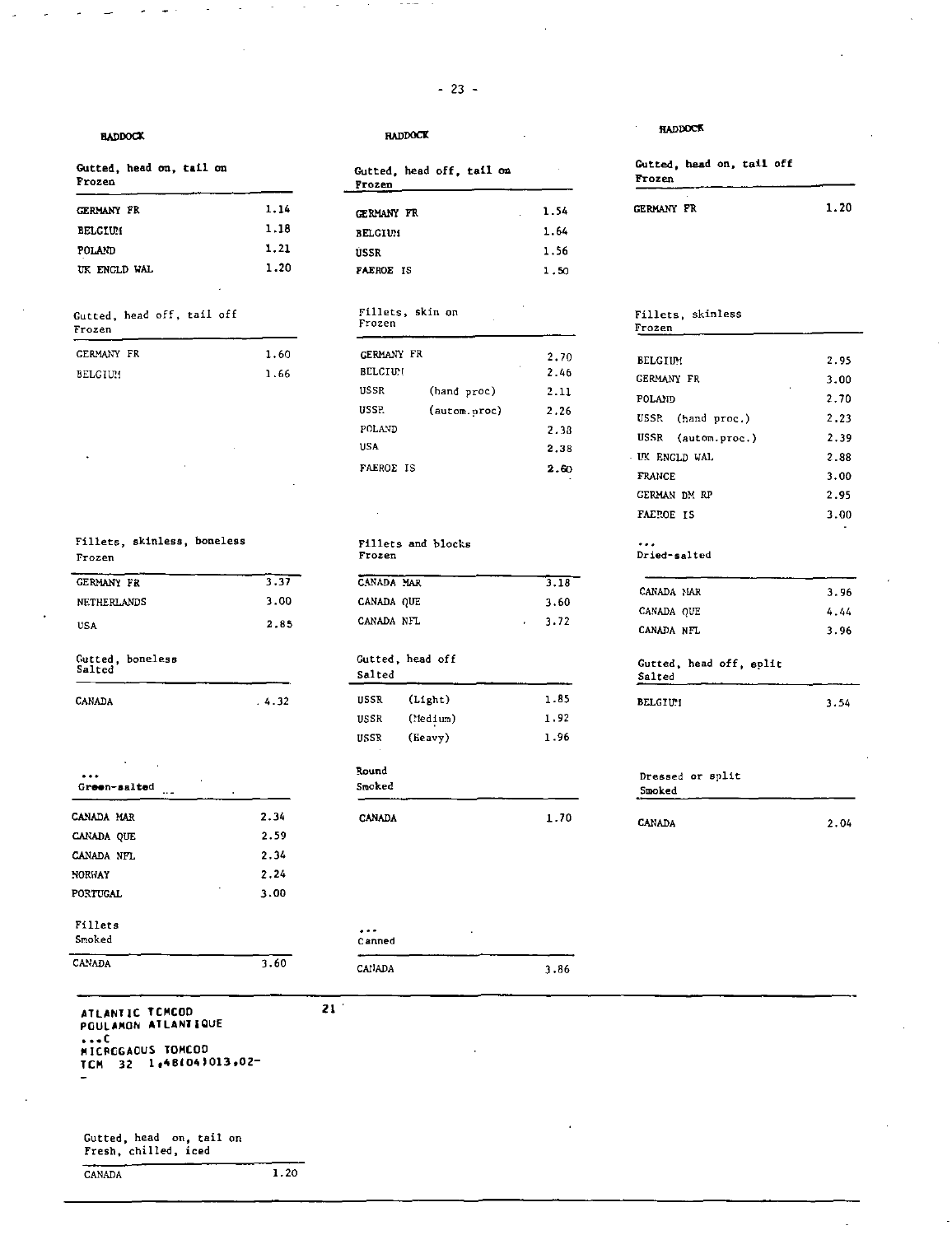-24 -

|  |           | SAITHE I=PGLLDCKI        |  |                        |  |  |
|--|-----------|--------------------------|--|------------------------|--|--|
|  | LIEU NOIR |                          |  |                        |  |  |
|  |           | CARBONERC (=CCLIN)       |  |                        |  |  |
|  |           | <b>PCLLACHIUS VIRENS</b> |  |                        |  |  |
|  |           |                          |  | POK 32 1.48(04)015.01- |  |  |
|  |           |                          |  |                        |  |  |

FRANCE 1.19 GERMANY FR 1.24 ICELAND 1.25 IRELAND 1.18 NETHERLANDS 1.24 NORWAY 1.20 UK ENGLD WAL 1.125 UK SCOTLAND 1.20 UK NO IRELD 1.12 USA 1.13

Gutted, head on, tail on Fresh, chilled, iced

**21**  *27*  **87** 

SAITHE (=POLLOCK) SAITHE (=POLLOCK)

Gutted, head off, tail on<br>Fresh, chilled, iced,

## Fillets, skinless, boneless<br>Fresh, iced, chilled

## Gutted, bead on, tail on Frozen Frozen

| 1.18  |
|-------|
| 1.18  |
| 1.125 |
|       |

### Gutted, head off, tail off Frozen

| GERMANY FR | 1.57 |
|------------|------|
| BELGIUM    | 1.66 |
|            |      |

## Fillets, skinless, boneless Fillets and blocks<br>Frozen Frozen Frozen Frozen Green-salted

| GERMANY FR         | 2.73 |  |
|--------------------|------|--|
| <b>NETHERLANDS</b> | 3.10 |  |

| Gutted, head off<br>Salted |          |      | Gutted, head off, split<br>Salted |      | Gutted, boneless<br>Salted |      |
|----------------------------|----------|------|-----------------------------------|------|----------------------------|------|
| <b>USSR</b>                | (light)  | 1.85 | <b>BELGIUM</b>                    | 3.54 | <b>CANADA</b>              | 4.32 |
| USSR                       | (medium) | 1.92 | <b>GERMANY FR</b>                 | 2.55 |                            |      |
| USSR                       | (heavy)  | 1.96 |                                   |      |                            |      |
| Fillets, skin on<br>Salted |          |      | Fillets, skinless<br>Salted       |      | Fillets<br>Wet-salted      |      |
| <b>GERMANY FR</b>          |          | 3.77 | GERMANY FR                        | 4.15 | <b>FAEROE IS</b>           | 2.50 |

Gutted, head on, tail off Frozen

| <b>GERMANY FR</b> |  |  | 1.24 |
|-------------------|--|--|------|

## Fillets, skin on Fillets, skinless<br>Frozen Frozen

| CERMANY FR       |                | 2.12 | <b>GERMANY FR</b> |                | 2.43 |
|------------------|----------------|------|-------------------|----------------|------|
| BELGIUM          |                | 2.57 | <b>BELGIUM</b>    |                | 2.68 |
| USSR             | (hand proc.)   | 211  | UK ENGLD WAL      |                | 2.70 |
| USSR             | (autom. proc.) | 2.26 | USSR              | (hand proc.)   | 2.23 |
| <b>FAEROE IS</b> |                | 2.60 | USSR              | (autom. proc.) | 2.39 |

| Frozen         |                         |
|----------------|-------------------------|
| CANADA MAR     | 3.18                    |
| CANADA QUE     | 3.60                    |
| CANADA NFL     | 3.72                    |
| CANADA BRC     | 3.70                    |
| Salted         | Gutted, head off, split |
|                |                         |
| <b>BELGIUM</b> | 3.54                    |

### Fillets, skinless Salted

| GERMANY FR |  | 4.15 |  |
|------------|--|------|--|
|            |  |      |  |

## Gutted, head off, tail on<br>Frozen

| <b>GERMANY FR</b> | 1.24 | <b>GERMANY FR</b> | $\sim$<br>1.51 |
|-------------------|------|-------------------|----------------|
|                   |      | <b>BELGIUM</b>    | 1.64           |
|                   |      | <b>USSR</b>       | 1.56           |
|                   |      | <b>FAEROE IS</b>  | 1,50           |

## Frozen Frozen

| GERMANY FR       |                    | 2.12 | <b>GERMANY FR</b>        |                | 2.43 |
|------------------|--------------------|------|--------------------------|----------------|------|
| BELGIUM          |                    | 2.57 | <b>BELGIUM</b>           |                | 2.68 |
| USSR             | (hand proc.)       | 2.11 | UK ENGLD WAL             |                | 2,70 |
| USSR             | (autom. proc.)     | 2.26 | USSR                     | (hand proc.)   | 2.23 |
| <b>FAEROE IS</b> |                    | 2.60 | USSR                     | (autom. proc.) | 2.39 |
|                  |                    |      | <b>FAEROL IS</b>         |                | 3.00 |
| Frozen           | Fillets and blocks |      | $\cdots$<br>Green-salted |                |      |
| CANADA MAR       |                    | 3.18 | CANADA MAR               |                | 2.34 |
| CANADA QUE       |                    | 3.60 | CANADA QUE               |                | 2.59 |
| CANADA NFL       |                    | 3.72 | CANADA NFL               |                | 2.34 |
| CANADA BRC       |                    | 3.70 |                          |                |      |

## Gutted, boneless Salted CANADA 4.32

### Fillets Wet-salted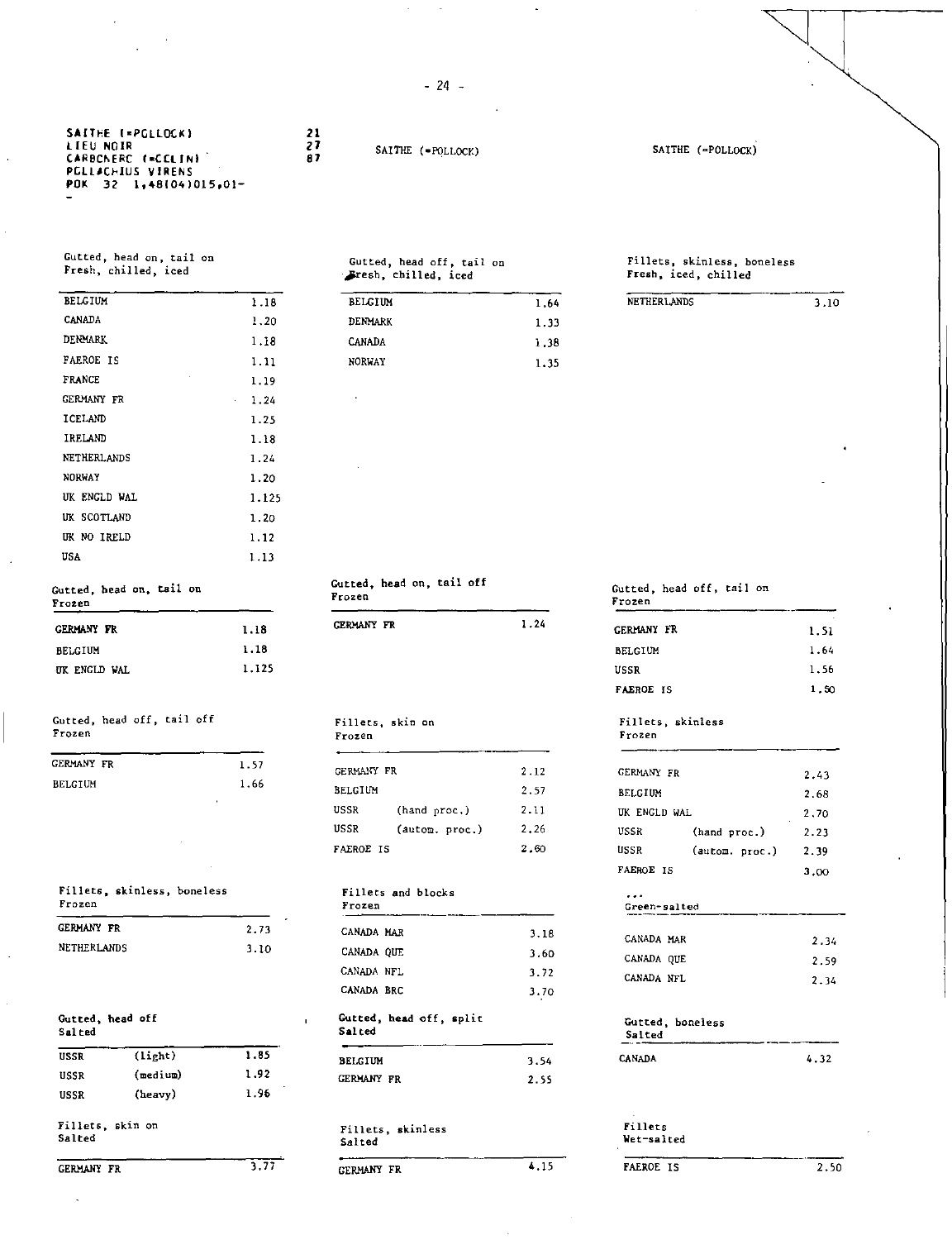-25-

 $\mathbf{I}$ 

| SAITHE (=POLLOCK)                                                                                                    |       |                      | SAITHE (=POLLOCK)                                 |              | SAITHE (=POLLOCK)                                   |      |
|----------------------------------------------------------------------------------------------------------------------|-------|----------------------|---------------------------------------------------|--------------|-----------------------------------------------------|------|
| Round<br>Smoked                                                                                                      |       |                      | Dressed or split<br>Smoked                        |              | Fillets<br>Smoked                                   |      |
| CANADA                                                                                                               | 1.7Q  |                      | <b>CANADA</b>                                     | 2.04         | <b>CANADA</b>                                       | 3.60 |
| .<br>Canned                                                                                                          |       |                      |                                                   |              |                                                     |      |
| <b>CANADA</b>                                                                                                        | 3.86  |                      |                                                   |              |                                                     |      |
| <b>POLLACK</b><br><b>LIEU JAUNE</b><br>ABADEJO<br>PCLLACHIUS POLLACHIUS<br>POL 32 1,48(04)015,02-                    |       | 27                   | POLLACK                                           |              | POLLACK                                             |      |
| Gutted, head on, tail on<br>Fresh, chilled, iced                                                                     |       |                      | Gutted, head off, tail on<br>Fresh, chilled, iced |              | Fillets, skinless, boneless<br>Fresh, chilled, iced |      |
| <b>BELGIUM</b>                                                                                                       | 1.18  |                      | <b>BELGIUM</b>                                    | 1.64         |                                                     |      |
| <b>GERMANY FR</b>                                                                                                    | 1.16  |                      | <b>NORUAY</b>                                     | 1.30         | <b>NETHERLANDS</b>                                  | 3.10 |
| <b>NETHERLANDS</b>                                                                                                   | 1.24  |                      |                                                   |              |                                                     |      |
| IRELAND                                                                                                              | 1.18  |                      |                                                   |              |                                                     |      |
| <b>SWEDEN</b>                                                                                                        | 1.11  |                      |                                                   | Λ.           |                                                     |      |
| UK ENGLD WAL                                                                                                         | 1.125 |                      |                                                   |              |                                                     |      |
| <b>IK SCOTLAND</b>                                                                                                   | 1.20  |                      |                                                   |              |                                                     |      |
| <b>NORVAY</b>                                                                                                        | 1.15  |                      |                                                   |              |                                                     |      |
| Gutted, head on, tail on<br>Frozen                                                                                   |       |                      | Gutted, head off, tail on<br>Frozen               |              | Gutted, head off, tail off<br>Frozen                |      |
| <b>BELGIUM</b>                                                                                                       | 1.18  |                      | <b>BELGIUM</b>                                    |              |                                                     |      |
| UK ENGLD WAL                                                                                                         | 1.125 |                      |                                                   | 1,64         | <b>BELGIUM</b>                                      | 1.66 |
| Fillets, skin on<br>Frozen                                                                                           |       |                      | Fillets, skinless<br>Frozen                       |              | Fillets, skinless, boneless<br>Frozen               |      |
| BELGIUM                                                                                                              | 2.57  |                      | BELGIUM<br>GERMANY FR                             | 2.68<br>2.30 | <b>NETHERLANDS</b>                                  | 3.10 |
| BLUE WHITING (=POUTASSOU)<br>MERLAN BLEU<br>BACALADILLA<br><b>MICROMESISTIUS POUTASSOU</b><br>WHB 32 1,48(04)033,01- |       | 21<br>21<br>34<br>37 | BLUE WHITING (=POUTASSOU)                         |              | BLUE WHITING (=POUTASSOU)                           |      |
| Gutted, head on, tail on                                                                                             |       |                      | Gutted, head off, tail on                         |              |                                                     |      |
| Frozen                                                                                                               |       |                      | Frozen                                            |              | Fillets, skin on<br>Frozen                          |      |
| GERMANY FR                                                                                                           | 1.15  |                      | GERMANY FR                                        | 1.74         | <b>GERMANY FR</b>                                   | 2.76 |
| PAEROE IS                                                                                                            | 1.11  |                      | <b>FAEROE IS</b>                                  | 1.50         |                                                     |      |
| Fillets, skinless<br>Frozen                                                                                          |       |                      | $\cdot$                                           |              |                                                     |      |

GERMANY FR 3.06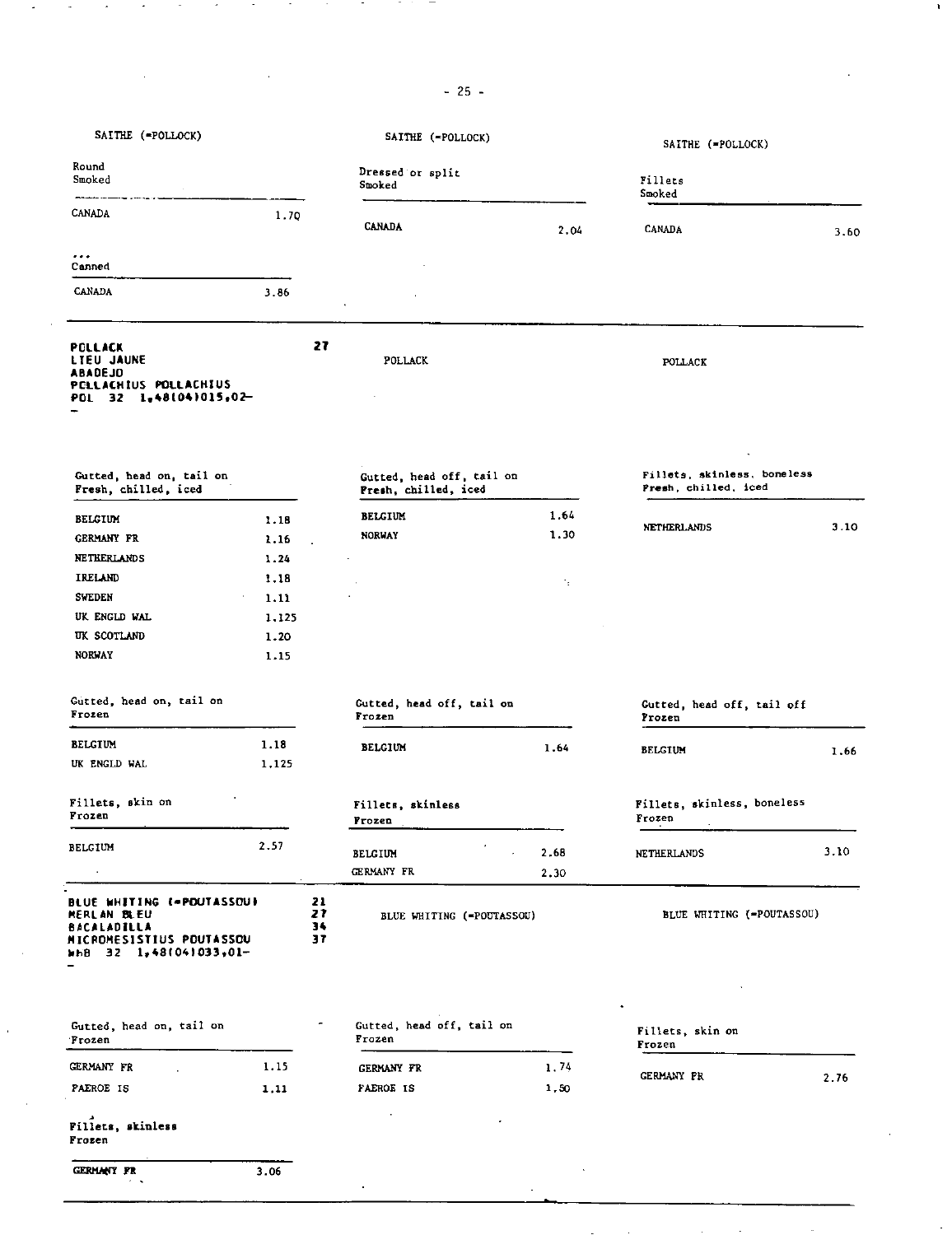| MHITING.                             | 27 |         |  |
|--------------------------------------|----|---------|--|
| MERLAN<br><b>MERLAN (=PLEGONERO)</b> | 37 | WHITING |  |
| MERLANGIUS MERLANGUS                 |    |         |  |
| №HG 32 1,48(04)034.01-               |    |         |  |
| -                                    |    |         |  |

| Gutted, head on, tail on |  |  |
|--------------------------|--|--|
| Fresh, chilled, iced     |  |  |
|                          |  |  |

| GERMAN DM RP     | 1.21                   | <b>BELGIUM</b>   | 1.64    | <b>NETHERLANDS</b> |
|------------------|------------------------|------------------|---------|--------------------|
| <b>NORWAY</b>    | 1.20                   | <b>NORWAY</b>    | 1.40    | <b>USA</b>         |
| SWEDEN           | 1.08                   | <b>FAEROE IS</b> | 1.50    |                    |
| <b>BELGIUM</b>   | 1.18                   |                  | $\cdot$ |                    |
| <b>FRANCE</b>    | ٠<br>1.21<br>$\bullet$ |                  |         |                    |
| NETHERLANDS      | 1.24                   |                  |         | ٠                  |
| IRELAND          | 1.12                   |                  |         |                    |
| <b>DENMARK</b>   | 1.18                   | ۰                |         | -                  |
| UK ENGLD WAL     | 1,125                  |                  |         |                    |
| UK SCOTLAND      | 1.125                  |                  |         |                    |
| UK NO IRELD      | 1.12                   |                  |         |                    |
| <b>FAEROE IS</b> | 1.11                   |                  |         |                    |
|                  |                        |                  |         |                    |

UK ENGLD WAL 1.125

| Gutted, head on, tail on<br>Fresh, chilled, iced | Gutted, head off, tail on<br>Fresh, chilled, iced | Fillets, skinless, boneless<br>Fresh, chilled, iced |
|--------------------------------------------------|---------------------------------------------------|-----------------------------------------------------|
| GERMAN DM RP                                     | <b>PELCTIN</b>                                    |                                                     |

| NORWAY  |  | 1.20 | <b>NORWAY</b>    | 1.40 | <b>USA</b> |
|---------|--|------|------------------|------|------------|
| SWEDEN  |  | 1.08 | <b>FAEROE IS</b> | 1.50 |            |
| BELGIUM |  | 1.18 |                  |      |            |
| FRANCE  |  | 1.21 |                  |      |            |
|         |  |      |                  |      |            |

| Fillets, skinless, boneless<br>Fresh, chilled, iced |      |
|-----------------------------------------------------|------|
|                                                     |      |
| <b>NETHERLANDS</b>                                  | 3.00 |

|            | . .<br>__<br>٠ | - - - - |
|------------|----------------|---------|
| <b>USA</b> |                | 3.03    |
|            |                |         |

| Gutted, head on, tail on<br>Frozen |        | Gutted, head off, tail on<br><b>Frozen</b> |      | Gutted, head off, tail off<br>Frozen |
|------------------------------------|--------|--------------------------------------------|------|--------------------------------------|
| <b>CERMANY FR</b>                  | 1.15   | <b>CERMANY FR</b>                          | 1.69 | <b>BELGTUM</b>                       |
| BELGIUM                            | 1.18   | <b>BELGIUM</b>                             | 1.64 |                                      |
| UK ENGLD WAL                       | I. 125 |                                            |      |                                      |

## Fillets, skin on Fillets, skinless<br>Frozen Frozen Frozen Frozen Frozen

| <b>BELGIUM</b> | 2.46 | <b>BELGIUM</b>    | 2.66 | NETHERLANDS |
|----------------|------|-------------------|------|-------------|
| . .            |      | <b>GERMANY FR</b> | 2.50 |             |

EUROPEAN HAKE EUROPEAN HAKE

# 1.66

| Frozen             | Fillets, skinless, boneless |      |
|--------------------|-----------------------------|------|
| <b>NETHERLANDS</b> |                             | 3.00 |
|                    |                             |      |

## Gutted, head off, split Salted

| <b>BELGIUM</b> |  |  |
|----------------|--|--|
|                |  |  |

| <b>EUROPEAN HAKE</b>   | 27  |
|------------------------|-----|
| MERLU D'EUROPE         | -34 |
| <b>MFRLUZA</b>         | 37  |
| MERLUCCIUS MERLUCCIUS  |     |
| HKE 32 1-481051004.01- |     |
|                        |     |

 $3.54$ 

Gutted, head on, Gutted, head on, tail on<br>Fresh, chilled, iced

| <b>BELGIUM</b>    | 1.18 |
|-------------------|------|
| <b>DENMARK</b>    | 1.18 |
| <b>FRANCE</b>     | 1.17 |
| <b>GERMANY FR</b> | 1.17 |
| <b>IRELAND</b>    | 1.12 |
| NETHERLANDS       | 1.24 |
| <b>SUEDEN</b>     | 1.11 |
| UK ENGLD WAL      | 1.20 |
| UK SCOTLAND       | 1.12 |
| UK NO IRELD       | 1.12 |
| <b>NORVAY</b>     | 1.20 |
|                   |      |

## Gutted, head off; tail Fresh, iced, chilled

| <b>NORWAY</b>  | 1.40 |
|----------------|------|
| POLAND.        | 1.67 |
| <b>BELGIUM</b> | 1.64 |

| on   | Gutted, head on, tail on<br>Frozen |      |
|------|------------------------------------|------|
| 1.40 |                                    |      |
| 1.67 | GERMANY FR                         | 1.16 |
| 1.64 | <b>BELGIUM</b>                     | 1.18 |
|      | UK ENGLD WAL                       | 1.20 |

-26-

**WHITING**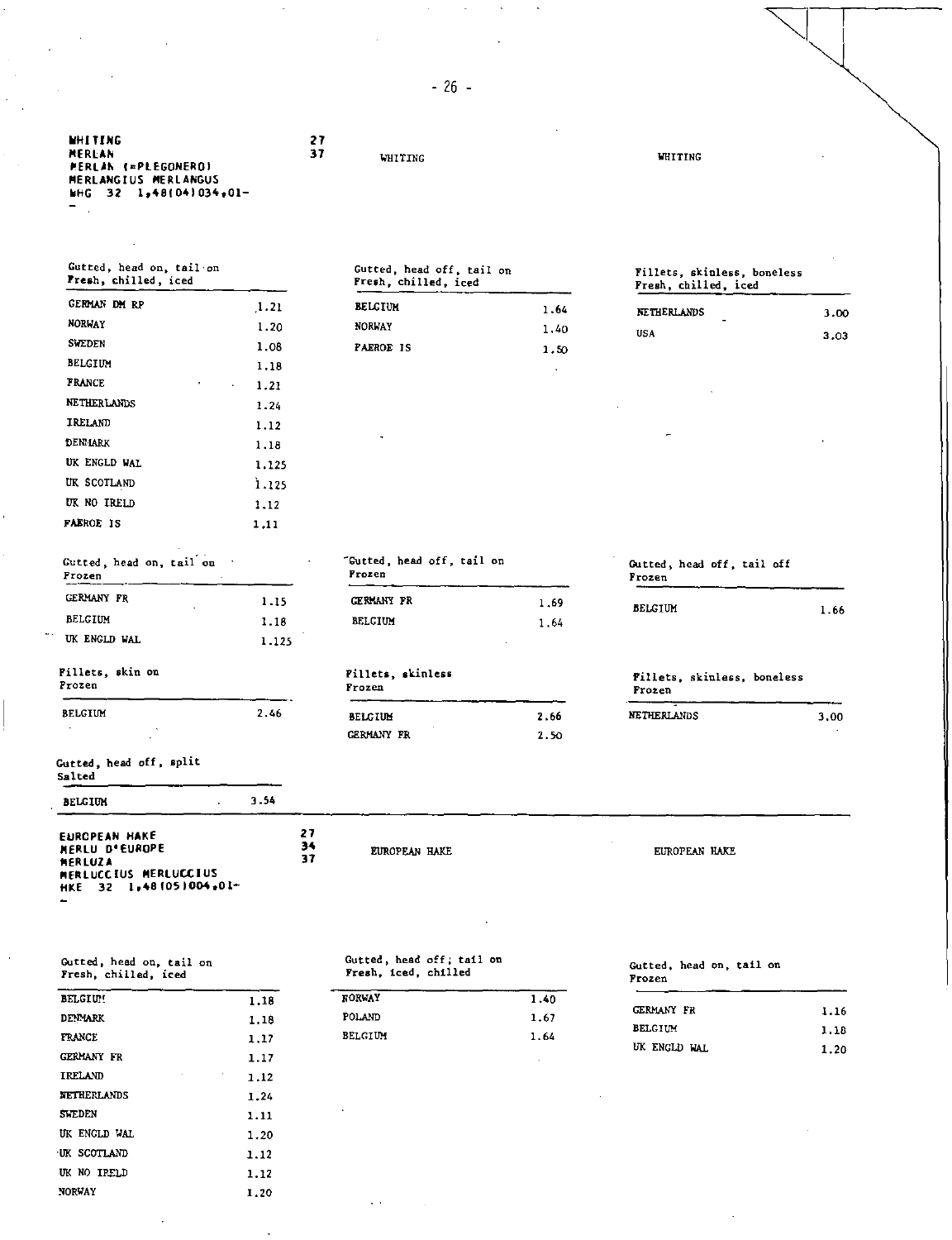## $-27-$

٠.

 $\sim$   $\sim$ 

| EUROPEAN HAKE                                                                                                            |          |          | EUROPEAN BAKE                         |      | EUROPEAN HAKE               |      |
|--------------------------------------------------------------------------------------------------------------------------|----------|----------|---------------------------------------|------|-----------------------------|------|
| Gutted, head off, tail on<br>Frozen                                                                                      |          |          | Gutted, head off, tail off<br>Frozen  |      | Fillets, skin on<br>Frozen  |      |
| <b>GERMANY FR</b>                                                                                                        | 1.55     |          | <b>BELGIUM</b>                        | 1.66 | POLAND                      | 2,27 |
| <b>BELGIUM</b><br>$\ddot{\phantom{1}}$                                                                                   | 1.64     |          |                                       |      | <b>BELGIUM</b>              | 2.44 |
| <b>Fillets, skinless</b><br>Frozen                                                                                       |          |          | Fillets, skinless, boneless<br>Frozen |      |                             |      |
| <b>GERMANY FR</b>                                                                                                        | 2.79     |          | GERMANY FR                            | 3.28 |                             |      |
| BELGIUM                                                                                                                  | 2.66     |          |                                       |      |                             |      |
| <b>SILVER HAKE</b><br>MERLU ARGENTE<br>MERLUZA NORTEAMERICANA<br>MERLUCCIUS BILINEARIS<br>HKS 32 1,48(05)004,04-         |          | 21<br>31 | SILVER HAKE                           |      | SILVER HAKE                 |      |
| Gutted, head on, tail on<br>Frozen                                                                                       |          |          | Gutted, head off, tail on<br>Frozen   |      | Gutted, head off<br>Frozen  |      |
| GERMANY FR                                                                                                               | $1.16 -$ |          | <b>GERMANY FR</b>                     | 1.55 | USSR                        | 1.42 |
| Fillets, skinless<br>Frozen                                                                                              |          |          | Whole<br>Salted                       |      | Gutted, head on<br>Salted   |      |
| <b>GERMANY FR</b>                                                                                                        | 2.79     |          | USSR                                  | 1.25 | USSR                        | 1.37 |
| Ungutted, head off<br>Salted                                                                                             |          |          |                                       |      |                             |      |
| USSR                                                                                                                     | 1.76     |          |                                       |      |                             |      |
| <b>CAPE HAKES</b><br>MERLUS OU CAP<br>MERLUZAS DEL CABO<br>MERLUCCIUS CAPENSIS, M. PARADOX.<br>HKC 32 1,48(05)004,XX-034 |          | 47       | CAPE HAKES                            |      | CAPE HAKES                  |      |
| Gutted, head on<br>Frozen                                                                                                |          |          | Gutted, head off, tail on<br>Frozen   |      | Nobbed<br>rrozen            |      |
| <b>GERMANY FR</b>                                                                                                        | 1.16     |          | GERMANY FR                            | 1.55 | POLAND                      |      |
| GERMAN DM RP                                                                                                             | 1.17     |          | GERMAN DM RP                          | 1.51 |                             | 1.69 |
|                                                                                                                          |          |          | JAPAN                                 | 1.53 |                             |      |
|                                                                                                                          |          |          | SOUTH AFRICA                          | 1.46 |                             |      |
|                                                                                                                          |          |          | POLAND                                | 1,78 |                             |      |
| Gutted, head off, tail off<br>Frozen                                                                                     |          |          | Fillets, skin on<br>Frozen            |      | Fillets, skinless<br>Frozen |      |
| POLAND                                                                                                                   | 1.87     |          | <b>JAPAN</b>                          | 2.08 | POLAND                      | 3.12 |
|                                                                                                                          |          |          | POLAND                                | 2.32 | GERMANY FR                  | 2.79 |
|                                                                                                                          |          |          | GERMANY FR                            | 2.21 | GERMAN DM RP                | 2.77 |
|                                                                                                                          |          |          | GERMAN DM RP                          | 2.18 |                             |      |
| Fillets, skinless, boneless<br>Frozen                                                                                    |          |          | $\sim$ $\sim$ $\sim$<br>Fish meal     |      | Mixed blocks<br>Frozen      |      |
| GERMANY FR                                                                                                               | 3.28     |          | <b>GERMAN DM RP</b>                   | 5,00 | GERMANY FR                  | 2.05 |

POLAND (autom. process.) 3.71 GERMANY FR 5.00

h,

 $\sim$   $\sim$ 

 $\sim 10$   $\mu$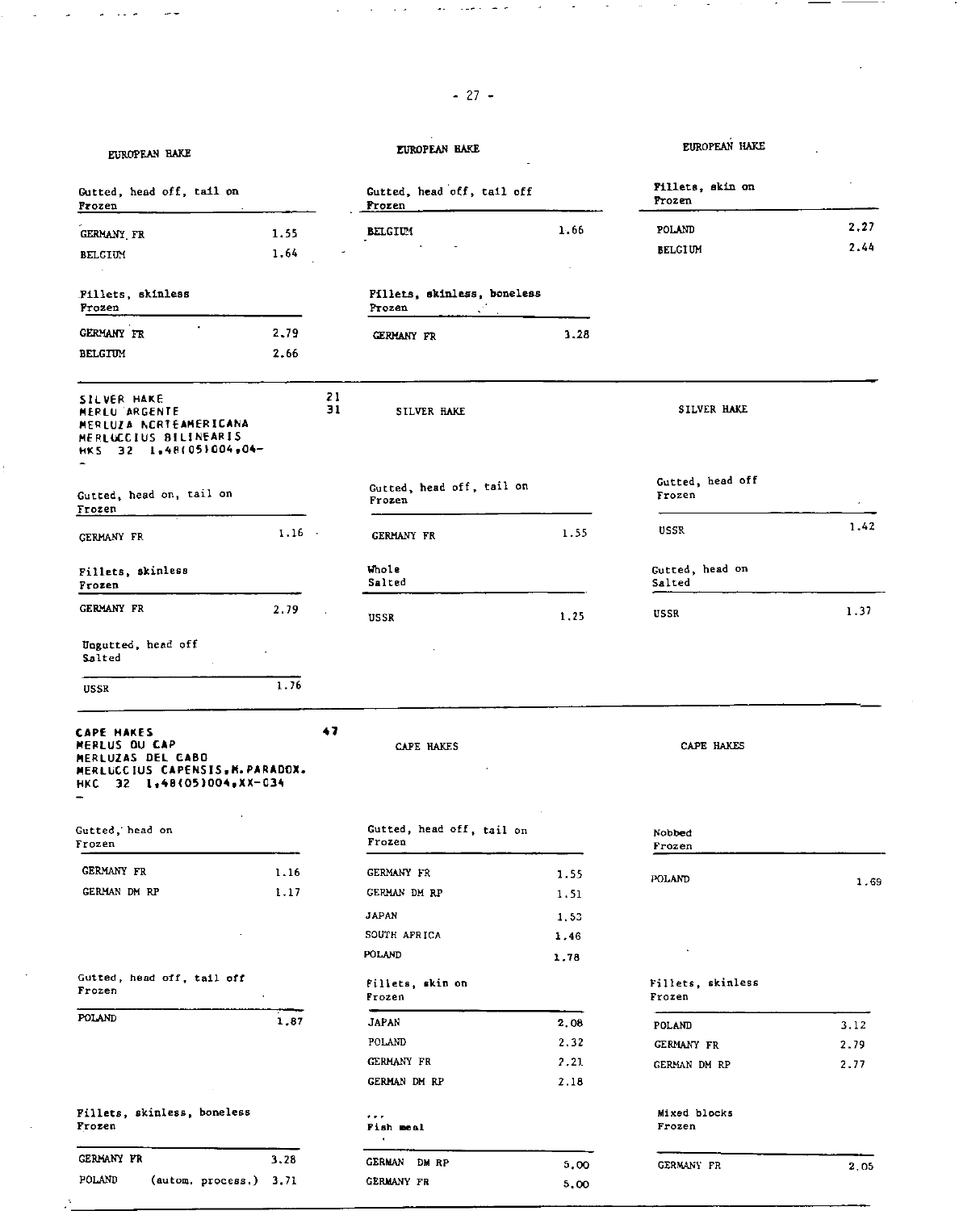| <b>RCUNONOSE GRENADIER</b><br>GRENADIER DE ROCHE<br><b>GRANADERD</b><br>MACRCURUS RUPESTRIS<br>RNG 32 1,48(06)001,02- |       | 16<br>21<br>27                                     | ROUNDNOSE GRENADIER                        |                         | ROUNDNOSE GRENADIER                |      |
|-----------------------------------------------------------------------------------------------------------------------|-------|----------------------------------------------------|--------------------------------------------|-------------------------|------------------------------------|------|
| Gutted, head on, tail on<br>Fresh, chilled, iced                                                                      |       |                                                    | Whole, not dressed<br>Fresh, chilled, iced |                         | Gutted, head on, tail on<br>Frozen |      |
| <b>GERMANY FR</b>                                                                                                     | 1.04  |                                                    | GERMANY FR                                 | 1.04                    | <b>GERMANY FR</b>                  | 1.20 |
| Gutted, head off, tail off<br>Frozen                                                                                  |       |                                                    | Fillets, skinless<br>Irozen                |                         |                                    |      |
| USSR                                                                                                                  | 2.11  |                                                    |                                            |                         |                                    |      |
| POLAND (Hand & autom, proces,) 2,63                                                                                   |       |                                                    | <b>GERMANY FR</b><br>POLAND                | 2.60<br>5,00            |                                    |      |
| ARGENTINES<br>ARGENTINES<br>ARGENTINAS<br><b>ARGENTINA SPP</b><br>ARG 33 1,23(05)015,XX-                              |       | Z1<br>27<br>37<br>01                               | <b>ARGENTINES</b>                          |                         | <b>ARGENTINES</b>                  |      |
| Whole<br>Frozen                                                                                                       |       |                                                    | Nobbed<br>Frozen                           |                         | Gutted, head off<br>Frozen         |      |
| USSR                                                                                                                  | 1.00  |                                                    | POLAND                                     | 1.47                    | USSR                               | 1.48 |
| Whole<br>Salted                                                                                                       |       |                                                    | Gutted, head on<br>Salted                  |                         | Gutted, head off<br>Salted         |      |
| USSR                                                                                                                  | 1.25  |                                                    | <b>USSR</b>                                | 1.38                    | USSR                               | 1.84 |
| EURCPEAN CONGER<br>CCNGRE O'EUROPE<br><b>CENGRIC EUROPED</b><br>CONGER CONGER<br>CCE 33 1,43(13)001,01-               |       | 21<br>34<br>37                                     | EUROPEAN CONCER                            |                         |                                    |      |
| Gutted, head on, tail on<br>Fresh, chilled, iced                                                                      |       |                                                    | Gutted, head on, tail on<br>Frozen         |                         |                                    |      |
| <b>FRANCE</b><br>٠                                                                                                    | 1.10  |                                                    | UK ENGLD WAL                               | 1.125                   |                                    |      |
| UK ENCLD WAL                                                                                                          | 1.125 |                                                    |                                            |                         |                                    |      |
| UK SCOTLAND                                                                                                           | 1.125 |                                                    |                                            |                         |                                    |      |
| ATLANTIC JOHN DORY<br><b>SAINT-PIERRE</b><br><b>PEZ DE SAN PEDRO</b><br><b>ZEUS FABER</b><br>$J00$ 33 1,62(01)001,01- |       | 27<br>34<br>37<br>47<br>51<br>57<br>71<br>81<br>87 | ATLANTIC JOHN DORY                         |                         | ATLANTIC JOHN DORY                 |      |
| Gutted, head on, tail on<br>Fresh, chilled, iced                                                                      |       |                                                    | Gutted, head on, tail on<br>Frozen         |                         | Gutted, head off<br>Frozen         |      |
| SOUTH AFRICA                                                                                                          | 1.08  |                                                    | UK ENGLD WAL                               | 1.125                   | POLAND                             | 1.67 |
| <b>BELGIUM</b>                                                                                                        | 1.00  |                                                    |                                            |                         |                                    |      |
| UK ENGLD WAL                                                                                                          | 1,125 |                                                    |                                            |                         |                                    |      |
| UK SCOTLAND                                                                                                           | 1.125 |                                                    |                                            | $\sim$ $\sim$<br>$\sim$ |                                    |      |
| NETHERLANDS                                                                                                           | 1.24  |                                                    |                                            |                         |                                    |      |
|                                                                                                                       |       |                                                    |                                            |                         |                                    |      |

-28-

N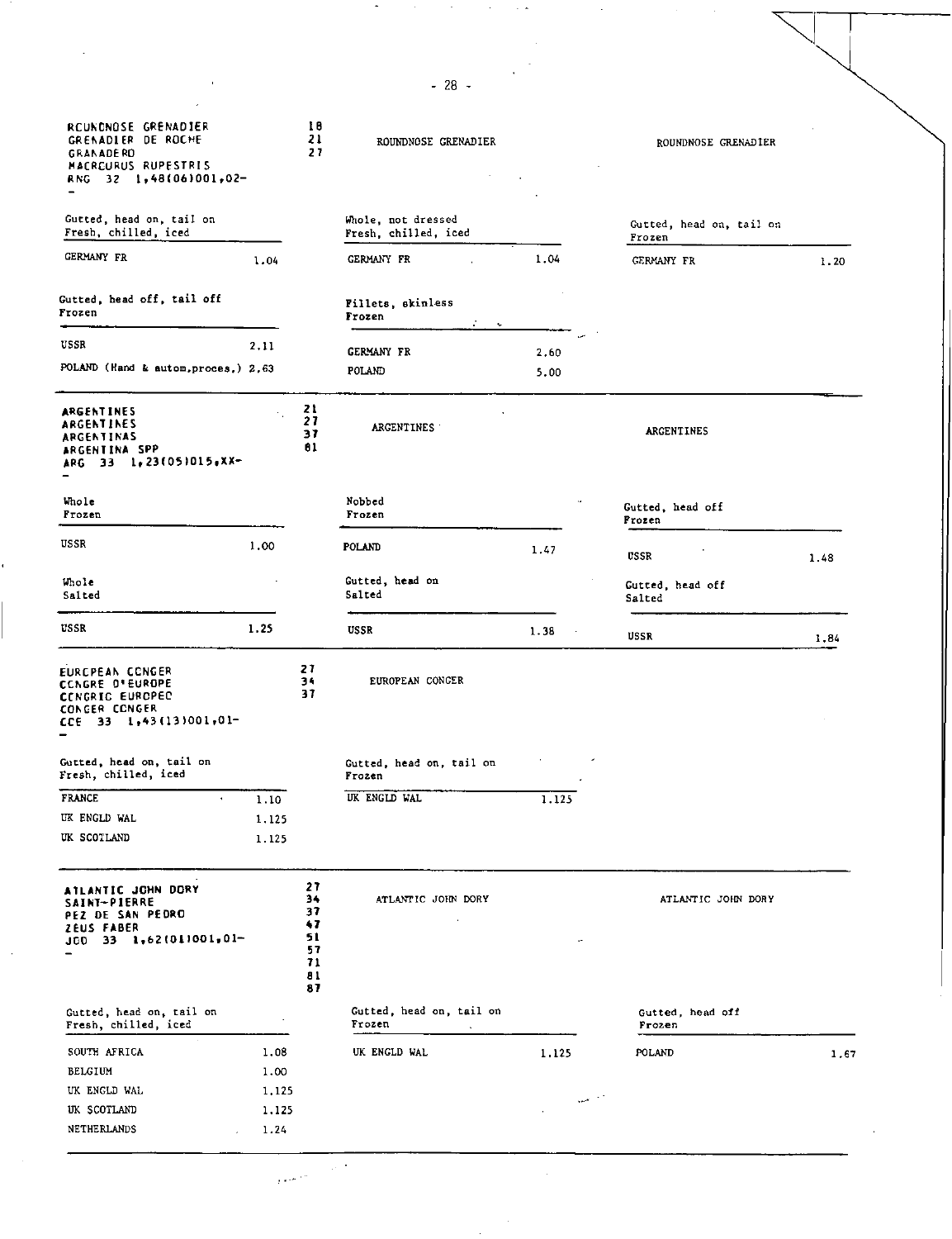| POLAND                                                                                                                                                       | 1.09 |                                        | POLAND               | 1.43 | <b>POLAND</b>              | 1.67 |
|--------------------------------------------------------------------------------------------------------------------------------------------------------------|------|----------------------------------------|----------------------|------|----------------------------|------|
| Gutted, head on<br>Frozen                                                                                                                                    |      | 57<br>61<br>71<br>77<br>$\bullet$      | Nobbed<br>Frozen     |      | Gutted, head off<br>Frozen |      |
| CROAKERS, DRUMS NET<br><b>SCIAENIDES NCA</b><br><b>ESCIENIDOS NEP</b><br><b>SCIAENIDAE</b><br>CDX 33 1,70(37)XXX,Xx-                                         |      | 01<br>31<br>34<br>37<br>41<br>47<br>51 | CROAKERS, DRUMS NEI  |      | CROAKERS, DRUMS NEI        |      |
| <b>USA</b>                                                                                                                                                   | 3,03 |                                        |                      |      |                            |      |
| Ŧ.<br>$\blacksquare$<br>Fillets, boneless<br>$\ddotsc$                                                                                                       |      |                                        |                      |      |                            |      |
| ANTIC CROAKER<br><b>TAMBOUR BRASILIEN</b><br><b>CORVINON BRASILENO</b><br>$\bullet$<br>MICROPOGONIAS UNDULATUS<br>33 1,70(37)038,04-<br><b>CKA</b><br>-<br>٠ |      | 21<br>31<br>41                         |                      |      |                            |      |
| <b>USA</b>                                                                                                                                                   | 2,00 |                                        | <b>USA</b>           | 1,43 |                            |      |
| Fillets, boneless<br>$\cdots$                                                                                                                                |      |                                        | Steaks<br>.          |      |                            |      |
| NCRTHERN RED SNAPPER<br>VIVANEAU CAMPECHE<br>PARGO DEL GOLFO<br>LUTJANUS CAMPECHANUS<br>SNR 33 1,70(32)027,25-                                               |      | 31                                     | NORTHERN RED SNAPPER |      |                            |      |
| <b>USA</b>                                                                                                                                                   | 2,87 |                                        |                      |      |                            |      |
| Fillets, boneless<br>$\sim$ $\sim$                                                                                                                           |      |                                        |                      |      |                            |      |
| <b>TILEFISH</b><br><b>TILE CHAMEAU</b><br><b>BLANQUILLO CAMELLO</b><br>LOPHOLATILUS CHAMAELEONTICEPS:<br>TIL 33 1,70(16)400,02-                              |      | 21<br>31                               |                      |      |                            |      |
| USA                                                                                                                                                          | 2.63 |                                        |                      |      |                            |      |
| Fillets, boneless<br>$\sim$ $\sim$                                                                                                                           |      | 71<br>77<br>87                         |                      |      |                            |      |
| GROUPERS NEI<br><b>PERCUS NCA</b><br>MERCS NEP<br><b>EPINEPHELUS SPP</b><br>GPX 33 1,701021042,XX-                                                           |      | 31<br>34<br>37<br>41<br>47<br>51<br>57 |                      |      |                            |      |

-29-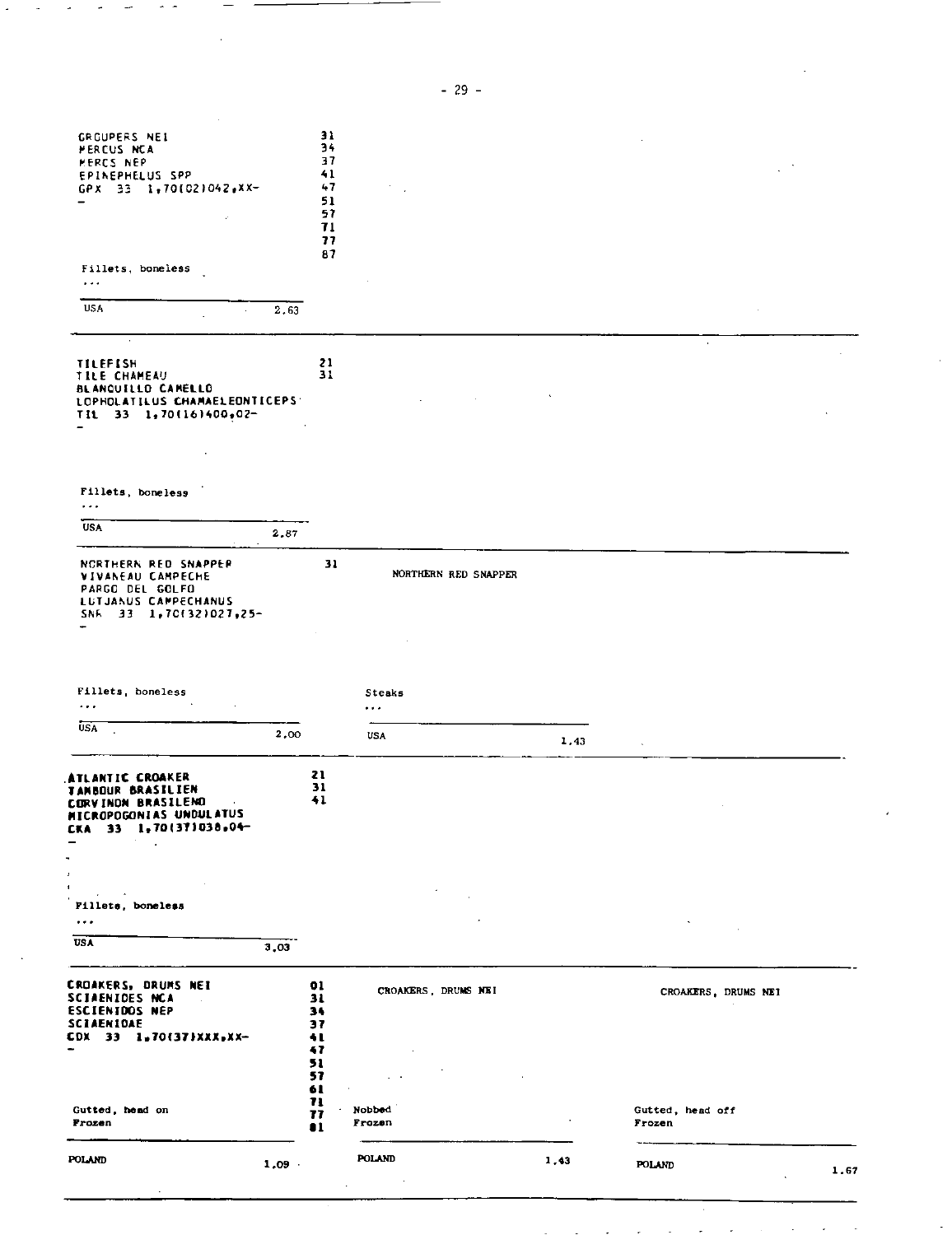*27*  **34 DENTE AUX GROS YEUX CACH0C140 37 47 CENTEX MACROPHTHALMUS** DEL 33 1,70(39)060<sub>0</sub>02-Gutted, head off Gutted, heed on Frozen Frozen POLAND 1.11 POLAND 1.67 **RED BULLET ROUSET DE ROCtE 27**  RED MULLET **SALNONETE DE ROCA MULL/A SURMULETUS MUR 33 1.70141/007.01— Gutted, head** on, tail **on**  Gutted, head on, tail on **Fresh, chilled, iced**  Frozen UK ENGLD WAL 1.125 UK ENGLD WAL 1.125 **48 MARBLED NOTOTHENIA 58**  MARBLED NOTOTHENIA MARBLED NOTOTHENIA **NOTOTHENIA ROSSI! NOR 33 1.701921019.02—.**  Headed and gutted Fillets, skin on Fillets, skinless<br>Frozen<br>Frozen Frozen Frozen Frozen POLAND (Hand process.) 2.32 POLAND (Hand.process.) 3.57 POLAND (Hand process.) 4.54 SUMPHEAD NOTOTHENIA 41 **41** BUMPHEAD NOTOTHENIA **BUMPHEAD NOTOTHENIA 48**   $\cdots c$ **NOTCTHENIA GIBBERIFRONS NUG 33 1.70192)019.03—.**  Fillets, skin on Fillets, skinless<br>Frozen Frozen Headed end gutted Frozen Frozen Frozen POLAND (Hand process.) **2.27** POLAND (Hand process.) 3.03 POLAND (Hand process.) 3.70 **SCOTIA SEA ICEFISH 41**<br>  $\bullet\bullet\bullet$ <br>
48 **48** SCOTIA SEA ICEFISH SCOTIA SEA ICEFISH **...0 CHAEACCEPHAWS ACERATUS SSI 33 1.70194/416.01— Headed and** gutted Fillets, skin on Fillets, skinless Frozen Frozen POLAND 2,70 3.00 POLAND (Autom. process.) 3.85 POLAND (Autom. process.) 5.00

-30-

N

 $\searrow$ 

**LARGEEYE DENTEX** *27* **LARGEEYE DENTEX**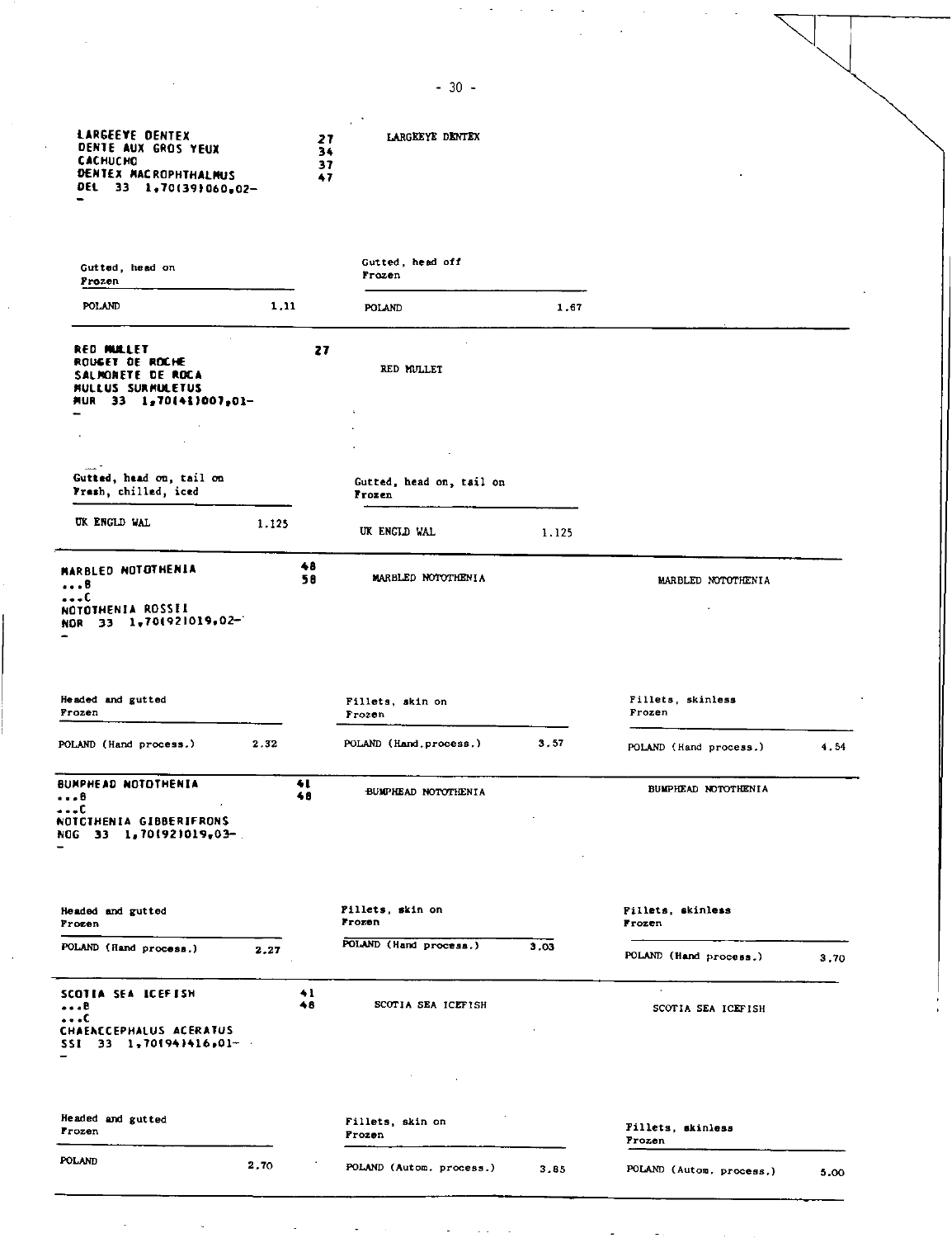| ANTARCTIC ICEFISH<br>- 8<br>. с                                                                                                                                                                                                                                                                                                                                                                                     | 41                                       | ANTARCTIC ICEFISH<br>48<br>58                     |              | ANTARCTIC ICEFISH                    |       |
|---------------------------------------------------------------------------------------------------------------------------------------------------------------------------------------------------------------------------------------------------------------------------------------------------------------------------------------------------------------------------------------------------------------------|------------------------------------------|---------------------------------------------------|--------------|--------------------------------------|-------|
| CHAMPSOCEPHALUS GUNNARI<br>33 1,70(94)417,01-<br>ANT.                                                                                                                                                                                                                                                                                                                                                               |                                          |                                                   |              |                                      |       |
|                                                                                                                                                                                                                                                                                                                                                                                                                     |                                          |                                                   |              |                                      |       |
| Headed and gutted<br>Frozen                                                                                                                                                                                                                                                                                                                                                                                         |                                          | Fillets, skin on<br>Frozen                        |              | Fillets, skinless<br>Frozen          |       |
| POLAND (Hand process.)                                                                                                                                                                                                                                                                                                                                                                                              | 2.50                                     | POLAND (Hand process.)                            | 3.22         | POLAND (Hand process.)               | 3.85  |
| SOUTH GEORGIA ICEFISH<br>8<br>c                                                                                                                                                                                                                                                                                                                                                                                     | 48                                       | SOUTH GEORGIA ICEFISH                             |              | SOUTH GEORGIA ICEPISH                |       |
| PSEUDOCHAENICHTHYS GEORGIANUS<br>SGI 33 1,701941418,01-                                                                                                                                                                                                                                                                                                                                                             |                                          |                                                   |              |                                      |       |
|                                                                                                                                                                                                                                                                                                                                                                                                                     |                                          |                                                   |              |                                      |       |
| Headed and gutted<br>Frozen                                                                                                                                                                                                                                                                                                                                                                                         |                                          | Fillets, skin on<br>Prozen                        |              | Fillets, skinless<br>Frozen          |       |
| POLAND (Hand process,)                                                                                                                                                                                                                                                                                                                                                                                              | 2,78                                     | POLAND (Autom.process.)                           | 4.54         | POLAND (Autom.process.)              | 5.88  |
|                                                                                                                                                                                                                                                                                                                                                                                                                     | <b>WOLFFISHES (=CATFISHES) NEI</b><br>21 | VOLFFISHES (=CATFISHES)                           |              | WOLFFISHES (=CATTISHES)              |       |
|                                                                                                                                                                                                                                                                                                                                                                                                                     |                                          | Gutted, head off, tail on<br>Fresh, chilled, iced |              | Gutted, head on, tail on<br>Frozen   |       |
|                                                                                                                                                                                                                                                                                                                                                                                                                     | 1.20                                     | <b>CANADA</b>                                     |              |                                      |       |
|                                                                                                                                                                                                                                                                                                                                                                                                                     | 1.18                                     | <b>BELGIUM</b>                                    | 1.38         | <b>GERMANY FR</b>                    | 1.15  |
|                                                                                                                                                                                                                                                                                                                                                                                                                     | 1.15                                     | POLAND                                            | 1.64         | <b>BELGIUM</b>                       | 1.18  |
|                                                                                                                                                                                                                                                                                                                                                                                                                     | 1.25                                     |                                                   | 1.54         | UK ENGLD WAL                         |       |
|                                                                                                                                                                                                                                                                                                                                                                                                                     | 1.11                                     | $\bullet$                                         |              | POLAND                               | 1.22  |
|                                                                                                                                                                                                                                                                                                                                                                                                                     | 1.24                                     |                                                   |              |                                      |       |
|                                                                                                                                                                                                                                                                                                                                                                                                                     | 1.18                                     |                                                   |              |                                      |       |
|                                                                                                                                                                                                                                                                                                                                                                                                                     | 1.18                                     |                                                   |              |                                      |       |
|                                                                                                                                                                                                                                                                                                                                                                                                                     | 1.125                                    |                                                   |              |                                      |       |
|                                                                                                                                                                                                                                                                                                                                                                                                                     | 1.125                                    |                                                   |              |                                      |       |
|                                                                                                                                                                                                                                                                                                                                                                                                                     | 1.10                                     |                                                   |              |                                      | 1.125 |
|                                                                                                                                                                                                                                                                                                                                                                                                                     | 1.20                                     |                                                   |              |                                      |       |
|                                                                                                                                                                                                                                                                                                                                                                                                                     |                                          | Gutted, head off, tail on<br>Frozen               |              | Gutted, head off, tail off<br>Frozen |       |
|                                                                                                                                                                                                                                                                                                                                                                                                                     | 1.25                                     |                                                   |              |                                      |       |
|                                                                                                                                                                                                                                                                                                                                                                                                                     |                                          | GERMANY FR                                        | 1.69         | GERMANY FR                           | 1.75  |
|                                                                                                                                                                                                                                                                                                                                                                                                                     |                                          | USSR                                              | 1.48         |                                      |       |
| LCUPS NCA<br><b>PERRITOS DEL NORTE NEP</b><br>ANARHICHAS SPP<br>CAT 33 1,71(02)001,XX-<br>Gutted, head on, tail on<br>Fresh, chilled, iced<br><b>CANADA</b><br><b>BELGIUM</b><br><b>GREENLAND</b><br><b>CERMANY FR</b><br><b>ICELAND</b><br><b>NETHERLANDS</b><br>POLAND<br><b>SWEDEN</b><br>UK ENGLD WAL<br>UK SCOTLAND<br><b>NORVAY</b><br><b>USA</b><br>Gutted, head on, tail off<br>Frozen<br><b>GERMANY FR</b> |                                          | <b>NORWAY</b><br>POLAND                           | 1.65<br>1,54 |                                      |       |

 $- 31 -$ 

Î,

 $\frac{1}{2}$ 

 $\sim$   $\sim$ 

 $\sim 10^6$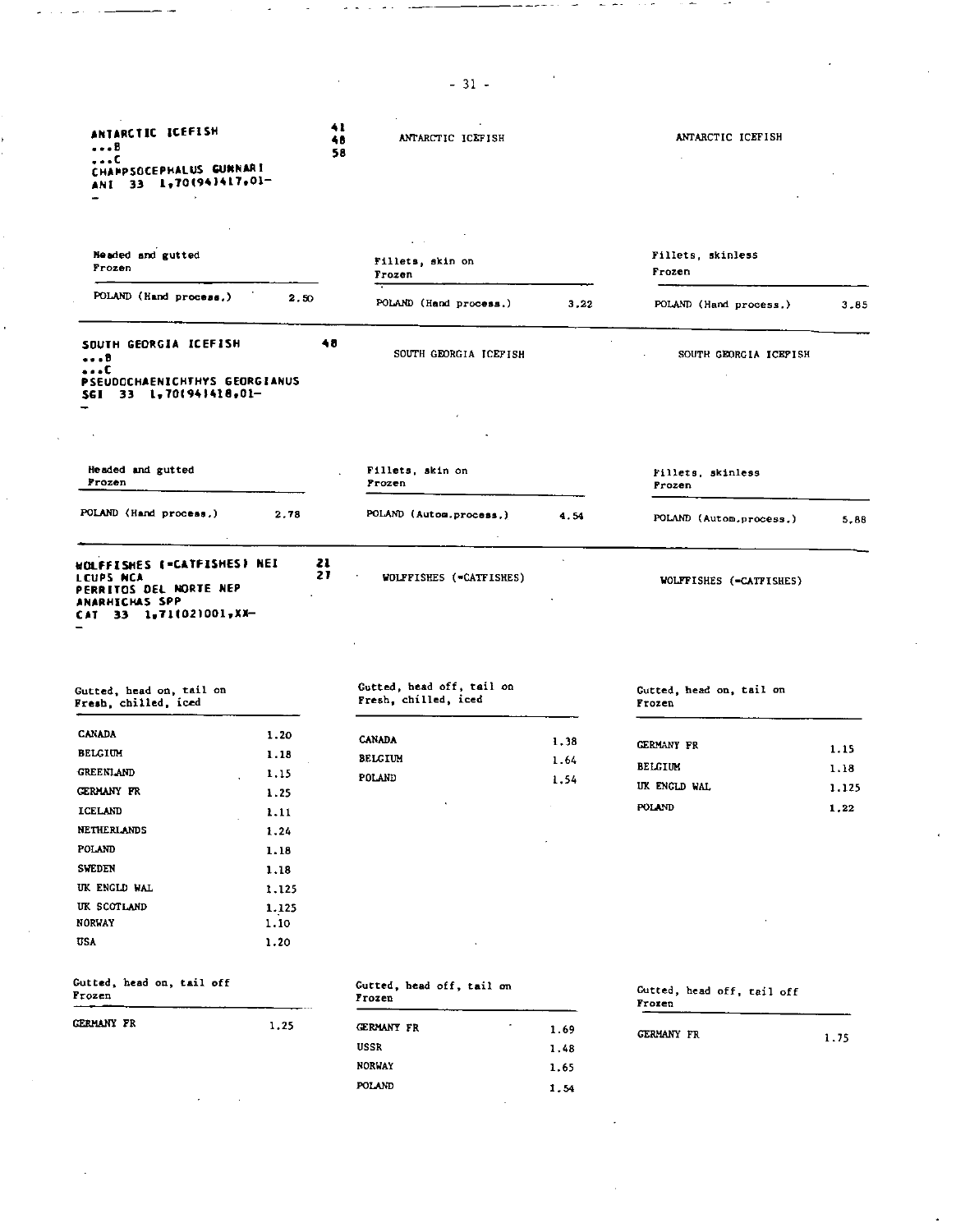## -32-

 $\ddot{\phantom{1}}$  .

l,

 $\overline{\phantom{a}}$ 

ï

| WOLFFISHES (-CATFISHES) | WOLFFISHES (=CATFISHES) | WOLFFISHES (=CATFISHES) |  |
|-------------------------|-------------------------|-------------------------|--|
|                         |                         |                         |  |

t,

 $\overline{\phantom{a}}$ 

| Fillets, skin on<br>Frozen                                                                            |      |                | Fillets, skinless<br>Frozen         |         | Fillets, skinless, boneless<br>Frozen |                |
|-------------------------------------------------------------------------------------------------------|------|----------------|-------------------------------------|---------|---------------------------------------|----------------|
| <b>GERMANY FR</b>                                                                                     | 2.98 |                | <b>CERMANY FR</b>                   | 3,29    | <b>GERMANY FR</b>                     | 3.51           |
| <b>BELGIUM</b>                                                                                        | 2.95 |                | <b>BELGIUM</b>                      | 3.28    |                                       |                |
| USSR                                                                                                  | 2,26 |                | UK ENGLD WAL                        | 2.70    |                                       |                |
|                                                                                                       |      |                | POLAND                              | 2.78    |                                       |                |
|                                                                                                       |      |                | <b>USSR</b>                         | 2.58    |                                       |                |
| Fillets and blocks<br>Frozen                                                                          |      |                | Gutted, head on, boneless<br>Salted |         | Gutted, head off, boneless<br>Salted  |                |
| CANADA MAR                                                                                            | 3.18 |                | USSR                                | 1.61    | USSR                                  | 2.44           |
| CANADA QUE                                                                                            | 3.60 |                |                                     |         |                                       |                |
| CANADA NTL                                                                                            | 3.48 |                |                                     |         |                                       |                |
| KINGKLIP<br>ABADECHE DU CAP<br>CONGRIBADEJO DEL CABO<br>GENYPTERUS CAPENSIS<br>KCP 33 1,72(02)001,05- |      | 47             | <b>KINGKLIP</b>                     | $\cdot$ | KINGKLIP                              |                |
|                                                                                                       |      |                |                                     |         |                                       |                |
| Gutted, head on, tail on<br>Fresh, chilled, iced                                                      |      |                | Gutted, head on, tail on<br>Frozen  |         | Gutted, head off, tail on<br>Frozen   |                |
| <b>CERMANY PR</b>                                                                                     | 1.24 |                | <b>GERMANY FR</b>                   | 1.18    | <b>GERMANY FR</b>                     | $\sim$<br>1.71 |
|                                                                                                       |      |                |                                     |         | SOUTH AFRICA                          | 1.52           |
|                                                                                                       |      |                |                                     |         | POLAND                                | 1,64           |
|                                                                                                       |      |                |                                     |         | <b>JAPAN</b>                          | 1.55           |
| Gutted, head off, tail off<br>Prozen                                                                  |      |                | Fillets, skin on<br>Frozen          |         | Fillets, skinless<br>Frozen           |                |
| <b>JAPAN</b>                                                                                          | 1,67 |                | GERMANY FR                          | 2.64    | <b>CERMANY FR</b>                     | 2.95           |
|                                                                                                       |      |                | <b>JAPAN</b>                        | 2.03    | POLAND                                | 2,44           |
|                                                                                                       |      |                | <b>POLAND</b>                       | 2,17    |                                       |                |
| Fillets, skin on<br>Frozen                                                                            |      |                | Fillets, skinless<br>Frozen         |         | Fillets akinless, boneless<br>Frozen  |                |
| POLAND                                                                                                | 2.17 |                | POLAND                              | 2.44    | <b>GERMANY FR</b>                     | 3.48           |
| SANDEELS (=SANDLANCES)<br>LANCONS<br><b>LANZONES</b><br>AMMCOYTES SPP<br>$SAN = 33 - 1,72(04)002,XX$  |      | 21<br>27<br>37 |                                     |         |                                       |                |
| Gutted, head on, tail on<br>Fresh, chilled, iced                                                      |      |                |                                     |         |                                       |                |
| DENMARK                                                                                               | 1.00 |                |                                     |         |                                       |                |
| NORWAY                                                                                                | 1.00 |                |                                     |         |                                       |                |

 $\ddot{\phantom{0}}$ 

and the control of the state

 $\sim 100$ 

 $\sim$ 

 $\sim$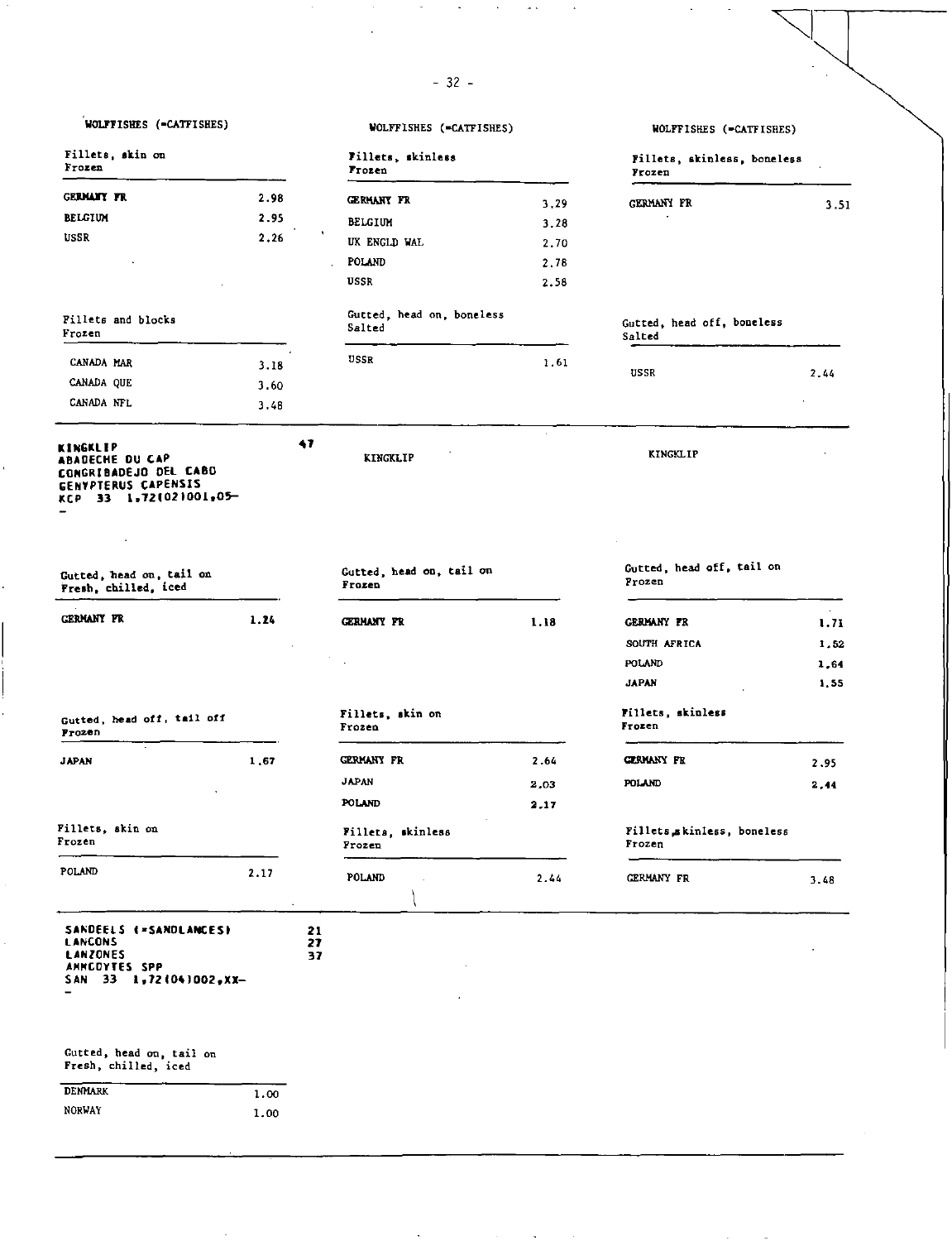ATLANTIC REDFISHES SEBASTES DE L'ATLANTIQUE GALLINEIAS DEL AILANTICC SEBASTES SPP<br>RED 33 1,781011001,XX--

| <b>GERMANY FR</b> | 1.07 |
|-------------------|------|
| <b>BELGTIN</b>    | 1.04 |
| UK ENGLD WAL      | 1.00 |

BELGIUM 1.04 GERMANY FR 1.00 ITALY 1.12 UK ENGLD WAL 1.00 1.98 1.46 GERMANY FR BELGIUM Whole, head on Frozen Gutted, head off, tail off Frozen

| Fillets, skinless<br>Frozen |                   | Fillets, skinless, boneless<br>Frozen |  |
|-----------------------------|-------------------|---------------------------------------|--|
| ٠<br><b>GERMANY FR</b>      | $\bullet$<br>3.00 | <b>GERMANY FR</b>                     |  |
| <b>FRANCE</b>               | 2.81              | <b>USA</b>                            |  |
| <b>BELGIUM</b>              | 2.89              |                                       |  |
| UK ENGLD WAL                | 2.90              |                                       |  |
| <b>POLAND</b>               | 3.70<br>×.        |                                       |  |
| <b>USSR</b>                 | $3.13 -$          |                                       |  |

| Gutted, head off<br>.<br>Canned |
|---------------------------------|
| Salted                          |

| USSR | Light  | $1.4 -$ |
|------|--------|---------|
| USSR | Medium | 1.48    |
| USSR | Heavy  | 1.50    |

*21*  27

## ATLANTIC REDFISHES ATLANTIC REDFISHES

 $\cdots$ 

## Whole, not dressed Gutted, head on, tail on Fresh, chilled, iced Fresh, chilled, iced

| <b>FRANCE</b>  | 1.10  |
|----------------|-------|
| GERMANY FR     | 1.07  |
| NETHERLANDS    | 1.07  |
| <b>ICELAND</b> | 1.06  |
| IJK SCOTLAND   | 1.125 |
| POLAND         | 1.11  |
| CANADA         | 1.20  |
| NORVAY         | 1.20  |
|                |       |

 $\ddot{\phantom{a}}$ 

## Frozen Frozen eta aldera eta aldera eta aldera eta aldera eta aldera eta aldera eta aldera eta aldera eta alde

| <b>GERMANY FR</b>      | 1.05 |
|------------------------|------|
| POLAND (Hand process.) | 1.52 |

## Gutted, head *off*, collar-bone removed<br>Frozen

| POLAND | 1.89 |
|--------|------|
|        |      |

| 3.37 |
|------|
| 4.00 |
|      |

## Gutted, head off<br>Salted

| USSR | Light  | 1.80 |
|------|--------|------|
| USSR | Medium | 1.87 |
| USSR | Heavy  | 1.90 |

 $\mathbf{I}$  $\hat{\mathbf{r}}$ 

í

Gutted, head off, tail on Fresh, chilled, iced

| <b>GERMANY FR</b> | 2.02 |
|-------------------|------|
| <b>BELGIUM</b>    | 1.44 |
| <b>NORWAY</b>     | 1.65 |

## GERMANY FR 1.93 1.52 BELGIUM 1.44 USSR 1.51 POLAND (Hand **process.) 1.67**  Gutted, head on, tail off **Gutted**, head off, tail on

### Frozen Fillets, skin on

| 1.89 | GERMANY FR    | 2.84 |
|------|---------------|------|
|      | BELGIUM       | 2.74 |
|      | <b>NORWAY</b> | 2.89 |
|      | POLAND        | 3.03 |
|      | <b>USSR</b>   | 2.75 |

### **Fillets and blocks Frozen**

| <i>I LULEN</i> |      |
|----------------|------|
| CANADA HAR     | 4.00 |
| CANADA OUE     | 3.60 |
| CANADA NFL     | 3.33 |
|                |      |

## . . . CANADA 3.91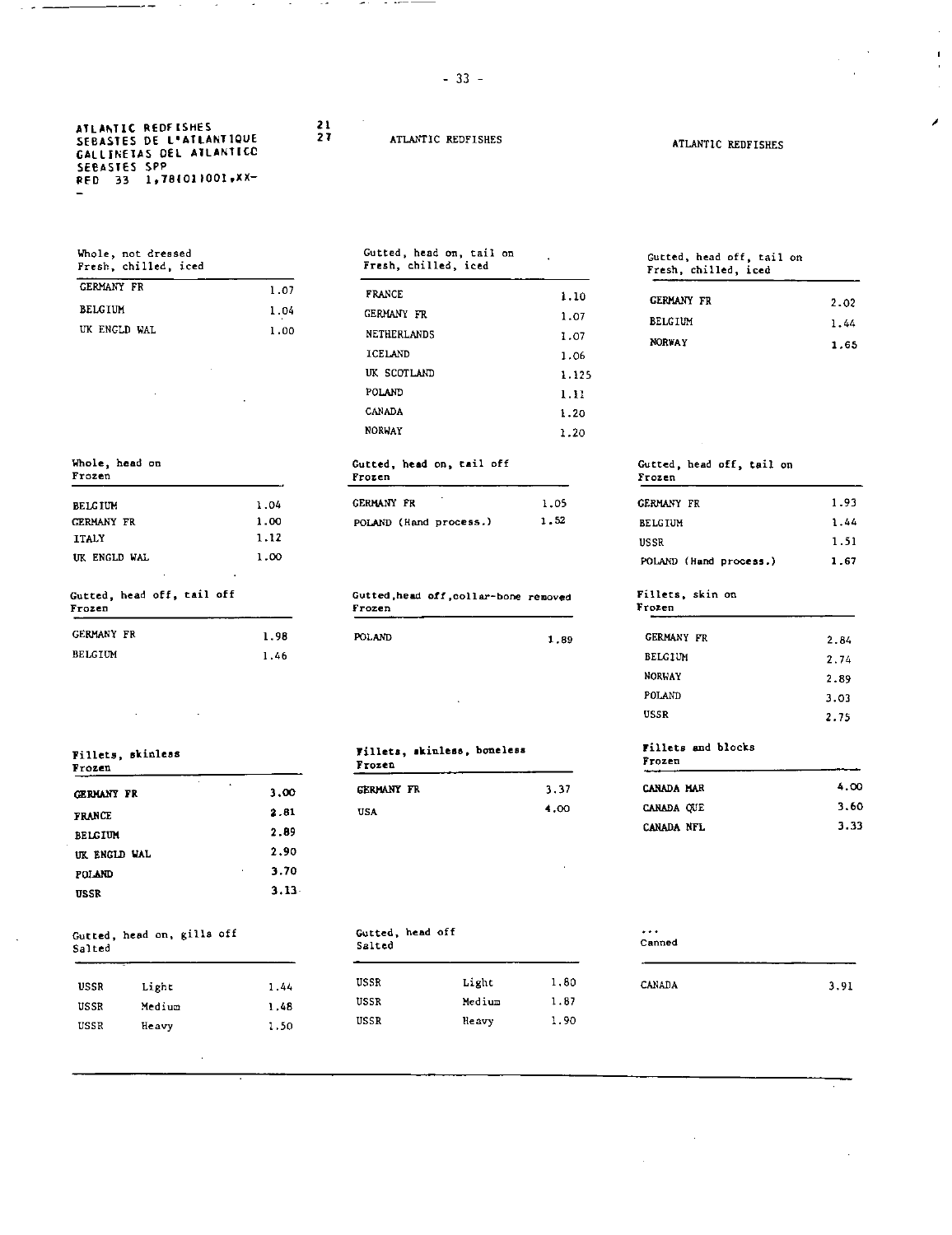| <b>EAST ATLANTIC GURNARDS</b><br>GRONDINS DE L'ATLANTIQUE EST<br><b>RUBIOS, GARNEOS</b><br>TRIGLA SPP<br>GUX 33 1,78(02)002,XX-<br>-                                       |       | 27<br>34<br>37<br>47 | EAST ATLANTIC GURNARDS                           |         | EAST ATLANTIC GURNARDS                            |           |
|----------------------------------------------------------------------------------------------------------------------------------------------------------------------------|-------|----------------------|--------------------------------------------------|---------|---------------------------------------------------|-----------|
| Whole, not dressed<br>Fresh, chilled, iced                                                                                                                                 |       |                      | Gutted, head on, tail on<br>Fresh, chilled, iced |         | Gutted, head off, tail on<br>Fresh, chilled, iced |           |
| <b>BELGIUM</b>                                                                                                                                                             | 1.04  |                      | UK ENGLD WAL                                     | 1.125   | BELGIUM                                           |           |
| <b>FRANCE</b>                                                                                                                                                              | 1.04  |                      | UK SCOTLAND                                      | 1.125   |                                                   | 1.44      |
| <b>ITALY</b>                                                                                                                                                               | 1.04  |                      |                                                  |         |                                                   |           |
| GERMANY FR                                                                                                                                                                 | 1.04  |                      |                                                  |         |                                                   |           |
| <b>NETHERLANDS</b>                                                                                                                                                         | 1.04  |                      |                                                  |         |                                                   |           |
| Gutted, head on, tail on<br>Frozen                                                                                                                                         |       |                      | Gutted, head off, tail on<br>Frozen              |         | Gutted, head off, tail off<br>Frozen              |           |
| UK ENGLD WAL                                                                                                                                                               | 1.125 |                      | <b>BELGIUM</b>                                   | 1.44    | <b>BELGIUM</b>                                    | 1,46      |
| Fillets, skinless<br>Frozen                                                                                                                                                |       |                      |                                                  |         |                                                   |           |
| <b>BELGIUM</b>                                                                                                                                                             | 3.35  |                      |                                                  |         |                                                   |           |
| LINGCOD<br>MORLE-LINGUE<br>BACALAO LARGO (=LORCHA)<br>OPHIODON ELONGATUS<br>CLI 33 1,78(07)005,01-                                                                         |       | 67<br>77             |                                                  |         |                                                   |           |
| Fillets<br>$\ldots$                                                                                                                                                        |       |                      |                                                  |         |                                                   |           |
| <b>USA</b>                                                                                                                                                                 | 3.33  |                      |                                                  |         |                                                   |           |
|                                                                                                                                                                            |       | 61<br>67<br>77       | <b>SABLEFISH</b>                                 | $\cdot$ |                                                   |           |
|                                                                                                                                                                            |       |                      | Trimmed fillet pieces (skin on)<br>Smoked        |         |                                                   |           |
| <b>SABLEFISH</b><br>MCRUE CHARBONNIERE<br><b>BACALAC NEGRO</b><br>ANOPLOPOMA FIMBRIA<br>$5AB$ 33 1.78(08)004.01-<br>Dressed, head off<br>Salted <sup>3</sup><br><b>USA</b> | 2,08  |                      | USA                                              | 3.57    |                                                   |           |
| LUMPFISH (=LUMPSUCKER)<br><b>LCHPE</b><br>$\cdots$<br><b>CYCLOPTERUS LUMPUS</b><br>$LUM = 33 - 1,78(20)003,01 -$                                                           |       | 21<br>27             | $\mathbf{r}$ .                                   |         | $\sim$                                            | $\sim 10$ |
|                                                                                                                                                                            |       |                      |                                                  |         |                                                   |           |
| Fish ros                                                                                                                                                                   |       |                      |                                                  |         |                                                   |           |

-34-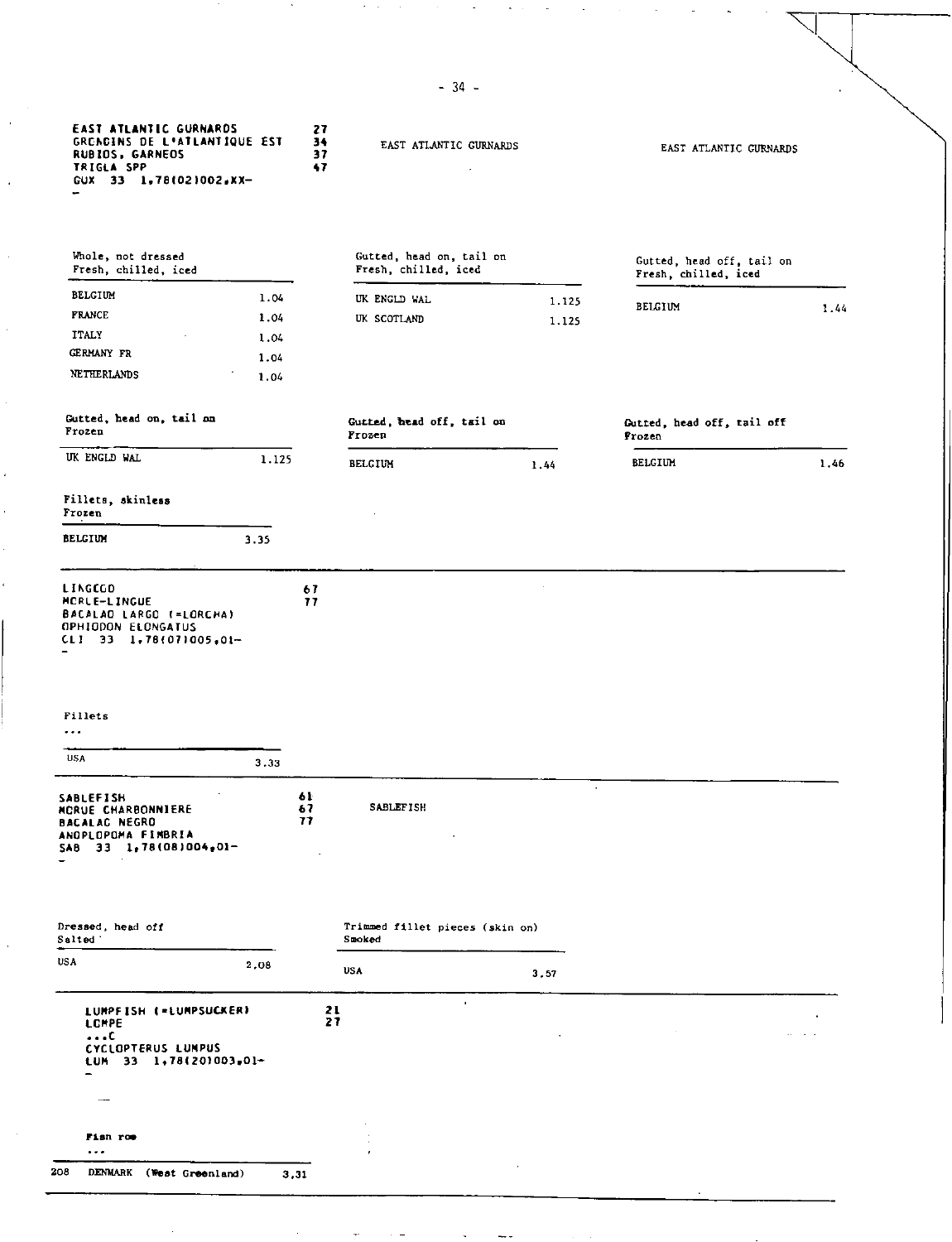-35-

 $\lambda$ 

 $\sim$ 

MONK (=ANGLERFISH) MONK (=ANGLERFISH)

المناول سالسا متناصر كمشا

 $\sim$  $\sim$   $\mathcal{A}=\mathcal{A}=\mathcal{A}=\mathcal{A}$ 

 $\frac{1}{2}$  ,  $\frac{1}{2}$ 

 $\bar{\phantom{a}}$ 

**RONK I•ANGLERFISH1 27 BAUDROIE 34** 

÷,

 $\sim$ 

 $\sim$ 

 $\ddot{\phantom{a}}$ 

 $\bar{ }$ 

جارح المراضرين

| Gutted, head on, tail on<br>Fresh, chilled, iced                                                         |       |                                        | Gutted, head off, tail on<br>Fresh, chilled, iced |                   | Gutted, head on, tail on<br>Frozen |       |
|----------------------------------------------------------------------------------------------------------|-------|----------------------------------------|---------------------------------------------------|-------------------|------------------------------------|-------|
| 77<br><b>FRANCE</b>                                                                                      | 1.20  |                                        | <b>GERMANY FR</b>                                 | 3.25              | UK ENGLD WAL                       | 1.125 |
| UK ENGLD WAL                                                                                             | 1.125 |                                        | <b>BELGIUM</b>                                    | 3.00              |                                    |       |
| UK SCOTLAND                                                                                              | 1.20  |                                        | <b>NETHERLANDS</b>                                | 3,25              |                                    |       |
| <b>SWEDEN</b>                                                                                            | 1.30  |                                        | <b>SWEDEN</b>                                     | 2.86              |                                    |       |
| <b>NORVAY</b>                                                                                            | 1.20  |                                        | <b>BORVAY</b>                                     | 2.80 <sup>°</sup> |                                    |       |
| Gutted, head off, tail on<br>Frozen                                                                      |       |                                        | Fillets, skinless<br>Frozen                       |                   |                                    |       |
| GERMANY FR                                                                                               | 3.25  |                                        | <b>BELGIUM</b>                                    | 3.95              |                                    |       |
| <b>CAPELIN</b><br><b>CAPELAN</b><br>CAPELAN<br><b>MALLOTUS VILLOSUS,</b><br>$CAP$ 34 $1, 231041002, 01-$ |       | 21<br>27<br>61                         | <b>CAPELIN</b>                                    |                   | CAPELIN                            |       |
| Gutted, head on, tail on<br>Fresh, chilled, iced                                                         |       |                                        | Dressed, head off<br>                             |                   | Fillets<br>$\bullet$ .<br><br>.    |       |
| <b>FRANCE</b>                                                                                            | 1.00  |                                        | <b>CANADA</b>                                     | 2.00              | <b>CANADA</b>                      | 3.00  |
| Round<br>Smoked                                                                                          |       |                                        | Dressed<br>Suoked                                 |                   | $\cdots$<br>Salted, dried          |       |
| <b>CANADA</b>                                                                                            | 1.50  |                                        | CANADA                                            | 3.25              | <b>CANADA</b>                      | 1,50  |
| $\cdots$<br>Canned                                                                                       |       |                                        |                                                   |                   |                                    |       |
| CANADA                                                                                                   | 1.50  |                                        |                                                   |                   |                                    |       |
| <b>BLUEFISH</b><br>TASSERGAL<br>ANCHOVA DE BANCO<br>POMATOMUS SALTATRIX<br>BLU 34 1,70(20)213,01-        |       | 21<br>27<br>31<br>34<br>37<br>41<br>47 | <b>BLUEF ISH</b>                                  |                   | <b>BLUEFISH</b>                    |       |
|                                                                                                          |       | 51<br>57<br>71                         |                                                   |                   | Gutted, head off                   |       |
| Gutted, head on<br>Prozen                                                                                |       | 81                                     | Nobbed<br>Frozen                                  |                   | Frozen                             |       |
| <b>USA</b>                                                                                               | 1,09  |                                        | POLAND                                            | 1.25              | POLAND                             |       |
| POLAND                                                                                                   | 1.06  |                                        |                                                   |                   |                                    | 1,37  |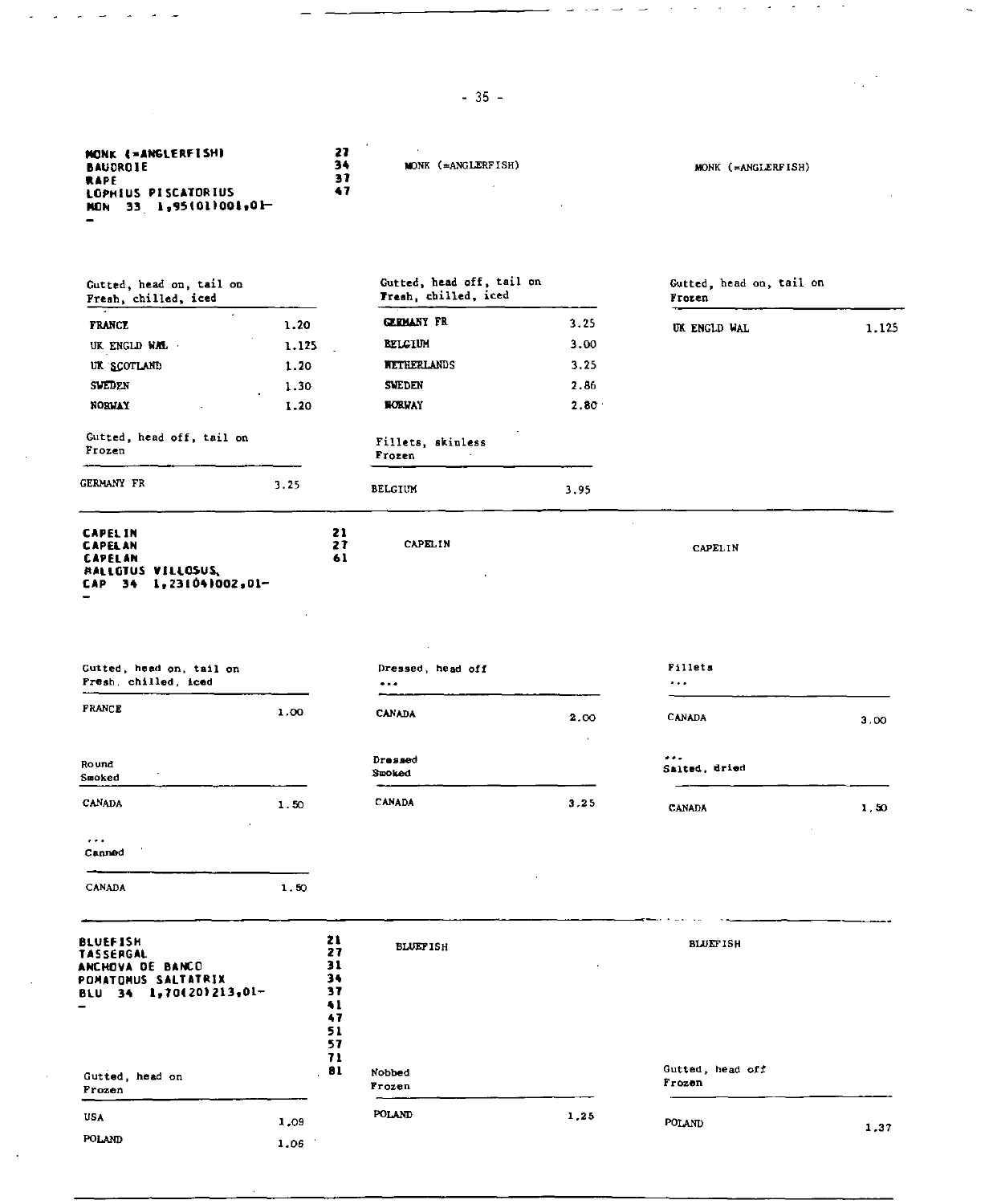| ATLANTIC HORSE MACKEREL | 27             |
|-------------------------|----------------|
| CHINCHARD D'EUROPE      | 34             |
| <b>JUREL</b>            | 37             |
| TRACHURUS TRACHURUS     |                |
| HDM 34 1,70(23)004,01-  | $\blacksquare$ |

 $\overline{a}$ 

ATLANTIC HORSE MACKEREL

### ATLANTIC HORSE MACKEREL

Whole, not dressed Fresh, chilled, iced Gutted, head on, tail on Fresh. chilled, iced Gutted, head off, tail on Fresh, chilled, iced BELGIUM 1.04 FRANCE 1.04 GERMANY FR 1.08 ITALY 1.04 NETHERLANDS 1.04 UK ENGLD WAL . 1.00 Whole, head on Frozen NORWAY 1.10 BELGIUM 1.44 NORWAY 1.55 Gutted, head on, tail on Gutted, head off, tail on Frozen Frozen GERMANY FR 1.00 BELGIUM 1.04 BELGIUM 1.44 ITALY 1.12 POLAND 1.09 POLAND 1.56 JAPAN 1.45 NETHERLANDS 1.04 UK ENGLD WAL 1.00 Gutted, head off, tail off Frozen Mobbed Frozen Fillets, skinless Frozen BELGIUM JAPAN 1.46 1.55 POLAND 1,43 GERMANY FR 1,92 **ATLANTIC HERRING HARENG DE VATLANTIOUE ARENCUE DEL ATLANTICC CLUPEA HARENGUS HER 35 1.211051001,05- 21 27 31**  ATLANTIC HERRING ATLANTIC HERRING Whole, not dressed Fresh, chilled, iced Dressed, head on Fresh, chilled, iced Gutted, head off, tail on Fresh, chilled, iced BELGIUM 1.04 FRANCE 1.04 GERMANY FR 1.08 NETHERLANDS 1.04 UK ENGLD WAL 1.00 UK SCOTLAND 1.00 CANADA 1.20 BELGIUM 1.44

| Fillets<br>Fresh, chilled, iced |      | Whole, head on<br>Frozen |        |
|---------------------------------|------|--------------------------|--------|
| <b>SVEDEN</b>                   | 2.00 | GERMANY FR               | 1.00   |
|                                 |      | --------                 | $\sim$ |

|      | Frozen         |
|------|----------------|
| 1.00 | <b>BELGIUN</b> |
| 1.12 |                |
| 1.04 |                |
| 1.00 |                |
|      |                |

| Frozen     | Whole, head on |                        | Gutted, head on, tail on<br>Frozen |  |      |  |
|------------|----------------|------------------------|------------------------------------|--|------|--|
| GERMANY FR |                | <b>BELGIUM</b><br>1.00 |                                    |  | 1.04 |  |

-36 l,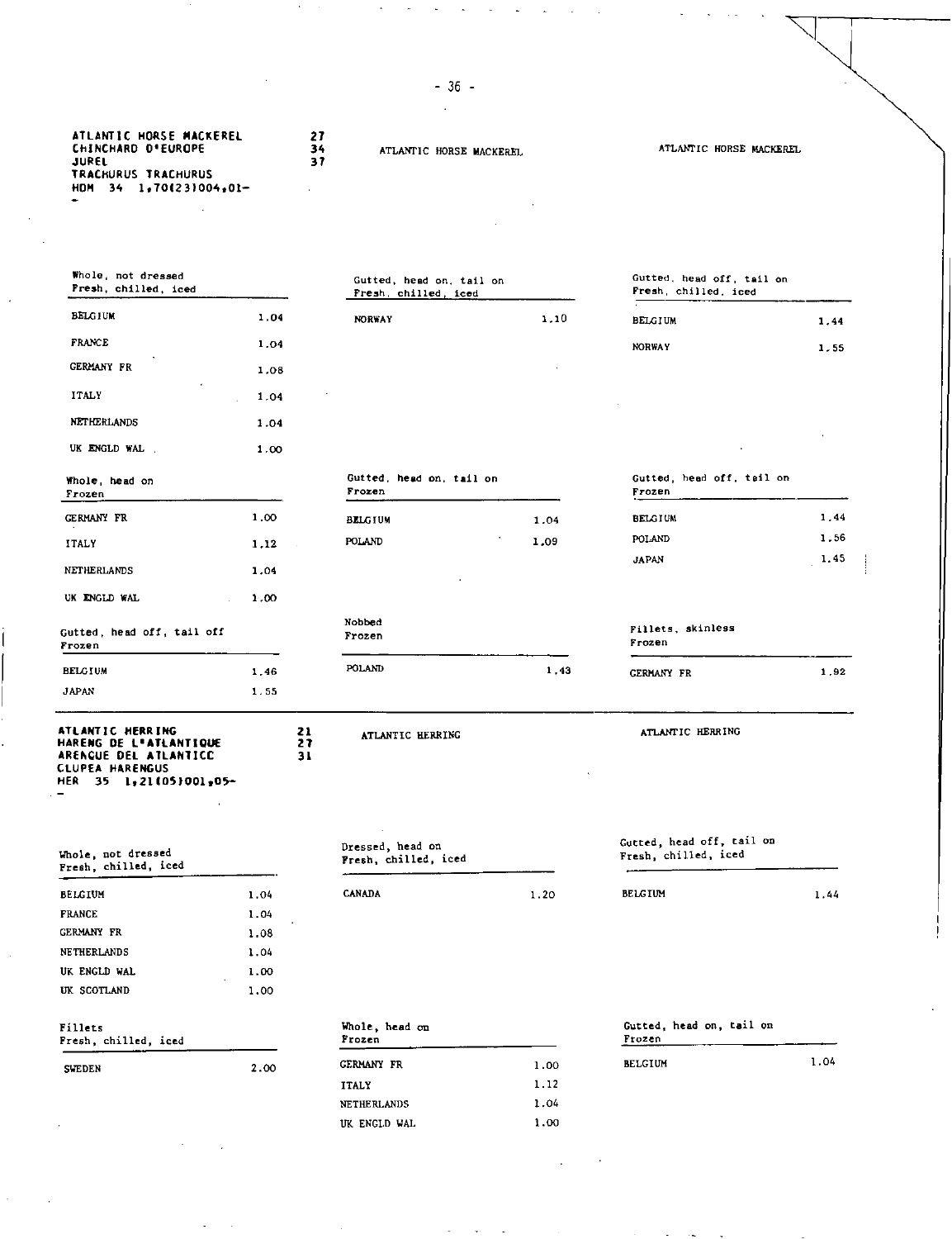|--|--|

 $\ddot{\phantom{a}}$ 

<sup>1</sup>

| Gutted, head off, tail on<br>Frozen |      | Gutted, head off, tail off<br>Frozen | Fillets, skin on<br>Frozen |                   |
|-------------------------------------|------|--------------------------------------|----------------------------|-------------------|
| GERMANY FR                          | 1.18 | <b>BELGIUM</b>                       | 1.46                       | <b>BELGIUM</b>    |
| <b>BELGIUM</b>                      | 1.44 | <b>GERMANY FR</b>                    | 1.54                       | <b>GERMANY FR</b> |
| POLAND (Nobbed)                     | 1.35 |                                      |                            | UK ENGLD WAL      |
|                                     |      |                                      |                            | SWEDEN            |
|                                     |      |                                      |                            | POLAND.           |

| Fillets, skinless<br>Frozen |      | Fillets and blocks<br>Frozen |     |               | Whole<br>Salted |  |
|-----------------------------|------|------------------------------|-----|---------------|-----------------|--|
| <b>BELGIUM</b>              | 2.89 | <b>CANADA</b>                | 2.0 | <b>POLAND</b> | 1.16            |  |
| <b>FRANCE</b>               | 2.50 |                              |     |               |                 |  |

| Head on, full, shotten<br>Salted |      | Gutted, head on, with bones<br>Salted | Gutted, head off<br>Salted |                                      |
|----------------------------------|------|---------------------------------------|----------------------------|--------------------------------------|
| NETHERLANDS                      | 1.25 | GERMANY FR                            | 1.46                       | <b>GERMANY FR</b>                    |
|                                  |      | NETHERLANDS                           | 1.36                       |                                      |
|                                  |      | SWEDEN                                | 1.42                       |                                      |
|                                  |      | POLAND                                | 1.28                       |                                      |
|                                  |      | POLAND (nobbed)                       | 1,49                       |                                      |
| Fillets, skin on<br>Salted       |      | Round<br>Smoked                       |                            | Dressed<br>Smoked                    |
| <b>CERMANY FR</b>                | 3,50 | CANADA MAR<br>CANADA QUE<br>- 3       | 2.00                       | CANADA MAR<br>CANADA QUE             |
|                                  |      | CANADA NFL                            | 2.10                       | CANADA NFL                           |
|                                  |      | <b>NETHERLANDS</b>                    | 1.35                       |                                      |
| Fillets<br>Smoked                |      | Bloaters<br>Salted and smoked         |                            | <b>Boneless</b><br>Salted and smoked |
| CANADA MAR                       | 6.20 | CANADA MAR                            | 2.20                       | CANADA                               |
| CANADA QUE<br>J.                 |      | CANADA QUE                            | 2.90                       |                                      |
| CANADA NFL                       | 4.00 | CANADA NFL                            | 2.20                       |                                      |
| Round<br>Pickled                 |      | Dressed or split<br>Pickled           |                            | Fillets, skin on<br>Pickled          |
| <b>CANADA</b>                    | 1.30 | CANADA                                | 1.90                       | <b>CANADA</b>                        |
| Fillets, skinless<br>Pickled     |      | Kippers<br>Smoked                     |                            | .<br>Marinated                       |
| <b>CANADA</b>                    | 2.68 | CANADA MAR<br>3<br>CANADA QUE         | 2.00                       | <b>CANADA</b>                        |
|                                  |      | CANADA NFL                            | 2.10                       | <b>SWEDEN</b>                        |
| $\cdots$<br>Canned               |      | Marinated, canned                     |                            | $\ddotsc$<br>Canned meat             |

 $\mathcal{L}_{\mathcal{A}}$ 

| Frozen         | Gutted, head off, tail on |      | Gutted, head off, tail off<br>Frozen |      | Fillets<br>Frozen |
|----------------|---------------------------|------|--------------------------------------|------|-------------------|
| GERMANY FR     |                           | 1.18 | <b>BELGIUM</b>                       | 1.46 | <b>BELGII</b>     |
| <b>BELGIUM</b> |                           | 1.44 | <b>GERMANY FR</b>                    | 1.54 | <b>GERMAN</b>     |

| illets and blocks? |  |  |
|--------------------|--|--|
| <b>Tozen</b>       |  |  |
|                    |  |  |

## Gutted, head on, with bones Gutted, head off Salted

| NETHERLANDS | 1.25                     | GERMANY FR      | 1.46 |
|-------------|--------------------------|-----------------|------|
|             |                          | NETHERLANDS     | 1.36 |
| ×           | $\overline{\phantom{a}}$ | <b>SWEDEN</b>   | 1.42 |
|             |                          | POLAND          | 1.28 |
|             |                          | POLAND (nobbed) | 1.49 |
|             |                          |                 |      |

### Round **Smoked**

| CERMANY FR | $\hat{\phantom{a}}$<br>3.50 | CANADA MAR<br>CANADA QUE | 2.00 |
|------------|-----------------------------|--------------------------|------|
|            |                             | CANADA NFL               | 2.10 |
|            |                             | <b>NETHERLANDS</b>       | 1.35 |

| SAILEG AND BOOKED |      |
|-------------------|------|
| CANADA MAR        | 2.20 |
| CANADA QUE        | 2.90 |
| CANADA NFL        | 2.20 |

## Dressed or split Pickled

| CANADA | 1.9 |
|--------|-----|
|        |     |

## Kippers Smoked CANADA MAR CANADA QUE 2.00

| ------------ |      |
|--------------|------|
| CANADA NFL   | 2.10 |
|              |      |

## Marinated, *canned*

## NETHERLANDS 1.25 SWEDEN 1.56 CANADA 1.56 1.56

## ATLANTIC HERRING ATLANTIC HERRING ATLANTIC HERRING ATLANTIC HERRING

|          | Fillets, skin on<br>Frozen |        |
|----------|----------------------------|--------|
|          |                            |        |
| 1.46     | <b>BELGIUM</b>             | 1.93   |
| 1.54     | <b>GERMANY FR</b>          | 2.03   |
|          | UK ENGLD WAL               | 2.00   |
|          | SWEDEN                     | 2.00   |
|          | POLAND                     | 2.00   |
|          | mole                       |        |
|          | Salted                     |        |
|          |                            |        |
| $\Omega$ | POLAND                     | 1. 1.G |

GERMANY FR 1.61

## Dressed Smoked

| CANADA MAR<br>CANADA QUE | 2.40  |
|--------------------------|-------|
| CANADA NFL               | -2.50 |

CANADA 4.00

### Fillets, skin on Pickled

| - 10<br>1.30 | <b>CANADA</b>            | 1.90       | <b>CANADA</b>                  | 2.30         |
|--------------|--------------------------|------------|--------------------------------|--------------|
|              | Kippers<br>Smoked        |            | $\cdots$<br>Marinated          |              |
| 2.68         | CANADA MAR<br>CANADA QUE | 2.00       | <b>CANADA</b><br><b>SWEDEN</b> | 1.85<br>1.36 |
|              |                          | CANADA NFL | 2.10                           |              |

### . . . Canned meat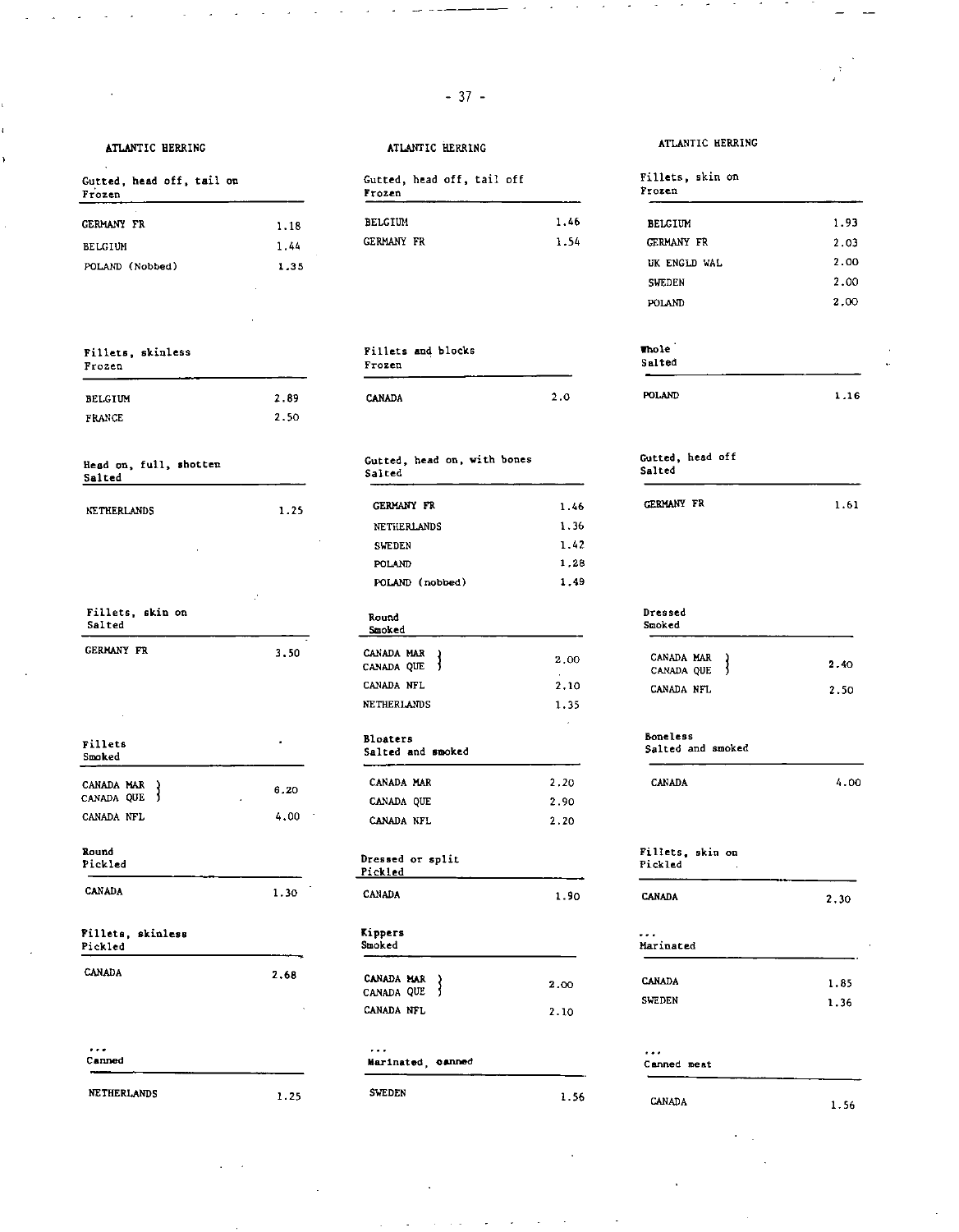-38-

| ATLANTIC HERRING                                                                                             |      |                                                    | <b>ATLANTIC HERRING</b>    |                           |      |                            | ATLANTIC HERRING, fat        |              |
|--------------------------------------------------------------------------------------------------------------|------|----------------------------------------------------|----------------------------|---------------------------|------|----------------------------|------------------------------|--------------|
| Fillets<br>Canned                                                                                            |      |                                                    | Kippers<br>Canned          |                           |      | Gutted, head off<br>Frozen |                              |              |
| <b>CANADA</b>                                                                                                | 2.00 |                                                    | <b>CANADA</b>              |                           | 1.50 | USSR                       |                              | 1.26         |
| ATLANTIC HERRING, fat                                                                                        |      |                                                    | ATLANTIC HERRING, fat      |                           |      |                            | ATLANTIC HERRING, fat        |              |
| Fillets, skin on<br>Frozen                                                                                   |      |                                                    | Ungutted<br>Lightly salted |                           |      | Whole<br>Salted            |                              |              |
| USSR                                                                                                         | 1.66 |                                                    | <b>USSR</b>                |                           | 1.13 | <b>USSR</b><br><b>USSR</b> | medium<br>heavy              | 1.16<br>1.18 |
| ATLANTIC HERRING, fat                                                                                        |      |                                                    |                            | ATLANTIC HERRING, fat     |      |                            | ATLANTIC HERRING, not fat    |              |
| Gutted, gills off<br>Salted                                                                                  |      |                                                    | Gutted, head off<br>Salted |                           |      | Whole<br>Frozen            |                              |              |
| USSR<br>light                                                                                                | 1.25 |                                                    | <b>USSR</b>                | light                     | 1.42 |                            |                              |              |
| USSR<br>medium                                                                                               | 1.28 |                                                    | USSR                       | medium                    | 1.45 | USSR.                      |                              | 1.01         |
| USSR<br>heavy                                                                                                | 1.30 |                                                    | <b>USSR</b>                | heavy                     | 1.48 |                            |                              |              |
| ATLANTIC HERRING, not fat                                                                                    |      |                                                    |                            | ATLANTIC HERRING, not fat |      |                            | ATLANTIC HERRING, not fat    |              |
| Gutted, head off<br><b>Frozen</b>                                                                            |      |                                                    | Vhole<br>Salted<br>$\sim$  |                           |      | Gutted, head off<br>Salted |                              |              |
| <b>USSR</b>                                                                                                  | 1.29 |                                                    | <b>USSR</b>                | light                     | 1.17 | USSR                       | light                        | 1,51         |
|                                                                                                              |      |                                                    | <b>USSR</b>                | medium                    | 1.18 | <b>USSR</b>                | medium                       | 1.53         |
|                                                                                                              |      |                                                    | <b>USSR</b>                | heavy                     | 1.20 | USSR                       | heavy                        | 1.54         |
| SARCINELLAS NEI<br><b>SARDINELLES NCA</b><br>SARCINELAS NEP<br>SARDINELLA SPP<br>$S4X - 35 - 1*211051012*XX$ |      | 27<br>34<br>37<br>41<br>47<br>51<br>57<br>61<br>71 | SARDINELLAS NEI            |                           |      | $\bullet$                  | SARDINELLAS NEI<br>$\bullet$ |              |
| Gutted, head off<br>Frozen                                                                                   |      |                                                    | Nobbed, tail off<br>Frozen |                           |      | Dressed<br>Frozen          | χ.                           |              |
| POLAND (Autom.process.)<br>$\bullet$                                                                         | 1,92 |                                                    | POLAND (Autom.process.)    |                           | 1,82 |                            | POLAND (Autom.process.)      | 2,08         |
| Fillets, skin on<br>Frozen                                                                                   |      |                                                    | Whole<br>Salted            |                           |      | Nobbed<br>Salted           |                              |              |
| POLAND (Autom.process.)                                                                                      | 2.50 |                                                    | POLAND                     |                           | 1,16 | POLAND                     |                              | 1,49         |
| Nobbed<br>Spice-salted                                                                                       |      |                                                    |                            |                           |      |                            |                              |              |
|                                                                                                              |      |                                                    |                            |                           |      |                            |                              |              |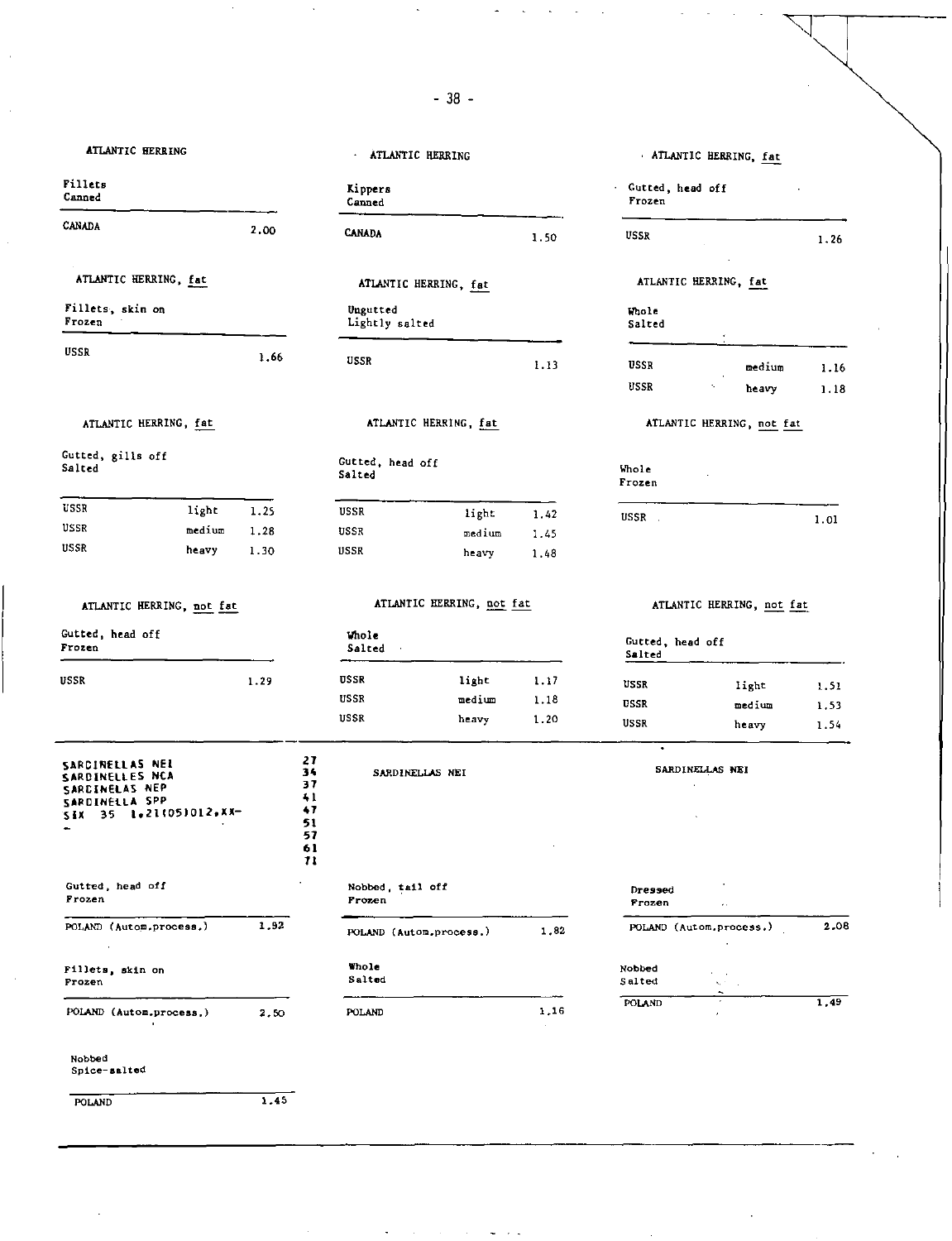-39-

 $\cdot$ 

**31** 

 $\sim$ 

 $\mathcal{A}$ 

-----

**GULF MENHADEN MENHADEN ECAILLEUX LACHA ESCAMUDA BREVOORTIA PATRONUS MFG 35 1.21105)02404-** 

 $\sim$ 

 $\sim$ 

 $\sim$ 

### Fish meal

÷,  $\overline{\phantom{a}}$  $\overline{\phantom{a}}$ 

ï

 $\sim$   $\sim$   $-$ 

| EURCPEAN PILCHARD (=SARDINE)<br>SARCINE D'EUROPE<br>SARDINA FUROPEA<br>SARDINA PILCHARDUS<br>PIL 35 1,21(05)064,01- |      | 21<br>34<br>37 | EUROPEAN PILCHARD (=SARDINE)                      |      | EUROPEAN PILCHARD (=SARDINE)         |      |
|---------------------------------------------------------------------------------------------------------------------|------|----------------|---------------------------------------------------|------|--------------------------------------|------|
| Whole, not dressed<br>Fresh, chilled, iced                                                                          |      |                | Whole, head on<br>Frozen                          |      | $\ddotsc$<br>Cannod                  |      |
| <b>GERMANY FR</b>                                                                                                   | 1.08 |                | GERMANY FR                                        | 1.00 | NETHERLANDS                          |      |
| <b>FRANCE</b>                                                                                                       | 1.04 |                | <b>FRANCE</b>                                     | 1.04 |                                      | 1.09 |
| <b>ITALY</b>                                                                                                        | 1.04 |                | <b>ITALY</b>                                      | 1.12 |                                      |      |
| NETHERLANDS                                                                                                         | 1.04 |                | NE THERLANDS                                      | 1.04 |                                      |      |
| UK ENGLD WAL                                                                                                        | 1.00 |                | UK ENGLD WAL                                      | 1.00 |                                      |      |
| SPRAT<br>SPRAT                                                                                                      |      | 37             | <b>SPRAT</b>                                      |      | <b>SPRAT</b>                         |      |
| ESPADIN<br>SPRATTUS SPRATTUS<br>sPR 35 1,21ł05)066,01−<br>Whole, not dressed<br>Fresh, chilled, iced                |      |                | Gutted, head off, tail on<br>Fresh, chilled, iced |      | Whole, head on<br>Frozen             |      |
| $\blacksquare$<br><b>BELGIUM</b>                                                                                    | 1.04 |                |                                                   |      |                                      |      |
| <b>FRANCE</b>                                                                                                       | 1.04 |                | <b>BELCIUM</b>                                    | 1.44 | <b>GERMANY FR</b>                    | 0.99 |
| <b>GERMANY FR</b>                                                                                                   | 1.04 |                |                                                   |      | <b>ITALY</b>                         | 1.12 |
| NETHERLANDS                                                                                                         | 1.04 |                |                                                   |      | NETHERLANDS                          | 1.04 |
| UK ENGLD WAL                                                                                                        | 1.00 |                |                                                   |      | UK ENGLD WAL                         | 1,00 |
| Gutted, head on, tail on<br>Frozen                                                                                  |      |                | Gutted, head off, tail on<br>Frozen               |      | Gutted, head off, tail off<br>Frozen |      |
| BELCIUM                                                                                                             | 1.04 |                | <b>BELGIUM</b>                                    | 1.44 | <b>BELGIUM</b>                       | 1,46 |
| .<br>Salted                                                                                                         |      |                | $\cdots$<br>Smoked                                |      |                                      |      |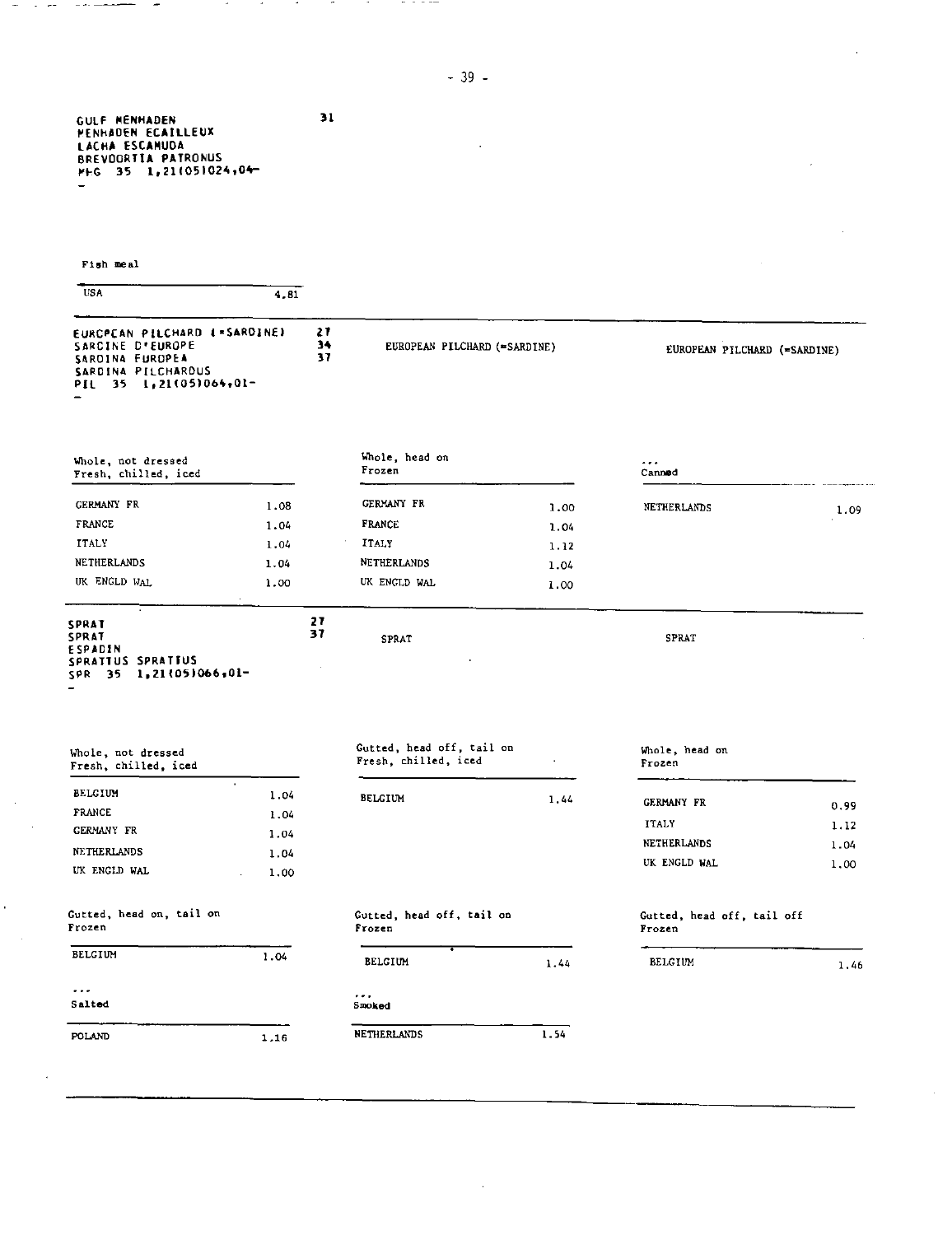| EURCPEAN ANCHOVY<br>ANCHOIS D'EUROPE<br>ANCECA (=BGQUERON) EUROPEA<br>ENGRAULIS ENCRASICOLUS<br>ANE 35 1,211061002,01- | 27<br>34<br>37                               | EUROPEAN ANCHOVY                   |      | EUROPEAN ANCHOVY               |      |
|------------------------------------------------------------------------------------------------------------------------|----------------------------------------------|------------------------------------|------|--------------------------------|------|
| Whole, not dressed<br>Fresh, chilled, iced                                                                             |                                              | Whole, head on<br>Frozen           |      | Whole, head on<br>Frozen       |      |
| <b>GERMANY FR</b><br>1.04                                                                                              |                                              |                                    |      |                                |      |
| ITALY<br>1.04                                                                                                          |                                              | GERMANY FR                         | 0.99 | <b>GERMANY FR</b>              | 0.99 |
| <b>NETHERLANDS</b><br>1.04                                                                                             |                                              | <b>ITALY</b>                       | 1.12 | <b>ITALY</b>                   | 1,12 |
| <b>FRANCE</b><br>1.04                                                                                                  |                                              | NETHERLANDS                        | 1.04 | NETHERLANDS                    | 1.04 |
| ATLANTIC BONITO<br>PELANIDE (=BONITE A DOS RAYE)<br><b>BENITE ATLANTICO</b><br>SARCA SARDA<br>BCN 36 1,75(01)001,01-   | 21<br>27<br>31<br>34<br>37<br>41<br>47       | ATLANTIC BONITO                    |      | ATLANTIC BONITO                |      |
| Gutted, head on<br>Frozen                                                                                              |                                              | Nobbed<br>Frozen                   |      | Gutted, head off<br>Frozen     |      |
| <b>POLAND</b><br>1,09                                                                                                  |                                              | <b>POLAND</b>                      | 1,30 | POLAND                         | 1.43 |
| KING MACKERELS NEI<br>THAZARCS NCA<br><b>CARITAS NEP</b><br>SCOPBERCMORUS SPP<br>KGX 36 1,75(011015,XX-                | 31<br>41<br>51<br>57<br>61<br>71<br>77       | KING MACKERELS NEI                 |      |                                |      |
| Gutted, head on                                                                                                        |                                              | Fillets, boneless                  |      |                                |      |
| $\sim$ $\sim$ $\sim$                                                                                                   |                                              | $\cdots$                           |      |                                |      |
| <b>USA</b><br>1,18                                                                                                     |                                              | USA                                | 1,82 |                                |      |
| <b>SKIPJACK TUNA</b><br><b>LISTAC</b><br><b>LISTACO</b><br>KATSUWONUS PELAMIS<br>$1,75(01)025,01-$<br>SKJ 36           | 21<br>31<br>34<br>37<br>41<br>47             | SKIPJACK TUNA                      |      | SKIPJACK TUNA                  |      |
| Gutted, head on. tail on<br>Fresh, chilled, iced                                                                       | 51<br>57<br>61<br>67<br>71<br>77<br>81<br>87 | Gutted, head on, tail on<br>Frozen |      | $\sim$ $\sim$ $\sim$<br>Canned |      |
| <b>FRANCE</b><br>1.11                                                                                                  |                                              | <b>FRANCE</b>                      | 1.11 | <b>USA</b>                     |      |

-40-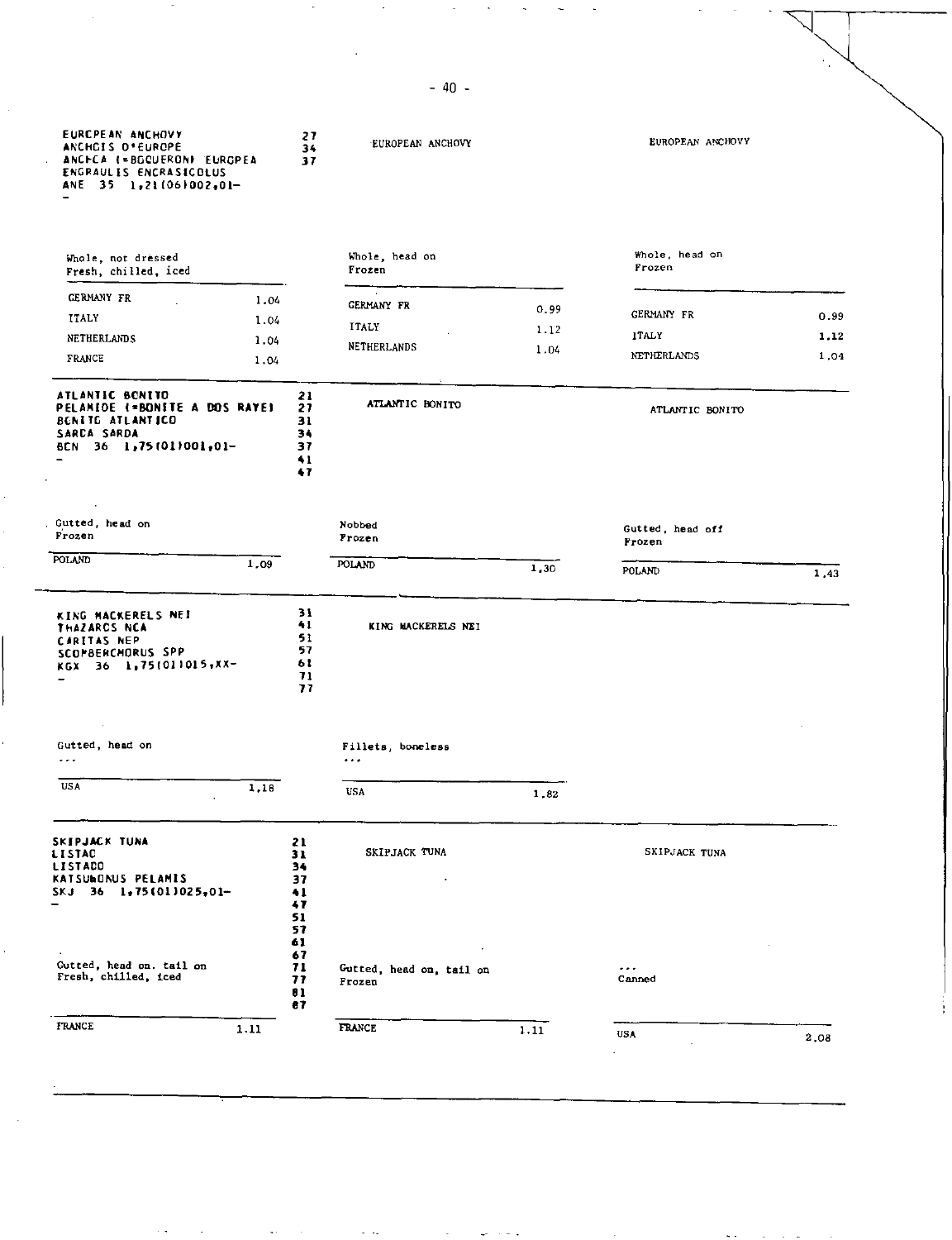| NERTHERN BLUEFIN TUNA<br>THEN ROUGE<br>ATUN<br>THUNNUS THYNNUS<br>BFT 36 1.75(01)026,01-                                          |      | 21<br>27<br>31<br>34<br>37<br>61<br>67<br>71<br>77             | NOPTHERN BLUEFIN TUNA                             |              | NORTHERN BLUEFIN TUNA               |
|-----------------------------------------------------------------------------------------------------------------------------------|------|----------------------------------------------------------------|---------------------------------------------------|--------------|-------------------------------------|
| Gutted, head on. tail on<br>Fresh, chilled, iced                                                                                  |      |                                                                | Gutted, head off, tail on<br>Fresh, chilled, iced |              | Gutted, head off, tail on<br>Frozen |
| <b>GERMANY FR</b>                                                                                                                 | 1.20 |                                                                | <b>FRANCE</b><br>DEN: IAP.K                       | 1.11<br>1.33 | <b>CERMANY FR</b><br>1.50           |
| Fillets, skinless<br>Trozen                                                                                                       |      |                                                                |                                                   |              | $\mathbf{I}$                        |
| <b>CERMANY FR</b>                                                                                                                 | 4.00 |                                                                |                                                   |              |                                     |
| <b>ALBACORE</b><br>GERMON (=THON BLANC)<br>ATUN BLANCO<br>THUNNUS ALALUNGA<br>ALB 36 1,75(01)026,05-<br>Cutted, head off, tail on |      | 21<br>27<br>31<br>34<br>37<br>41<br>47<br>51<br>57<br>61<br>67 | <b>ALBACORE</b><br>$\cdots$                       |              |                                     |
| Fresh, chilled, iced<br><b>FRANCE</b>                                                                                             |      | 71<br>77<br>81<br>87                                           | Canned                                            |              |                                     |
| YELLOWEIN TUNA<br>THEN ALBACORE<br><b>RABIL</b><br>THUNNUS ALBACARES<br>36 1,751011026,10-<br>YFT                                 | 1.11 | 21<br>27<br>31<br>34<br>41<br>47<br>51<br>57<br>61             | USA<br>YELLOWFIN TUNA                             | 1.89         |                                     |
| Gutted, head on, tail on<br>Frozen                                                                                                |      | 67<br>71<br>77<br>81<br>87                                     | $\cdots$<br>Canned                                |              |                                     |
| FRANCE                                                                                                                            | 1.11 |                                                                | USA                                               | 2,08         |                                     |
| BIGEYE IUNA<br>PATUDG (=THON OBESE)<br>PAIUDC<br>THUNNUS CBESUS<br><b>BET 36 1,75(011026,12-</b>                                  |      | 21<br>27<br>31<br>34<br>41<br>47<br>51<br>57                   | BIGEYE TUNA<br>$\sim 100$                         |              | $\cdot$ .                           |
| Gutted, head off, tail on<br>Fresh, chilled, iced                                                                                 |      | 61<br>67<br>71<br>77<br>81<br>87                               | Gutted, head on, tail on<br>Frozen                |              |                                     |
| <b>FRANCE</b>                                                                                                                     | 1.11 |                                                                | <b>FRANCE</b>                                     | 1.11         |                                     |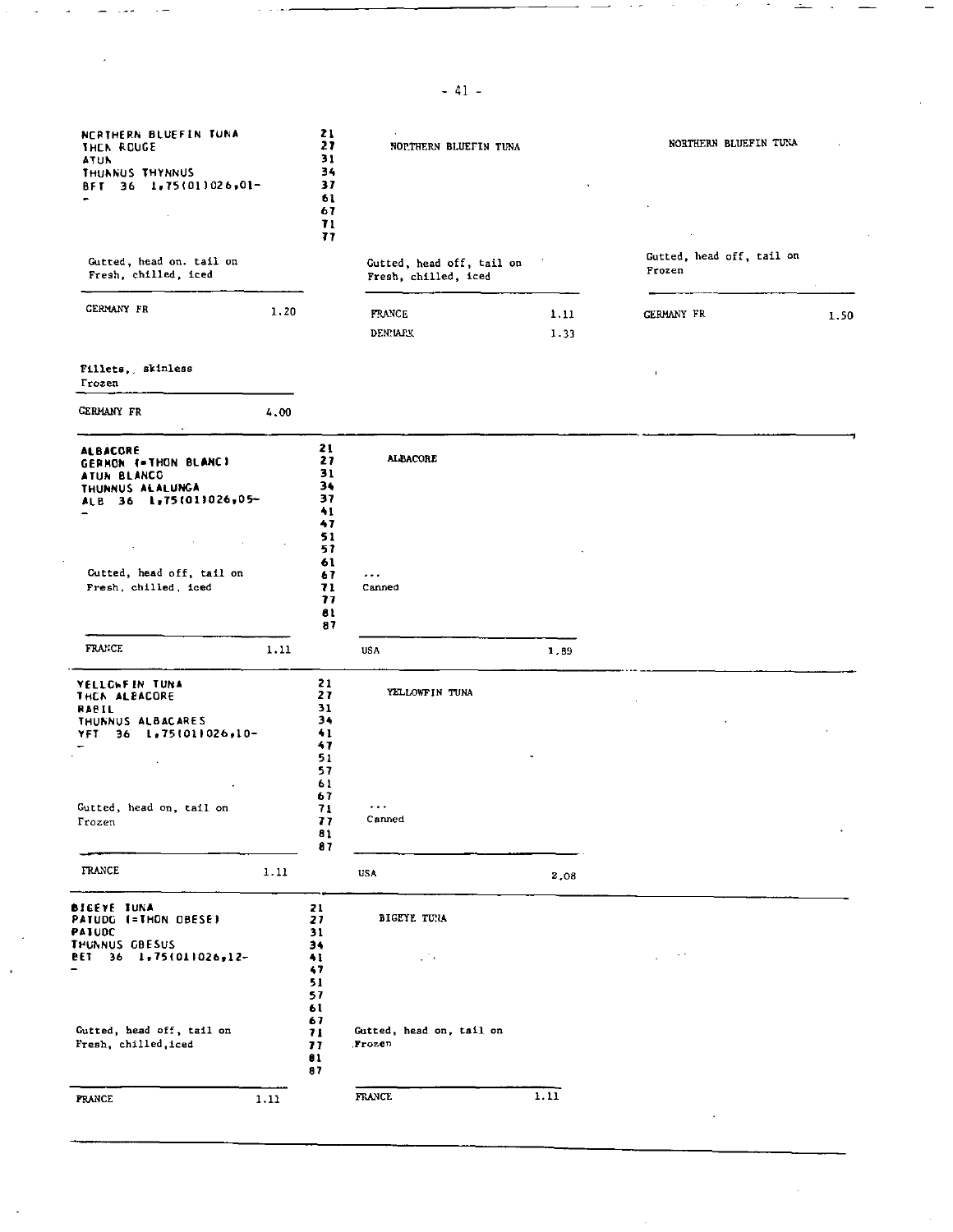| <b>SWORDFISH</b><br><b>ESPADON</b>         |      | 21<br>27 | <b>SWORDFISH</b>                                 |      |                            |                               |
|--------------------------------------------|------|----------|--------------------------------------------------|------|----------------------------|-------------------------------|
| <b>PEZ-ESPADA</b>                          |      | 31       |                                                  |      | <b>SWORDFISH</b>           |                               |
| XIPHIAS GLADIUS<br>SWG 36 1,75(04)003,01-  |      | 34<br>37 |                                                  |      |                            |                               |
|                                            |      | 41       |                                                  |      |                            |                               |
|                                            |      | 47       |                                                  |      |                            |                               |
|                                            |      | 51       |                                                  |      |                            |                               |
|                                            |      | 57<br>61 |                                                  |      |                            |                               |
| Whole, not dressed                         |      | 67       | Dressed, head off                                |      | Steaks                     |                               |
| Fresh, chilled, iced                       |      | 71       | Fresh, chilled, iced                             |      | $\cdots$                   |                               |
|                                            |      | 77<br>81 |                                                  |      |                            |                               |
|                                            |      | 87       |                                                  |      |                            |                               |
| ITALY                                      | 1.04 |          | <b>CANADA</b>                                    | 1.32 | <b>USA</b>                 | 1.52                          |
| CHUB (=SPANISH) MACKEREL                   |      | 27       |                                                  |      |                            |                               |
| MAQUEREAU ESPAGNOL                         |      | 31       | CHUB (= SPANISH) MACKEREL                        |      |                            |                               |
| ESTERNINO                                  |      | 34       |                                                  |      |                            |                               |
| <b>SCOMBER JAPONICUS</b>                   |      | 37<br>41 |                                                  |      |                            |                               |
| $37 \quad 1.75(01)002.01$<br>MAS           |      | 47       |                                                  |      |                            |                               |
|                                            |      | 61       |                                                  |      |                            |                               |
|                                            |      | 71       |                                                  |      |                            |                               |
|                                            |      | 77<br>81 |                                                  |      |                            |                               |
| Gutted, head on                            |      | 87       | Fillets, boneless                                |      |                            |                               |
| $\ldots$                                   |      |          | $\sim$ $\sim$ $\sim$                             |      |                            |                               |
|                                            |      |          |                                                  |      |                            |                               |
| USA                                        | 1,19 |          | USA                                              | 1,75 |                            |                               |
|                                            |      |          |                                                  |      |                            |                               |
| MAC 37 1,75 (01) 002, 05-                  |      |          |                                                  |      | Gutted, head off, tail on  |                               |
| Whole, not dressed<br>Fresh, chilled, iced |      |          | Gutted, head on, tail on<br>Fresh, chilled, iced |      | Fresh, chilled, iced       |                               |
| <b>BELGIUM</b>                             | 1,04 |          | <b>CANADA</b>                                    | 1.20 | <b>BELGIUM</b>             | 1.44                          |
| FRANCE                                     | 1.04 |          | <b>NETHERLANDS</b>                               | 1.28 | <b>NOTIVAY</b>             | 1.30                          |
| <b>GERMANY FR</b>                          | 1.08 |          | <b>SWEDEN</b>                                    | 1.30 | <b>FAEROE IS</b>           | 1,50                          |
| <b>NETHERLANDS</b>                         | 1.04 |          | <b>NORWAY</b>                                    | 1.15 |                            |                               |
| UK ENGLD WAL                               | 1.00 |          | FAEROE IS                                        | 1,11 |                            |                               |
| Whole, head on                             |      |          | Gutted, head on, tail on                         |      | Nobbed                     |                               |
| Frozen                                     |      |          | Frozen                                           |      | Frozen                     |                               |
| <b>GERMANY FR</b>                          | 1.00 |          | <b>GERMANY FR</b>                                | 1.08 | POLAND                     | 1,39                          |
| <b>ITALY</b>                               | 1.12 |          | <b>BELGIUM</b>                                   | 1.04 |                            |                               |
| NETHERLANDS                                | 1.04 |          | POLAND                                           | 1,14 |                            |                               |
| UK ENGLD WAL                               | 1.00 |          |                                                  |      |                            |                               |
| Gutted, head off, tail on<br>Frozen        |      |          | Gutted, head off, tail off<br>Frozen             |      | Fillets, skin on<br>Frozen |                               |
| GERMANY FR                                 | 1.11 |          | BELGIUM                                          | 1.46 | CERMANY FR                 | .1.92                         |
| <b>BELGIUM</b>                             | 1.44 |          |                                                  |      | POLAND                     | $\sim 2.00$                   |
|                                            | 1,64 |          |                                                  |      |                            |                               |
| POLAND (Autom.process.)                    |      |          |                                                  |      |                            | $\mathbf{A}_{\mathcal{G}}(t)$ |
| POLAND (Hand process.)                     | 1,54 |          |                                                  |      |                            |                               |

 $\sim$ 

 $\sim 10^{-1}$ 

-42-

 $\mathbf{I}$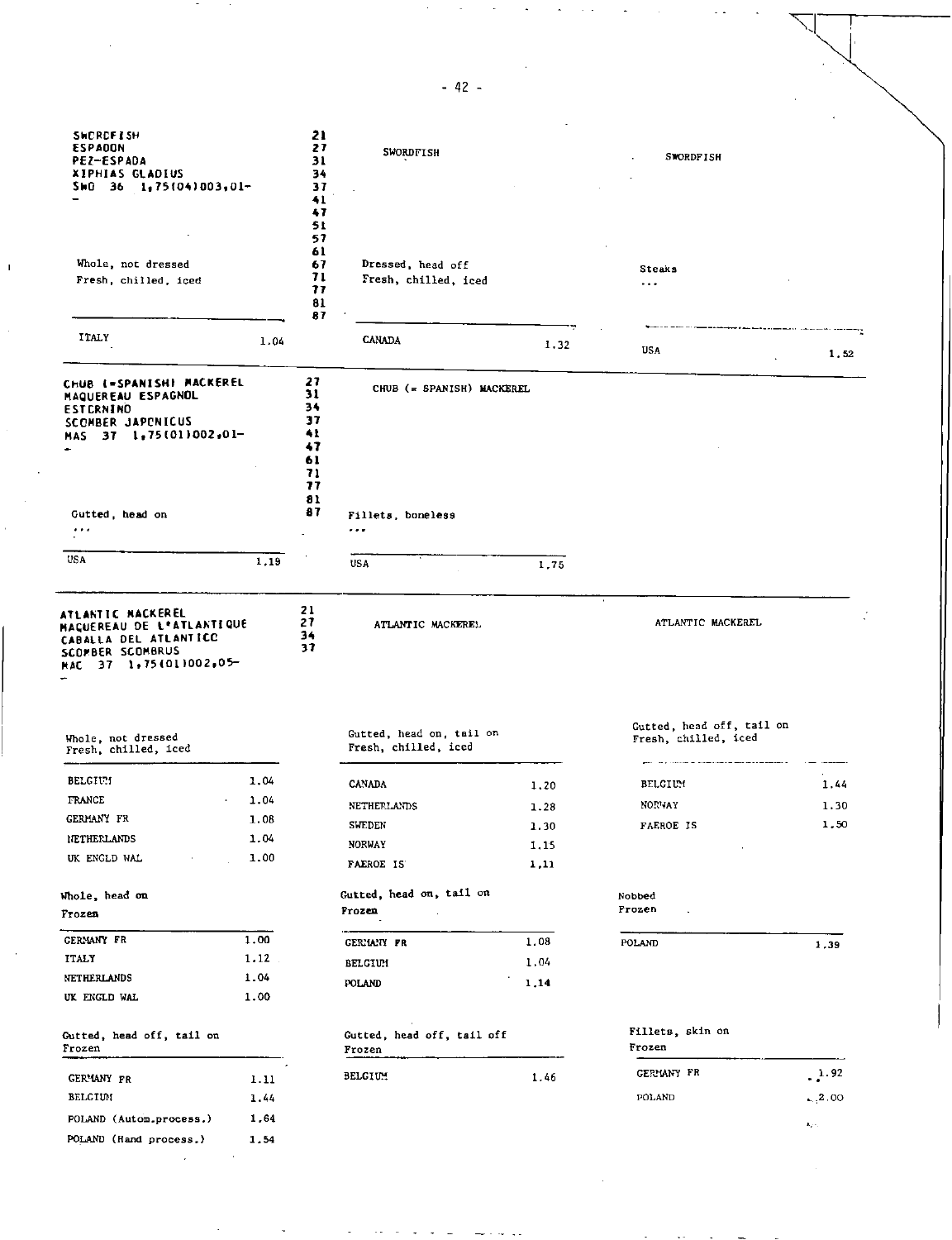## Fillets, skinless **Fillets** A blocks a blocks and the A blocks and A blocks and A blocks and A blocks and A blocks a blocks and A blocks and A blocks and A blocks and A blocks and A blocks and A blocks and A blocks and A b Frozen Frozen

| <b>BELGIUM</b>         | 2.00 | <b>CANADA</b> |
|------------------------|------|---------------|
|                        |      | <b>CANADA</b> |
| Head on, full, shotten |      | Cutted        |
| Salted                 |      | Salted        |
| <b>NETHERLANDS</b>     | 1.33 | POLAND        |
| Nobbed                 |      | Nobbed        |
| Spice-salted           |      | Salted        |
| POLAND                 | 1.56 | POLANT        |
| Dressed                |      | Fillet        |
| Smoked                 |      | Smoked        |
|                        |      |               |

| <b>CANADA</b> |  |  |
|---------------|--|--|
|               |  |  |
|               |  |  |

| Fillets |  |
|---------|--|
| Pickled |  |

| CANADA MAR        | 2.00 |
|-------------------|------|
| CANADA QUE        | 3.00 |
| CANADA NFL        | 2.25 |
| Canned meat       |      |
| <b>CANADA</b>     | 1.56 |
| Dressed, head off |      |

Pickled or salted

 $\overline{a}$ 

| <b>USA</b>                                                                                 | 2.00           |           |           |
|--------------------------------------------------------------------------------------------|----------------|-----------|-----------|
| <b>PORBEAGLE</b><br><b>TAUPE</b><br><b>CAILON</b><br>LAMNA NASUS<br>PDR 38 1,07(03)001,01- | 21<br>27<br>37 | PORBEAGLE | PORBEAGLE |

| Gutted, head on, tail on<br>Fresh, chilled, iced | Gutted, head off, tail on<br>Fresh, chilled, iced |                                      |  |
|--------------------------------------------------|---------------------------------------------------|--------------------------------------|--|
| <b>GERMANY FR</b>                                | 1.33                                              | <b>BELGIUM</b>                       |  |
| <b>NORWAY</b>                                    | 1.10                                              | <b>DENMARK</b>                       |  |
|                                                  |                                                   | <b>NORWAY</b>                        |  |
| Gutted, head off, tail on<br>Frozen              |                                                   | Gutted, head off, tail off<br>Frozen |  |

| .<br>BELGIUM | 1.44 | BELCIUM | . 46 |
|--------------|------|---------|------|
|              |      |         |      |

| ATLANTIC MACKEREL              |      | ATLANTIC MACKEREL          |      | ATLANTIC MACKEREL            |
|--------------------------------|------|----------------------------|------|------------------------------|
| illets, skinless<br>rozen      |      | Fillets & blocks<br>Frozen |      | Whole<br>Salted              |
| <b>BELGIUM</b>                 | 2.00 | <b>CANADA</b>              | 2.00 | POLAND                       |
|                                |      | CANADA NFL                 | 1.80 |                              |
| ead on, full, shotten<br>alted |      | Gutted, head on<br>Salted  |      | Gutted and split<br>Salted   |
| <b>ETHERLANDS</b>              | 1.33 | POLAND                     | 1,31 | POLAND                       |
| iobbed                         |      | Nobbed                     |      | Round                        |
| Spice-salted                   | ٠    | Salted                     |      | Smoked                       |
| <b>OLAND</b>                   | 1.56 | POLAND                     | 1.61 | <b>CANADA</b><br>NETHERLANDS |
| Dressed<br>Smoked              |      | <b>Fillets</b><br>Smoked   |      | Dressed or split<br>Pickled  |
| <b>CANADA</b>                  | 2.40 | <b>CANADA</b>              | 3.00 |                              |
|                                |      |                            |      | CANADA MAR                   |
|                                |      |                            |      | CANADA QUE                   |

| <b>Fillets</b><br>Pickled |      | $\cdots$<br>Canned | Fillets<br>Canned |
|---------------------------|------|--------------------|-------------------|
| CANADA MAR                | 2.00 |                    |                   |
|                           |      | NETHERLANDS        | 18                |

| ------------ | - - - - |
|--------------|---------|
|              |         |
|              |         |
|              |         |
|              |         |
|              |         |

 $\ddotsc$ Canned

| 1.56 | NETHERI ANDS |  |
|------|--------------|--|
|      |              |  |

BELGIUM 1.44 DENMARK 1.33<br>NORWAY 1.30

1.30

-,

|          | Frozen                    |      | Salted                      |      |
|----------|---------------------------|------|-----------------------------|------|
| .00      | CANADA                    | 2.00 | POLAND                      | 1.16 |
|          | CANADA NFL                | 1.80 |                             |      |
|          | Gutted, head on<br>Salted |      | Gutted and split<br>Salted  |      |
| 33       | POLAND                    | 1,31 | POLAND                      | 1.39 |
|          | Nobbed<br>Salted          |      | Round<br>Smoked             |      |
| 1.56     | POLAND                    | 1,61 | <b>CANADA</b>               | 2.00 |
|          |                           |      | NETHERLANDS                 | 1.33 |
|          | Fillets<br>Smoked         |      | Dressed or split<br>Pickled |      |
| 40       | <b>CANADA</b>             | 3.00 | CANADA MAR                  | 1.75 |
|          |                           |      | CANADA QUE                  | 1.50 |
|          |                           |      | CANADA HFL                  | 1.68 |
|          | .<br>Canned               |      | Fillets<br>Canned           |      |
| 00<br>00 | <b>NETHERLANDS</b>        | 1.18 | CANADA                      | 3.00 |
| 25       |                           |      |                             |      |

## Fillets, boneless

| 1.18 | USA |  | 2.22 |
|------|-----|--|------|

Gutted, head off, tail on Fresh, control Gutted, head on, tail on Fresh, childed, iced and an Frozen

| <b>GERMANY FR</b> | ٠ | 1.36 |
|-------------------|---|------|
| <b>BELGIIN</b>    |   | 1.04 |

 $\ddot{\phantom{a}}$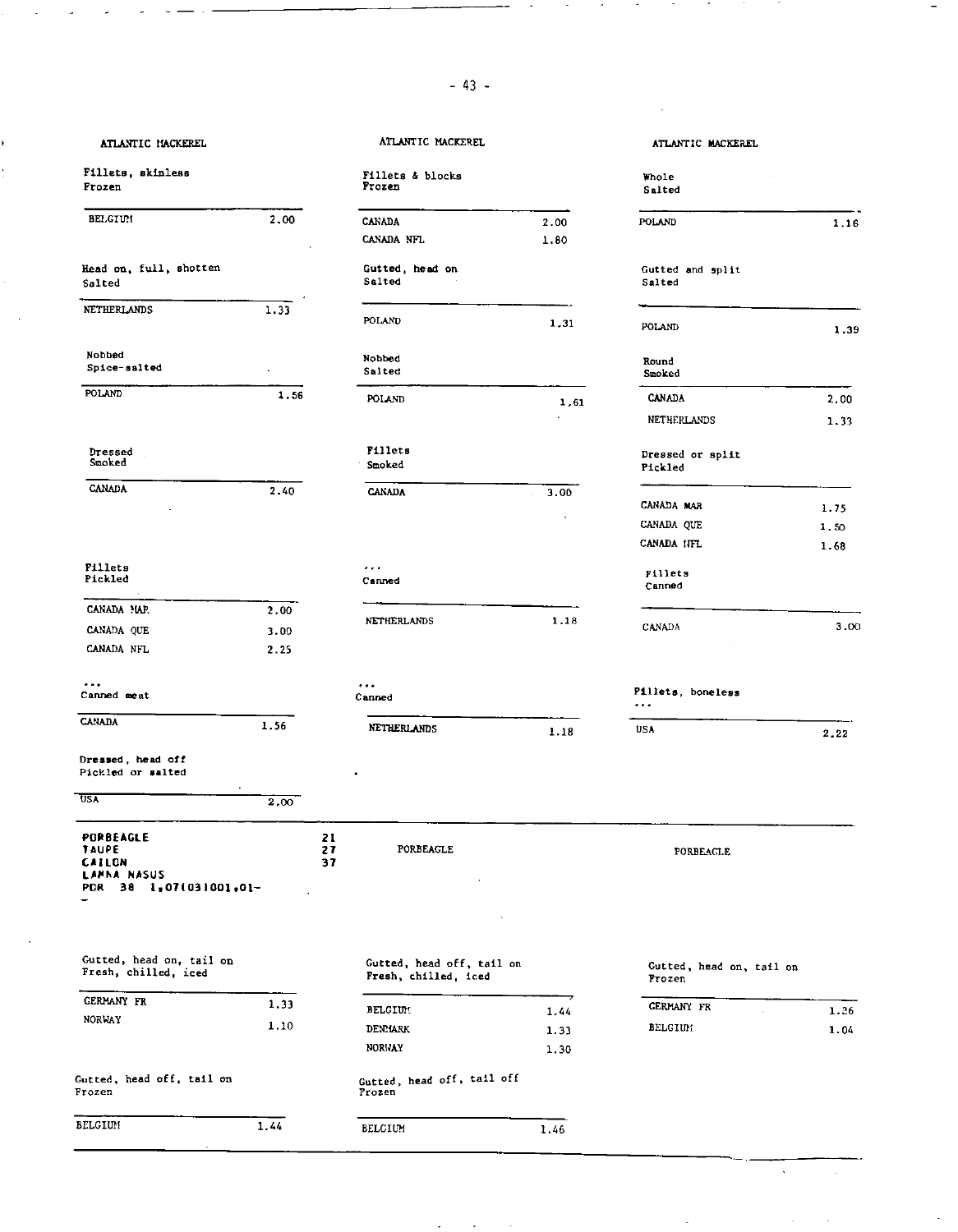| <b>RAIES NCA</b><br><b>RAYAS NEP</b><br><b>RAJIFORMES</b><br>SRX 38 L.10(XX)XXX.XX-                                                                                                                                                                     |               | 21<br>27<br>31<br>34<br>37<br>41<br>47<br>48 | SKATES AND RAYS NEI                               |      | SKATES AND RAYS NEI                |       |
|---------------------------------------------------------------------------------------------------------------------------------------------------------------------------------------------------------------------------------------------------------|---------------|----------------------------------------------|---------------------------------------------------|------|------------------------------------|-------|
| Gutted, head on, tail on<br>Fresh, chilled, iced                                                                                                                                                                                                        |               | 51<br>57<br>61<br>67<br>71                   | Gutted, head off, tail on<br>Fresh, chilled, iced |      | Dressed, head off<br>$\sim$ $\sim$ |       |
|                                                                                                                                                                                                                                                         |               | 77<br>81<br>87                               |                                                   |      |                                    |       |
| GERMANY FR                                                                                                                                                                                                                                              | 1.21          |                                              |                                                   |      |                                    |       |
| <b>FRANCE</b>                                                                                                                                                                                                                                           | 1.21          |                                              | DENMARK                                           | 1.33 | CANADA                             | 4.00  |
| NETHERLANDS                                                                                                                                                                                                                                             | 1.20          |                                              | <b>NORWAY</b>                                     | 1.50 |                                    |       |
| <b>BELCIUM</b>                                                                                                                                                                                                                                          | 1.08          |                                              |                                                   |      |                                    |       |
| UK ENGLD WAL                                                                                                                                                                                                                                            | 1.125         |                                              |                                                   |      |                                    |       |
| UK SCOTLAND                                                                                                                                                                                                                                             | 1.20          |                                              |                                                   |      |                                    |       |
| IRELAND                                                                                                                                                                                                                                                 | 1.15          |                                              |                                                   |      |                                    |       |
| NORWAY                                                                                                                                                                                                                                                  | 1.15          |                                              |                                                   |      |                                    |       |
| Fillets, skinless<br>Frozen                                                                                                                                                                                                                             |               |                                              | Wings and fillets<br>$\cdots$                     |      |                                    |       |
| <b>FRANCE</b>                                                                                                                                                                                                                                           | 2.81          |                                              | CANADA                                            | 4.00 |                                    |       |
| BELGIUM                                                                                                                                                                                                                                                 | 3.18          |                                              |                                                   |      |                                    |       |
| PICKED (*SPINY) DOGFISH<br>AIGUILLAT (=CHIEN DE MER)<br><b>MIELGA</b>                                                                                                                                                                                   |               | 21<br>27<br>37                               | PICKED ("SPINY) DOGFISH                           |      | PICKED (=SPINY) DOCFISH            |       |
| SQUALUS ACANTHIAS<br>DGS 38 1,09(01)007,04-                                                                                                                                                                                                             |               | 67                                           |                                                   |      |                                    |       |
|                                                                                                                                                                                                                                                         |               |                                              | Gutted, head off, tail on<br>Fresh, chilled, iced |      | Gutted, head on, tail on<br>Frozen |       |
|                                                                                                                                                                                                                                                         |               |                                              |                                                   |      |                                    |       |
|                                                                                                                                                                                                                                                         | 1.33          |                                              | <b>BELGIUM</b>                                    | 1.44 | <b>GERMANY FR</b>                  | 1.26  |
|                                                                                                                                                                                                                                                         | 1.33<br>1.125 |                                              | DENMARK                                           | 1.33 | BELGIUM                            | 1.04  |
|                                                                                                                                                                                                                                                         | 1.125         |                                              | NORVAY                                            | 1.30 | UK ENGLD HAL                       | 1.125 |
|                                                                                                                                                                                                                                                         | 1.20          |                                              |                                                   |      |                                    |       |
|                                                                                                                                                                                                                                                         | 1.19          |                                              |                                                   |      |                                    |       |
|                                                                                                                                                                                                                                                         |               |                                              | Gutted, head off, tail off<br>Frozen              |      | Fillets<br>                        |       |
|                                                                                                                                                                                                                                                         | 1.44          |                                              |                                                   |      |                                    |       |
|                                                                                                                                                                                                                                                         | 1.44          |                                              | BELGIU!                                           | 1.46 | CANADA                             | 2.00  |
| Gutted, head on, tail on<br>Fresh, chilled, iced<br><b>FRANCE</b><br>GERMANY FR<br>UK ENGLD WAL<br>UK SCOTLAND<br><b>CANADA</b><br><b>NORWAY</b><br>Gutted, head off, tail on<br>Frozen<br><b>GERMANY FR</b><br>BELGIUM.<br>Fillets, skinless<br>Frozen |               |                                              |                                                   |      |                                    |       |
| GERMANY FR                                                                                                                                                                                                                                              | 2.59          |                                              |                                                   |      |                                    |       |

-44-

 $\mathcal{A}$